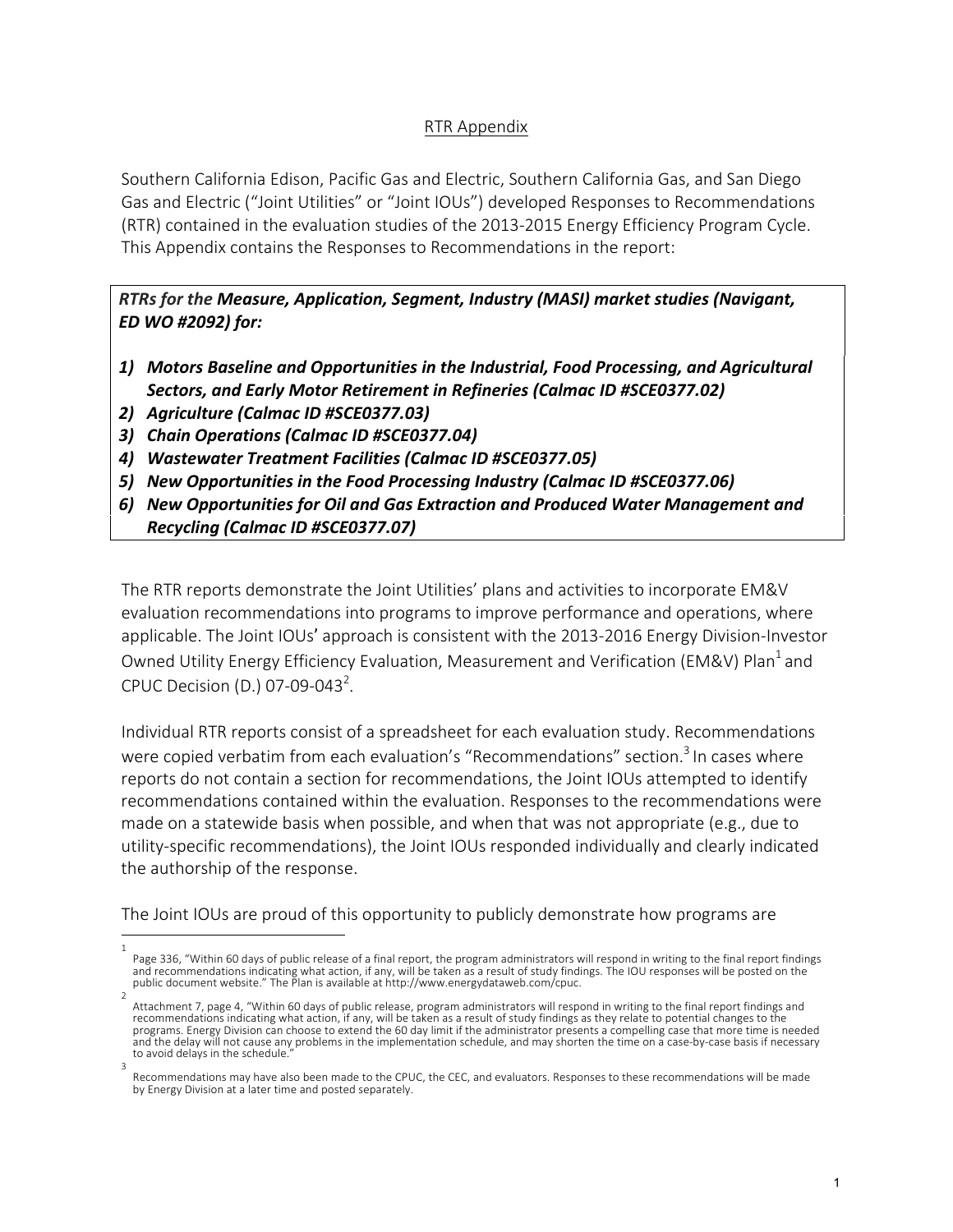taking advantage of evaluation recommendations, while providing transparency to stakeholders on the "positive feedback loop" between program design, implementation, and evaluation. This feedback loop can also provide guidance to the evaluation community on the types and structure of recommendations that are most relevant and helpful to program managers. The Joint IOUs believe this feedback will help improve both programs and future evaluation reports.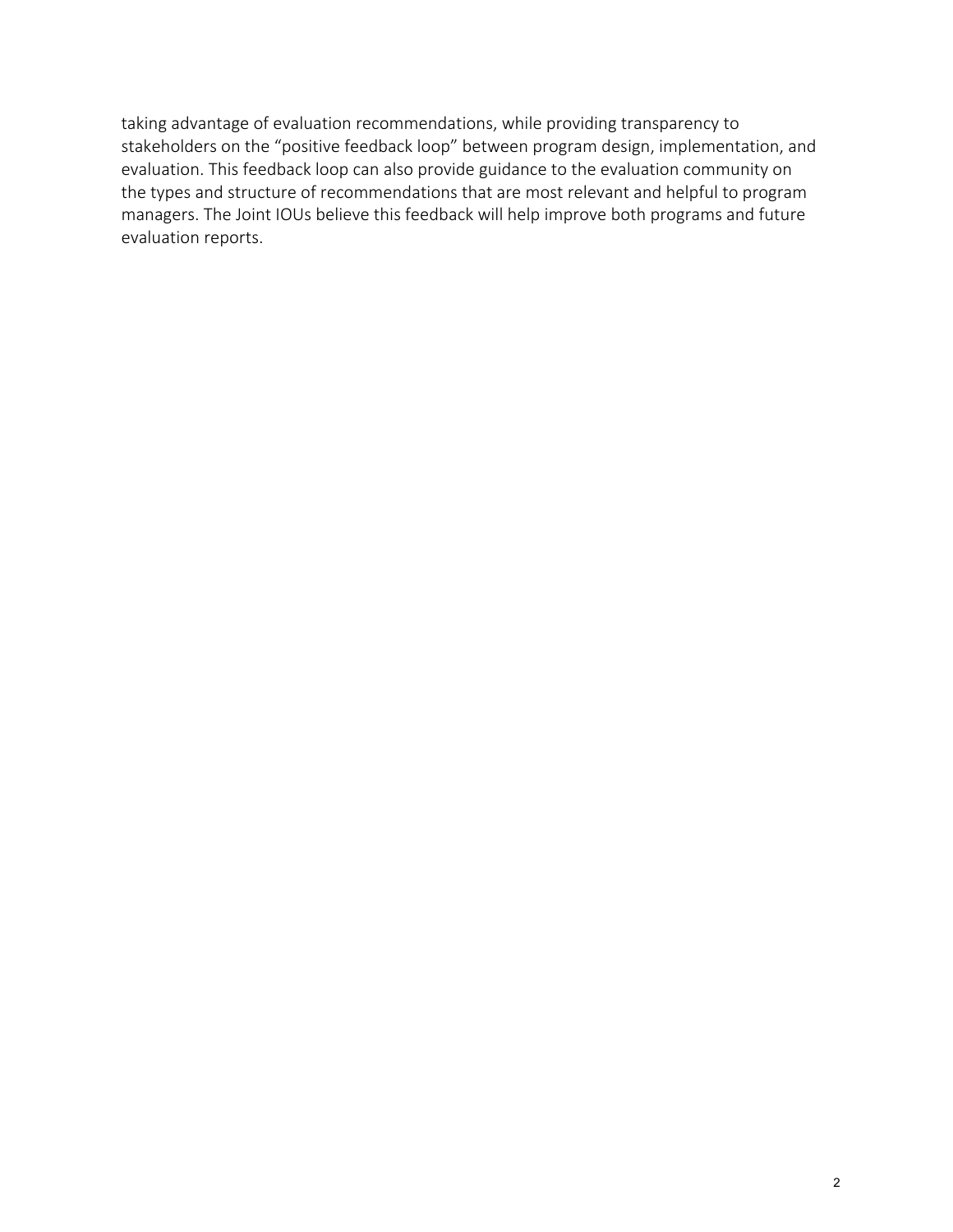**Study Title: Program:**  Measure, Application, Segment, Industry (MASI): Motors Baseline and Opportunities in the Industrial, Food Processing, and Agricultural Sectors, and Early Motor Retirement in Refineries (2/27/15) MASI - Motors Baseline and Opportunities in the Industrial, Food Processing, and Agricultural Sectors, and Early Motor Retirement in Refineries

Author: Navigant

|                         |        |                                                                                                                                                                                                                                                                                                                                                                                                                                                                                                                                                                                                                                                                                                                                                                                                                                                                                                                                                                                                                                                                                                                                                                                                                                                                                                                                                                                                                                                                                                                                                                                                                                                                                                                                                                                                                                                                                                                                                                                                                                                                                                                                                                                                                                                 |                                                  |                                                            |                                               | <b>PG&amp;E</b> (if applicable)                                                                                                                                                                                                           | <b>SCE</b> (if applicable)                    |                                                                                                                                                           | <b>SCG</b> (if applicable)                   |                                                                                                                           |                                               | <b>SDG&amp;E</b> (if applicable)                                                                                                                                                                                                                                                                                                                                      |
|-------------------------|--------|-------------------------------------------------------------------------------------------------------------------------------------------------------------------------------------------------------------------------------------------------------------------------------------------------------------------------------------------------------------------------------------------------------------------------------------------------------------------------------------------------------------------------------------------------------------------------------------------------------------------------------------------------------------------------------------------------------------------------------------------------------------------------------------------------------------------------------------------------------------------------------------------------------------------------------------------------------------------------------------------------------------------------------------------------------------------------------------------------------------------------------------------------------------------------------------------------------------------------------------------------------------------------------------------------------------------------------------------------------------------------------------------------------------------------------------------------------------------------------------------------------------------------------------------------------------------------------------------------------------------------------------------------------------------------------------------------------------------------------------------------------------------------------------------------------------------------------------------------------------------------------------------------------------------------------------------------------------------------------------------------------------------------------------------------------------------------------------------------------------------------------------------------------------------------------------------------------------------------------------------------|--------------------------------------------------|------------------------------------------------------------|-----------------------------------------------|-------------------------------------------------------------------------------------------------------------------------------------------------------------------------------------------------------------------------------------------|-----------------------------------------------|-----------------------------------------------------------------------------------------------------------------------------------------------------------|----------------------------------------------|---------------------------------------------------------------------------------------------------------------------------|-----------------------------------------------|-----------------------------------------------------------------------------------------------------------------------------------------------------------------------------------------------------------------------------------------------------------------------------------------------------------------------------------------------------------------------|
| Item#                   | Page # | <b>Findings</b>                                                                                                                                                                                                                                                                                                                                                                                                                                                                                                                                                                                                                                                                                                                                                                                                                                                                                                                                                                                                                                                                                                                                                                                                                                                                                                                                                                                                                                                                                                                                                                                                                                                                                                                                                                                                                                                                                                                                                                                                                                                                                                                                                                                                                                 | <b>Best Practice /</b><br><b>Recommendations</b> | Recommendation<br>Recipient                                | <b>Disposition</b>                            | <b>Disposition Notes</b>                                                                                                                                                                                                                  | <b>Disposition</b>                            | <b>Disposition Notes</b>                                                                                                                                  | <b>Disposition</b>                           | <b>Disposition Notes</b>                                                                                                  | <b>Disposition</b>                            | <b>Disposition Notes</b>                                                                                                                                                                                                                                                                                                                                              |
|                         |        |                                                                                                                                                                                                                                                                                                                                                                                                                                                                                                                                                                                                                                                                                                                                                                                                                                                                                                                                                                                                                                                                                                                                                                                                                                                                                                                                                                                                                                                                                                                                                                                                                                                                                                                                                                                                                                                                                                                                                                                                                                                                                                                                                                                                                                                 |                                                  | If incorrect,<br>please indicate and<br>redirect in notes. | Choose:<br>Accepted,<br>Rejected, or<br>Other | Examples:<br>Describe specific program change, give<br>eason for rejection, or indicate that it'<br>under further review.                                                                                                                 | Choose:<br>Accepted,<br>Rejected, or<br>Other | Examples:<br>Describe specific program change, give<br>eason for rejection, or indicate that it<br>under further review.                                  | Choose:<br>Accepted<br>Rejected, or<br>Other | Examples:<br>Describe specific program change, give<br>eason for rejection, or indicate that it'<br>under further review. | Choose:<br>Accepted,<br>Rejected, or<br>Other | Examples:<br>Describe specific program change, give<br>reason for rejection, or indicate that it's<br>under further review.                                                                                                                                                                                                                                           |
| 1                       | 28     | In subsectors in California that frequently replace motors, there is evidence that the traditional<br>rebate for replacement program type may be well received. Xcel Energy New Mexico is one of the rreplacement program<br>remaining utilities that administers a rebate program for replacing existing motors with NEMA<br>Premium efficient or better motors. Figure 6 shows the available rebates through this program.<br>There are two specific cases involved in this rebate program. The first requires an existing motor<br>that may or may not still be functioning, with a motor that is at least one efficiency band above<br>NEMA Premium efficient (the EISA standard efficiency). This would benefit subsectors that already<br>emphasize efficiency in their operations. The second requires a currently functioning motor be<br>replaced by a NEMA Premium efficient motor. This would be better targeted at subsectors that lag<br>in their efficiency practices                                                                                                                                                                                                                                                                                                                                                                                                                                                                                                                                                                                                                                                                                                                                                                                                                                                                                                                                                                                                                                                                                                                                                                                                                                                             | Create a traditional motor                       | Multiple IOUs<br>(specified in<br>recommendation)          | Accepted                                      | PGE already incetivising above<br>code motors, which would be an<br>efficiency band above NEMA<br>Premium efficient. The IOU<br>Statewide rules do not allow<br>incentives for non-working motors<br>or a "to-code" motor<br>replacement. | Other                                         | More research is required to<br>determine where such a program<br>belongs in the portfolio; if it is<br>cost-effective and what savings<br>are claimable. | Other                                        | Not applicable                                                                                                            | Other                                         | Further investigation is needed on<br>the availability of motors<br>exceeding NEMA Premium<br>efficiency and the impact industry<br>standard practice may have on<br>potential motor offerings. In order<br>to be eligible for a rebate,<br>implemented measures must<br>exceed code required efficiency<br>standards and/or practices widely<br>adopted in industry. |
| 2                       | 29-30  | Most subsectors in California have established protocols for rewinding certain motors rather than<br>replacing them. Instead of attempting to change these customer protocols, there is a way to get<br>savings out of quality rewinds. Dubbed "green rewinds," a quality rewind can achieve a higher<br>motor efficiency. Rebates for green motor rewinds will encourage facilities to use a certified green<br>rewind shop to repair and rewind their motors. Such a program is already in place at Pacific<br>Power, whose motors rebate program is shown in Figure 7. This program provides a \$2/hp<br>incentive to the green rewind shop, which in turn subtracts \$1/hp from the customer's invoice.<br>According to a 2000 report on motors by the Department of Energy38 "You should generally<br>subtract two points from motor efficiency on smaller motors (<40 HP) and one point for larger<br>motors" due to rewinding. The same report later indicates "Shops with the best quality-control<br>practices can often rewind with no significant efficiency degradation." This is supported SME<br>interviews of rewind shops and industry experts. Ensuring that motor rewind shops follow best<br>practices then has the potential to save 1-2% efficiency on rewound motors.<br>To guarantee that shops follow best practices, there are currently two options for certification The<br>first is the Green Motors Practices Group (GMPG) and their Green Motors Initiative. This<br>certification covers energy efficiency only, and requires yearly oversight. Pacific Power has<br>partnered with the GMPG for their Green Rewind program. As a second option, the Electrical<br>Apparatus Service Association, Inc. (EASA) has recently launched their own accreditation program.<br>There is debate in the motors industry whether the EASA accreditation is on par with the GMPG<br>certification. It covers both repair and rewinding, but relies on audits every three years, and self-<br>auditing the two off years. As GMPG is already established, and at least one of the motor shops<br>Navigant interviewed is GMPG certified, there is an advantage to using the GMPG certification for<br>this incentive program | Provide incentives for Green<br>Rewinds          | Multiple IOUs<br>(specified in<br>recommendation)          | Other                                         | PGE will explore the program<br>possability.                                                                                                                                                                                              | Other                                         | More research is required to<br>determine where such a program<br>belongs in the portfolio; if it is<br>cost-effective and what savings<br>are claimable. | Other                                        | Not applicable                                                                                                            | Rejected                                      | Like for like equipment<br>replacements are not eligible for<br>utility incentives.                                                                                                                                                                                                                                                                                   |
| $\overline{\mathbf{3}}$ | 30     | Several SMEs mentioned system efficiency as an often overlooked section in motor efficiency<br>programs. When an existing motor might be 94 percent efficient, upgrading that motor one<br>efficiency band will not gain you much if the pump attached to that motor is running at 60 percent<br>efficiency. Even in the best situations, one SME suggested that pumps lose up to 2 percent<br>efficiency per year. Incentivizing driven equipment—pumps are a prime example of this, rather<br>than the motors themselves—presents an opportunity for further efficiency gains, especially for<br>facilities that already have highly efficient motors. Navigant understands that there are pump<br>efficiency programs and others incentivizing more efficient driven systems, but suggests these be<br>linked to create a comprehensive suite of options for driven systems. The suite could have rebates<br>for high efficiency components that are most popular – fans, compressors, and pumps – and<br>include more customized options for other technologies. Such a program would likely have<br>traction across California's subsectors.                                                                                                                                                                                                                                                                                                                                                                                                                                                                                                                                                                                                                                                                                                                                                                                                                                                                                                                                                                                                                                                                                               | romote system efficiency<br>education            | Multiple IOUs<br>(specified in<br>recommendation)          | Accepted                                      | PGE incentivises system upgrade<br>projects through Third Party and<br>Customized programs when<br>equipment is above baseline.                                                                                                           | Accepted                                      | SCE offers classes through it's<br><b>Energy Education Center.</b>                                                                                        | Other                                        | Not applicable                                                                                                            | Other                                         | System wide reductions in energy<br>consumption are eligible for<br>incentives in coniunction with<br>equipment efficiency upgrades<br>through the calculated program.<br>Creating rebates for such system<br>efficiency gains is problematic due<br>to the custom nature of such<br>measures.                                                                        |

**Calmac ID:** SCE0377.02

**ED WO:**  2092

Link to Report: http://calmac.org/publications/MASI\_Motors\_Opportunities\_Final\_Report.pdf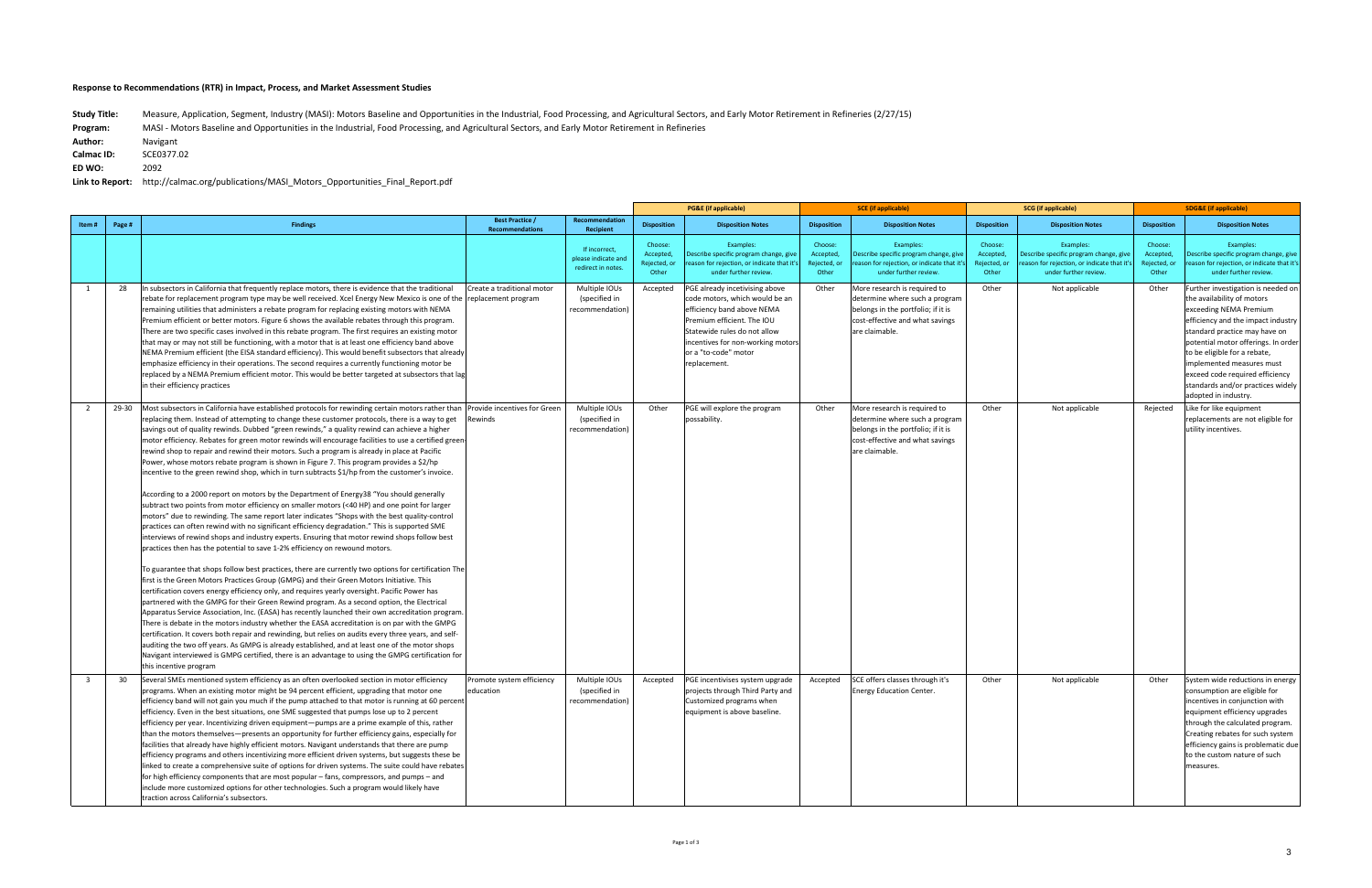|                |        |                                                                                                                                                                                                                                                                                                                                                                                                                                                                                                                                                                                                                                                                                                                                                                                                                                                                                                                                                                                                                                                                                                                                                                                                                                                                                                                                                                                                                                                                                                                                                                                                                                                                                                                                                                                                                                                                                                                                                                                                                                                                                                                           |                                                                                                                                                                                                                                                                                                                                                                                                                                                                                |                                                            |                                               | <b>PG&amp;E</b> (if applicable)                                                                                                                                                                                                                                                                                                                        | <b>SCE</b> (if applicable)                    |                                                                                                                                                               | <b>SCG</b> (if applicable)                    |                                                                                                                           |                                               | <b>SDG&amp;E</b> (if applicable)                                                                                                                                                                                                                                                                                                                                                    |
|----------------|--------|---------------------------------------------------------------------------------------------------------------------------------------------------------------------------------------------------------------------------------------------------------------------------------------------------------------------------------------------------------------------------------------------------------------------------------------------------------------------------------------------------------------------------------------------------------------------------------------------------------------------------------------------------------------------------------------------------------------------------------------------------------------------------------------------------------------------------------------------------------------------------------------------------------------------------------------------------------------------------------------------------------------------------------------------------------------------------------------------------------------------------------------------------------------------------------------------------------------------------------------------------------------------------------------------------------------------------------------------------------------------------------------------------------------------------------------------------------------------------------------------------------------------------------------------------------------------------------------------------------------------------------------------------------------------------------------------------------------------------------------------------------------------------------------------------------------------------------------------------------------------------------------------------------------------------------------------------------------------------------------------------------------------------------------------------------------------------------------------------------------------------|--------------------------------------------------------------------------------------------------------------------------------------------------------------------------------------------------------------------------------------------------------------------------------------------------------------------------------------------------------------------------------------------------------------------------------------------------------------------------------|------------------------------------------------------------|-----------------------------------------------|--------------------------------------------------------------------------------------------------------------------------------------------------------------------------------------------------------------------------------------------------------------------------------------------------------------------------------------------------------|-----------------------------------------------|---------------------------------------------------------------------------------------------------------------------------------------------------------------|-----------------------------------------------|---------------------------------------------------------------------------------------------------------------------------|-----------------------------------------------|-------------------------------------------------------------------------------------------------------------------------------------------------------------------------------------------------------------------------------------------------------------------------------------------------------------------------------------------------------------------------------------|
| ltem #         | Page # | <b>Findings</b>                                                                                                                                                                                                                                                                                                                                                                                                                                                                                                                                                                                                                                                                                                                                                                                                                                                                                                                                                                                                                                                                                                                                                                                                                                                                                                                                                                                                                                                                                                                                                                                                                                                                                                                                                                                                                                                                                                                                                                                                                                                                                                           | <b>Best Practice /</b><br><b>Recommendations</b>                                                                                                                                                                                                                                                                                                                                                                                                                               | Recommendation<br>Recipient                                | <b>Disposition</b>                            | <b>Disposition Notes</b>                                                                                                                                                                                                                                                                                                                               | <b>Disposition</b>                            | <b>Disposition Notes</b>                                                                                                                                      | <b>Disposition</b>                            | <b>Disposition Notes</b>                                                                                                  | <b>Disposition</b>                            | <b>Disposition Notes</b>                                                                                                                                                                                                                                                                                                                                                            |
|                |        |                                                                                                                                                                                                                                                                                                                                                                                                                                                                                                                                                                                                                                                                                                                                                                                                                                                                                                                                                                                                                                                                                                                                                                                                                                                                                                                                                                                                                                                                                                                                                                                                                                                                                                                                                                                                                                                                                                                                                                                                                                                                                                                           |                                                                                                                                                                                                                                                                                                                                                                                                                                                                                | If incorrect,<br>please indicate and<br>redirect in notes. | Choose:<br>Accepted,<br>Rejected, or<br>Other | Examples:<br>Describe specific program change, give<br>eason for reiection, or indicate that it's<br>under further review                                                                                                                                                                                                                              | Choose:<br>Accepted,<br>Rejected, or<br>Other | Examples:<br>Describe specific program change, give<br>eason for reiection, or indicate that it<br>under further review.                                      | Choose:<br>Accepted,<br>Rejected, or<br>Other | Examples:<br>Describe specific program change, give<br>eason for rejection, or indicate that it'<br>under further review. | Choose:<br>Accepted,<br>Rejected, or<br>Other | Examples:<br>Describe specific program change, give<br>reason for rejection, or indicate that it's<br>under further review.                                                                                                                                                                                                                                                         |
| $\overline{4}$ | 31     | Several California FMs mentioned in their interviews that energy audits are very useful tools for<br>them when they provide realistic savings opportunities in working towards increased energy<br>efficiency. In the food processing subsector, one FM reported that he "considers it very beneficial<br>when [utility name redacted] conducts audits in [their] facilities because it helps [them] identify<br>potential areas for improvements." Across all subsectors, FMs often do not have the bandwidth to<br>investigate efficiency opportunities on their own, so they are unaware of the opportunities that<br>exist. Nevertheless, they are willing to implement efficiency measures when shown they are cost<br>effective, presenting an opportunity for savings. This is corroborated by an agricultural FM who<br>added that "it would be helpful if the utility could offer assistance by conducting studies at [their]<br>facilities which would inform [them] over what period of time a new, more efficient motor would<br>pay for itself by the energy savings it provides."                                                                                                                                                                                                                                                                                                                                                                                                                                                                                                                                                                                                                                                                                                                                                                                                                                                                                                                                                                                                                           | Offer energy audits                                                                                                                                                                                                                                                                                                                                                                                                                                                            | Multiple IOUs<br>(specified in<br>ecommendation)           | Accepted                                      | PGE offers both Large Integrated<br>Audits and process specific audits                                                                                                                                                                                                                                                                                 | Accepted                                      | SCE provides audit services to<br>customers.                                                                                                                  | Other                                         | Not applicable                                                                                                            | Accepted                                      | SDG&E offers various Energy<br>Efficiency audit programs through<br>third party vendors. Audits<br>evaluate the potential for<br>customer energy savings<br>independent of the ability to<br>submit identified measures<br>through utility incentive<br>programs.                                                                                                                   |
| - 5            | viii   | Motor drives are key contributors to electricity consumption in the industrial sector. Depending<br>on the industry, the machine drive end-use consumption ranges from 21 percent to 88 percent of<br>the whole facility usage. The following table summarizes our interview findings. Having a small<br>sample size is a limitation to this study. The characteristics found include:<br>Cement/Building Materials: With the focus on energy efficiency, Navigant recommends targeting specific recommendations<br>this subsector for a more traditional motor replacement program. With plants that are running<br>high-efficiency motors, Navigant recommends focusing on the motor-driven equipment to<br>increase system efficiency.<br>Wastewater: With the extensive use of pumps, and the stock of already efficient motors, Navigant high-efficiency motors,<br>recommends focusing on the motor-driven equipment in the wastewater subsector.<br>Agriculture: A standard motor incentive program is applicable to indoor agriculture. Outdoor<br>agriculture is likely a good target for the traditional motor incentive, and possibly a frame adaptor lequipment to increase<br>incentive.<br>Refineries: Customers in refineries indicated lack of interest in utility motor programs, making it<br>difficult for utility programs to succeed. Due to the limited number of refineries in California, a<br>custom approach with account executives working directly with each of the refineries for motors<br>upgrade might be deemed appropriate.<br><b>Chemicals:</b> Based on the two facility manager interviews, specialized motors are common in<br>chemical facilities. Further research on the shelved motors efficiency and the timing of<br>replacement in the chemical industry could help determine if a on the shelf custom motors<br>replacement program is feasible to target the chemical industry.<br>Food Processing: As with the chemicals subsector, the food processing subsector is a good<br>candidate for specialized motor efficiency programs and a spare motor efficiency program. | <b>Navigant recommend</b><br>conducting further research<br>to validate industry<br>characteristics. Industry<br>nclude:<br><b>Cement/Building Materials:</b><br>With plants that are running<br>Navigant recommends<br>focusing on the motor-driven<br>system efficiency.<br>Wastewater: With the<br>extensive use of pumps, and<br>the stock of already efficient<br>motors, Navigant<br>ecommends focusing on the<br>motor-driven equipment in<br>the wastewater subsector. | Multiple IOUs<br>(specified in<br>ecommendation)           | Accepted                                      | PGE is reseaching into the specific<br>needs of customers in these<br>segments                                                                                                                                                                                                                                                                         | Other                                         | SCE already provides customers in<br>the industrial and agricultural<br>sectors with comprehensives<br>project opportunitites that include<br>motor upgrades. |                                               | Not applicable                                                                                                            | Other                                         | Motor replacements must exceed<br>code to be eligible for utility<br>incetnives. It is not clear at this<br>time of a significant number of<br>motors are available that exceed<br><b>NEMA Premium efficiency</b><br>standards.<br><b>Equipment efficiency</b><br>improvements for the identified<br>market sectors are all eligible<br>through the Business Incentives<br>program. |
| - 6            | xi     | With 20 refineries operating in California, program managers seem to already be working closely<br>with facility managers. The success of taking the custom approach is supported by the fact that a<br>California utility program manager is currently working with a refinery client to replace what is<br>considered an inefficient 9,000-hp motor when compared to existing motors on the market.<br>Navigant recommends that utilities particularly focus on working with smaller refineries on a case- opportunities should be<br>by-case basis, as they seem to repair or rewind a much higher percentage of their motors than<br>larger refineries, resulting in additional existing savings potential.                                                                                                                                                                                                                                                                                                                                                                                                                                                                                                                                                                                                                                                                                                                                                                                                                                                                                                                                                                                                                                                                                                                                                                                                                                                                                                                                                                                                           | Custom Approach for Motor<br>mprovements in Refineries:<br>The most favorable selection<br>of energy efficiency<br>made on a plant-specific<br>basis. Navigant recommends<br>that utilities work with<br>refineries on an individual<br>basis to target custom<br>motors that could be<br>replaced.                                                                                                                                                                            | Multiple IOUs<br>(specified in<br>recommendation)          | Rejected                                      | (PGE) Generally the 1000+ hp<br>motors are rewound and the<br>motors under 50 hp have back-<br>ups waiting on shelves.<br>Determining the savings for<br>motors purchased as back-up<br>would be difficult since it is<br>unceratin when the motor would<br>actually be swapped. PGE is<br>developing an Industrial motor<br>early retirement program. | Accepted                                      | SCE offers a third party<br>implemented industrial program<br>targeted to the oil and gas sector                                                              | Other                                         | Not applicable                                                                                                            | Rejected                                      | SDG&E does not have any<br>refineries within it's service<br>territory.                                                                                                                                                                                                                                                                                                             |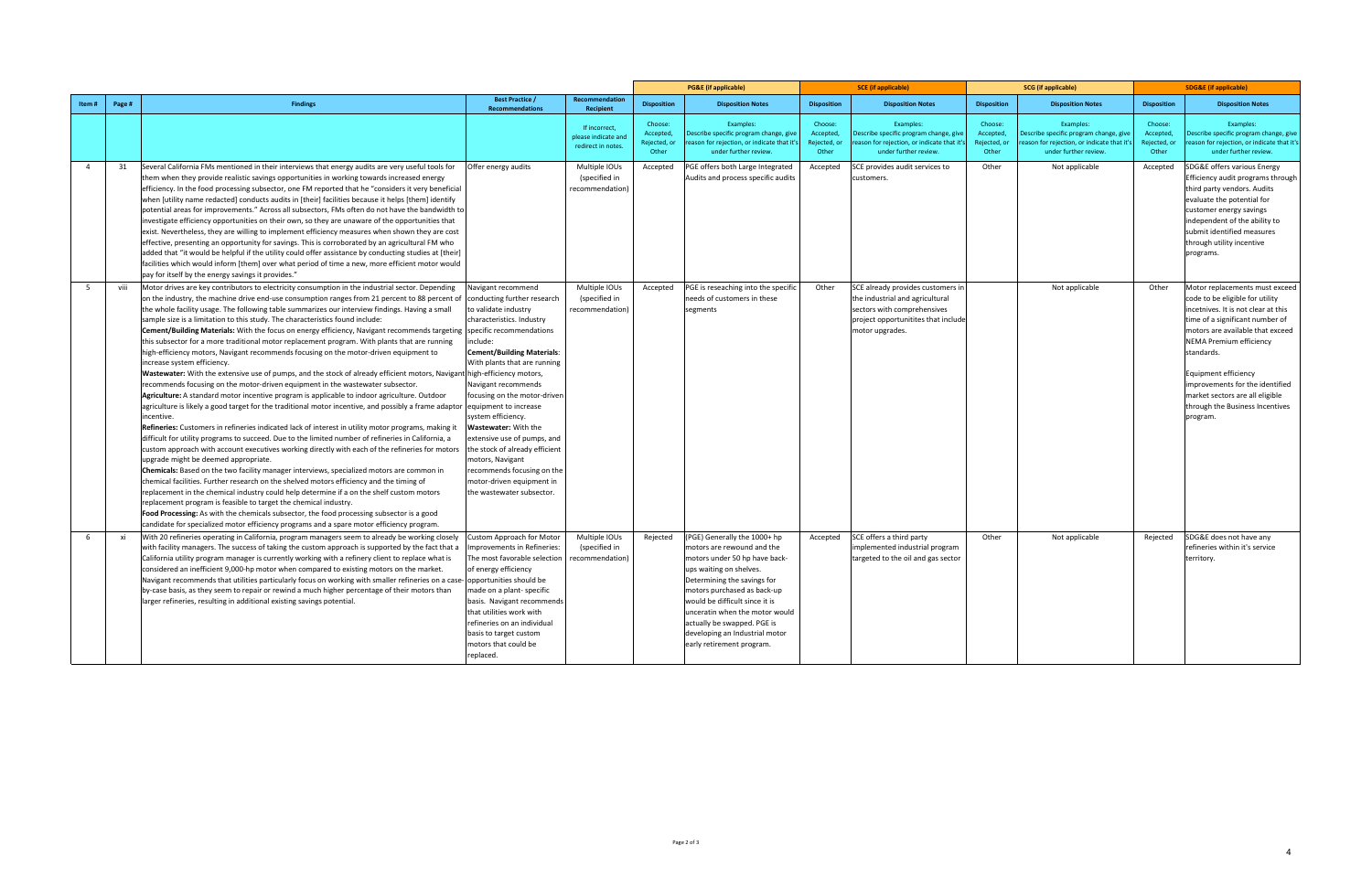|                |        |                                                                                                                                    |                                                  |                                                           |                                               | <b>PG&amp;E</b> (if applicable)                                                                                          | <b>SCE</b> (if applicable)                    |                                                                                                                            | <b>SCG</b> (if applicable)                    |                                                                                                                            | <b>SDG&amp;E</b> (if applicable)              |                                                                                                                             |
|----------------|--------|------------------------------------------------------------------------------------------------------------------------------------|--------------------------------------------------|-----------------------------------------------------------|-----------------------------------------------|--------------------------------------------------------------------------------------------------------------------------|-----------------------------------------------|----------------------------------------------------------------------------------------------------------------------------|-----------------------------------------------|----------------------------------------------------------------------------------------------------------------------------|-----------------------------------------------|-----------------------------------------------------------------------------------------------------------------------------|
| Item#          | Page # | <b>Findings</b>                                                                                                                    | <b>Best Practice /</b><br><b>Recommendations</b> | <b>Recommendation</b><br>Recipient                        | <b>Disposition</b>                            | <b>Disposition Notes</b>                                                                                                 | <b>Disposition</b>                            | <b>Disposition Notes</b>                                                                                                   | <b>Disposition</b>                            | <b>Disposition Notes</b>                                                                                                   | <b>Disposition</b>                            | <b>Disposition Notes</b>                                                                                                    |
|                |        |                                                                                                                                    |                                                  | If incorrect<br>please indicate and<br>redirect in notes. | Choose:<br>Accepted,<br>Rejected, or<br>Other | Examples:<br>Describe specific program change, give<br>eason for rejection, or indicate that it<br>under further review. | Choose:<br>Accepted,<br>Rejected, or<br>Other | Examples:<br>Describe specific program change, giv<br>reason for rejection, or indicate that it':<br>under further review. | Choose:<br>Accepted,<br>Rejected, or<br>Other | Examples:<br>Describe specific program change, give<br>eason for rejection, or indicate that it's<br>under further review. | Choose:<br>Accepted,<br>Rejected, or<br>Other | Examples:<br>Describe specific program change, give<br>reason for rejection, or indicate that it's<br>under further review. |
| $\overline{7}$ | 47     | Motors up to 500 hp are already covered by the EISA standards. However, a refinery facility                                        | One approach the California                      | Multiple IOUs                                             | Other                                         | Determining the savings for                                                                                              | Rejected                                      | SCE cannot provide rebates or                                                                                              | Other                                         | Not applicable                                                                                                             | Rejected                                      | SDG&E cannot provide rebates or                                                                                             |
|                |        | manager who works at a large refinery in California suggested focusing on larger motors, such as                                   | utilities could take would be                    | (specified in                                             |                                               | motors purchased as back-up                                                                                              |                                               | incentives for non-operational                                                                                             |                                               |                                                                                                                            |                                               | incentives for non-operational                                                                                              |
|                |        | compressor motors, in the 1,000+ hp size range, where opportunities may exist due to frequent                                      | to offer modified rebates or                     | ecommendation)                                            |                                               | would be difficult since it is                                                                                           |                                               | and/or redundent equipment.                                                                                                |                                               |                                                                                                                            |                                               | and/or redundent equipment.                                                                                                 |
|                |        | motor overhauls. Due to the time it takes to replace these motors, if utilities want to service these financing for shelved motors |                                                  |                                                           |                                               | unceratin when the motor would                                                                                           |                                               |                                                                                                                            |                                               |                                                                                                                            |                                               |                                                                                                                             |
|                |        | motors into an early retirement program, the utility will need to develop a program where these                                    | purchased prior to motor                         |                                                           |                                               | actually be swapped. PGE is                                                                                              |                                               |                                                                                                                            |                                               |                                                                                                                            |                                               |                                                                                                                             |
|                |        | motors can be ordered in advance and made ready for installation on the next plant turnaround.                                     | failure, so that these motors                    |                                                           |                                               | developing an Industrial motor                                                                                           |                                               |                                                                                                                            |                                               |                                                                                                                            |                                               |                                                                                                                             |
|                |        |                                                                                                                                    | would be ordered early and                       |                                                           |                                               | early retirement program.                                                                                                |                                               |                                                                                                                            |                                               |                                                                                                                            |                                               |                                                                                                                             |
|                |        |                                                                                                                                    | ready to install during the                      |                                                           |                                               |                                                                                                                          |                                               |                                                                                                                            |                                               |                                                                                                                            |                                               |                                                                                                                             |
|                |        |                                                                                                                                    | next facility turnaround.                        |                                                           |                                               |                                                                                                                          |                                               |                                                                                                                            |                                               |                                                                                                                            |                                               |                                                                                                                             |
|                |        |                                                                                                                                    | However, further research is                     |                                                           |                                               |                                                                                                                          |                                               |                                                                                                                            |                                               |                                                                                                                            |                                               |                                                                                                                             |
|                |        |                                                                                                                                    | needed to determine                              |                                                           |                                               |                                                                                                                          |                                               |                                                                                                                            |                                               |                                                                                                                            |                                               |                                                                                                                             |
|                |        |                                                                                                                                    | whether a program like this                      |                                                           |                                               |                                                                                                                          |                                               |                                                                                                                            |                                               |                                                                                                                            |                                               |                                                                                                                             |
|                |        |                                                                                                                                    | would be popular across                          |                                                           |                                               |                                                                                                                          |                                               |                                                                                                                            |                                               |                                                                                                                            |                                               |                                                                                                                             |
|                |        |                                                                                                                                    | refineries and refinery motor                    |                                                           |                                               |                                                                                                                          |                                               |                                                                                                                            |                                               |                                                                                                                            |                                               |                                                                                                                             |
|                |        |                                                                                                                                    | inventory is required to                         |                                                           |                                               |                                                                                                                          |                                               |                                                                                                                            |                                               |                                                                                                                            |                                               |                                                                                                                             |
|                |        |                                                                                                                                    | calculate the potential                          |                                                           |                                               |                                                                                                                          |                                               |                                                                                                                            |                                               |                                                                                                                            |                                               |                                                                                                                             |
|                |        |                                                                                                                                    | savings.                                         |                                                           |                                               |                                                                                                                          |                                               |                                                                                                                            |                                               |                                                                                                                            |                                               |                                                                                                                             |
|                | 47     | If the utilities want to continue to support energy efficiency activities at refineries, two facility                              | Investigate System-Level                         | Multiple IOUs                                             | Accepted                                      | PGE agrees that a system                                                                                                 | Accepted                                      | SCE offers a third party                                                                                                   | Other                                         | Not applicable                                                                                                             | Accepted                                      | System level efficiency                                                                                                     |
|                |        | managers and a third-party energy efficiency implementer alike advised against addressing the                                      | Approaches to Energy                             | (specified in                                             |                                               | approach would yield greater                                                                                             |                                               | implemented industrial program                                                                                             |                                               |                                                                                                                            |                                               | improvements are eligible for                                                                                               |
|                |        | efficiency of motors individually, as refineries have already been looking at motor efficiencies for                               | Efficiency                                       | recommendation                                            |                                               | savings.                                                                                                                 |                                               | that supports a system approach                                                                                            |                                               |                                                                                                                            |                                               | incentives through the calculated                                                                                           |
|                |        | years and remaining potential does not exist currently for motors. Federal regulations already                                     |                                                  |                                                           |                                               |                                                                                                                          |                                               | for segment using motor                                                                                                    |                                               |                                                                                                                            |                                               | program.                                                                                                                    |
|                |        | mandate that any motors (1–500 hp) that are replaced must be replaced with NEMA Premium                                            |                                                  |                                                           |                                               |                                                                                                                          |                                               | technologies                                                                                                               |                                               |                                                                                                                            |                                               |                                                                                                                             |
|                |        | efficient motors. This finding was supported by secondary literature from LBNL and the DOE. The                                    |                                                  |                                                           |                                               |                                                                                                                          |                                               |                                                                                                                            |                                               |                                                                                                                            |                                               |                                                                                                                             |
|                |        | [2005 LBNL study also identified the importance of focusing on the "system approach", which looks                                  |                                                  |                                                           |                                               |                                                                                                                          |                                               |                                                                                                                            |                                               |                                                                                                                            |                                               |                                                                                                                             |
|                |        | at pump, compressor, motor and fan efficiency in order to capture the most savings. The US DOE                                     |                                                  |                                                           |                                               |                                                                                                                          |                                               |                                                                                                                            |                                               |                                                                                                                            |                                               |                                                                                                                             |
|                |        | Motor Challenge Program study agreed that the greatest savings potential lies with the system                                      |                                                  |                                                           |                                               |                                                                                                                          |                                               |                                                                                                                            |                                               |                                                                                                                            |                                               |                                                                                                                             |
|                |        | savings measures, indicating that compressed air and pump systems have the most potential.                                         |                                                  |                                                           |                                               |                                                                                                                          |                                               |                                                                                                                            |                                               |                                                                                                                            |                                               |                                                                                                                             |
|                |        | System improvements overall account for 71 percent of total potential motor system energy                                          |                                                  |                                                           |                                               |                                                                                                                          |                                               |                                                                                                                            |                                               |                                                                                                                            |                                               |                                                                                                                             |
|                |        | savings. A third-party energy efficiency implementer indicated that he believes that "you will find                                |                                                  |                                                           |                                               |                                                                                                                          |                                               |                                                                                                                            |                                               |                                                                                                                            |                                               |                                                                                                                             |
|                |        | larger opportunities at the process level." This finding warrants further investigation to determine                               |                                                  |                                                           |                                               |                                                                                                                          |                                               |                                                                                                                            |                                               |                                                                                                                            |                                               |                                                                                                                             |
|                |        | the potential savings through the focus on a system approach.                                                                      |                                                  |                                                           |                                               |                                                                                                                          |                                               |                                                                                                                            |                                               |                                                                                                                            |                                               |                                                                                                                             |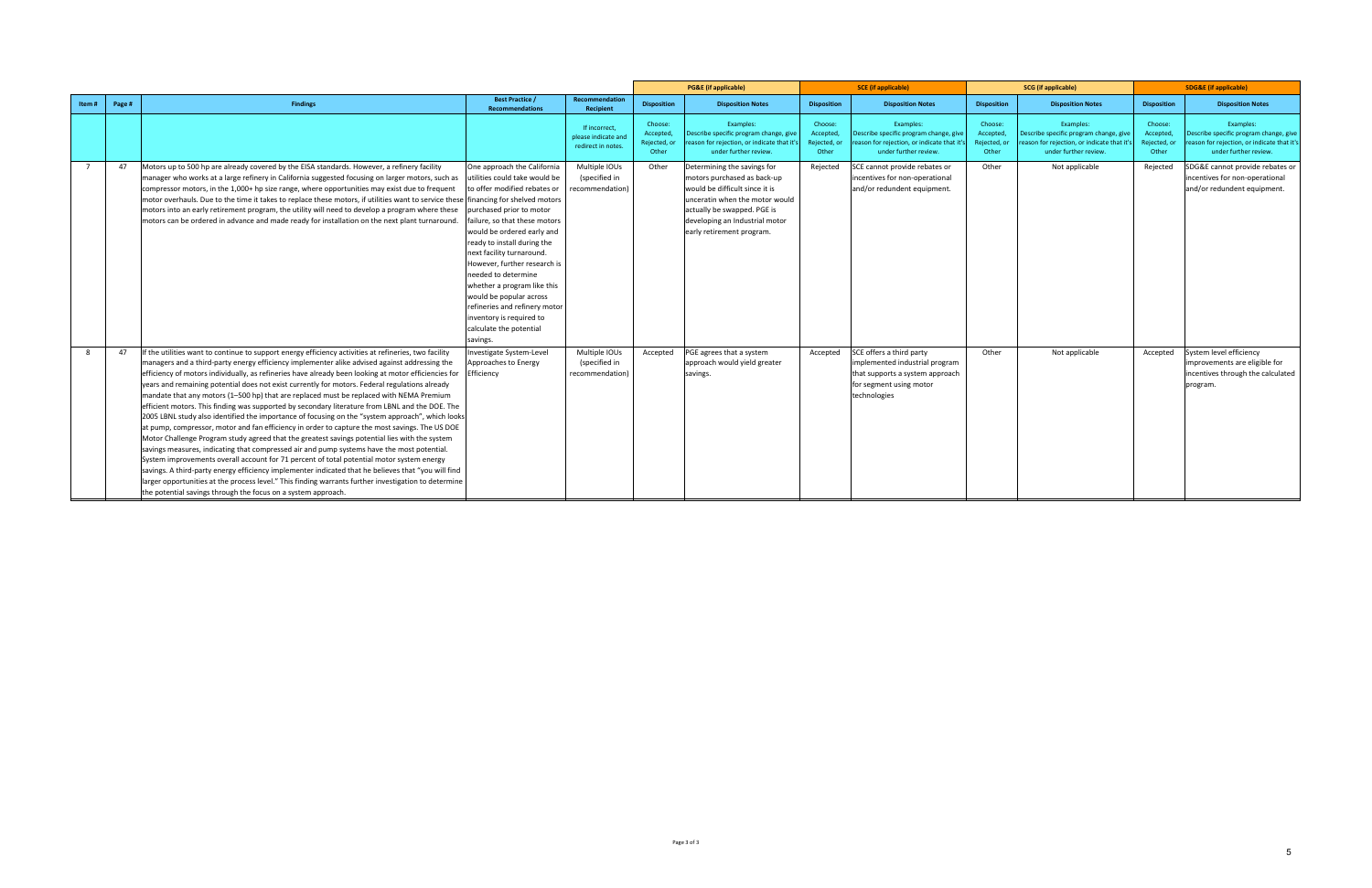|                |        |                                                                                                                                                                                                                                                                                                                                                                                                                                                                                                                                                                                                                                                                                                                                                                                                                                                                                                                                                                                           |                                                                                                        |                                                            |                                          | <b>PG&amp;E</b> (if applicable)                                                                                                                                                                                                                                                                                                                                                                                                                    |                                           | <b>SCE</b> (if applicable)                                                                                                                                                                                                                                                                                                                                                                                                                                                                                                                                                                                                                                                                                                                                                                                                                                                                                                                                                                                                                                                                     |                                          | <b>SCG</b> (if applicable)                                                                                                                                                                                                                                                                                                                                                                                                                                                                                                                                                                                                                                                                                                                        |                              | <b>SDG&amp;E</b> (if applicable)                                                                                                                                                                                                                                                                                        |  |
|----------------|--------|-------------------------------------------------------------------------------------------------------------------------------------------------------------------------------------------------------------------------------------------------------------------------------------------------------------------------------------------------------------------------------------------------------------------------------------------------------------------------------------------------------------------------------------------------------------------------------------------------------------------------------------------------------------------------------------------------------------------------------------------------------------------------------------------------------------------------------------------------------------------------------------------------------------------------------------------------------------------------------------------|--------------------------------------------------------------------------------------------------------|------------------------------------------------------------|------------------------------------------|----------------------------------------------------------------------------------------------------------------------------------------------------------------------------------------------------------------------------------------------------------------------------------------------------------------------------------------------------------------------------------------------------------------------------------------------------|-------------------------------------------|------------------------------------------------------------------------------------------------------------------------------------------------------------------------------------------------------------------------------------------------------------------------------------------------------------------------------------------------------------------------------------------------------------------------------------------------------------------------------------------------------------------------------------------------------------------------------------------------------------------------------------------------------------------------------------------------------------------------------------------------------------------------------------------------------------------------------------------------------------------------------------------------------------------------------------------------------------------------------------------------------------------------------------------------------------------------------------------------|------------------------------------------|---------------------------------------------------------------------------------------------------------------------------------------------------------------------------------------------------------------------------------------------------------------------------------------------------------------------------------------------------------------------------------------------------------------------------------------------------------------------------------------------------------------------------------------------------------------------------------------------------------------------------------------------------------------------------------------------------------------------------------------------------|------------------------------|-------------------------------------------------------------------------------------------------------------------------------------------------------------------------------------------------------------------------------------------------------------------------------------------------------------------------|--|
| Item#          | Page # | <b>Findings</b>                                                                                                                                                                                                                                                                                                                                                                                                                                                                                                                                                                                                                                                                                                                                                                                                                                                                                                                                                                           | <b>Best Practice</b><br><b>Recommendations</b>                                                         | Recommendation<br>Recipient                                | <b>Dispositior</b>                       | <b>Disposition Notes</b>                                                                                                                                                                                                                                                                                                                                                                                                                           | <b>Disposition</b>                        | <b>Disposition Notes</b>                                                                                                                                                                                                                                                                                                                                                                                                                                                                                                                                                                                                                                                                                                                                                                                                                                                                                                                                                                                                                                                                       | <b>Disposition</b>                       | <b>Disposition Notes</b>                                                                                                                                                                                                                                                                                                                                                                                                                                                                                                                                                                                                                                                                                                                          | <b>Disposition</b>           | <b>Disposition Notes</b>                                                                                                                                                                                                                                                                                                |  |
|                |        |                                                                                                                                                                                                                                                                                                                                                                                                                                                                                                                                                                                                                                                                                                                                                                                                                                                                                                                                                                                           |                                                                                                        | If incorrect,<br>please indicate and<br>redirect in notes. | Choose:<br>Accepted<br>ejected,<br>Other | Examples:<br>Describe specific program change, give reason for<br>rejection, or indicate that it's under further review                                                                                                                                                                                                                                                                                                                            | Choose:<br>Accepted<br>}ejected,<br>Other | Examples:<br>Describe specific program change, give reason for<br>rejection, or indicate that it's under further review.                                                                                                                                                                                                                                                                                                                                                                                                                                                                                                                                                                                                                                                                                                                                                                                                                                                                                                                                                                       | Choose<br>Accepted<br>Rejected,<br>Other | Examples:<br>Describe specific program change, give reason for<br>rejection, or indicate that it's under further review.                                                                                                                                                                                                                                                                                                                                                                                                                                                                                                                                                                                                                          | Choose:<br>Accepted<br>Other | Examples:<br>Describe specific program change, give reason for<br>rejection, or indicate that it's under further review.                                                                                                                                                                                                |  |
| 1              | 52     | Growers' primary concern is that their equipment is functioning Schedule program<br>properly during the planting, growing, and harvest seasons.<br>Growers will therefore take any action necessary to ensure<br>their equipment is running, including installing lower-efficiency conduct field tests,<br>equipment if it is available at the time they need it. If utilities<br>do not align field tests with growers' schedules, growers will be installations, and<br>far less likely to install equipment that requires these field<br>tests. Furthermore, if growers must wait to install equipment<br>until utilities can conduct a pre-inspection, then growers may<br>forgo the incentive and install whatever equipment is available.<br>This may lead to growers installing lower-efficiency equipment.<br>By scheduling inspections and installations around the growing<br>season, utilities are more likely to encourage growers to install<br>higher-efficiency equipment. | marketing around the<br>growing season, and<br>erifications,<br>rebates according to<br>this schedule. | All IOUs                                                   |                                          | Accepted PG&E has found that it is critical to maintain<br>awareness of seasonal demands in engaging<br>agricultural customers. We focus much of our<br>marketing and project support on the winter<br>and spring seasons as growers are getting ready<br>for the next season's operations.                                                                                                                                                        |                                           | Accepted Activities are already in practice. SCE pump<br>testers schedule pump tests in conjunction with<br>the timing and availability of the customer, at<br>the direction of the customer.<br>SCE takes two approaches regarding<br>enhancements to the incentive and rebate<br>application process. First, SCE obtains feedback<br>from customers to identify "pain points" with<br>any part of the process. From this feedback,<br>the process is "tweaked" to "fully modified" to<br>to address these issues and streamline the<br>effort. Over the years SCE has worked in<br>collaboration with the Energy Division and its<br>consultants in looking for these opportunities.<br>Second, SCE works with the customer. Our<br>representatives do their best to assist the<br>customer in managing their expectations<br>including understanding the steps in the<br>incentive process and the time the process<br>might take for them to receive their<br>authorization to begin their project (if<br>applicable) and/or when they might receive the<br>incentive/rebate disbursement. |                                          | Accepted SCG works with the agriculuture sector to<br>schedule its marketing according to the growing<br>season/planting/harvesting. In October and<br>November 2014, SCG launched its multi-media<br>"AG Savings" marketing campaign to increase<br>awareness of EE incentives and no-cost services<br>that are provided to to its Agricultural sector<br>customers. SCG plans to continue its marketing<br>campaign in Winter 2015 too. The marketing<br>campaign is planned to coincide with its<br>customer's harvest season.<br>SCG will aim to work with ED staff to address<br>this recommendation and how the Ex Ante<br>Review process can be altered to allow for<br>projects to be completed before the start of the<br>growing season |                              | Accepted SDG&E is expanding the program to schedule<br>program marketing around the growing season.<br>Additionally, the pump test portion of the<br>program will include verifications, installations,<br>and rebate recommendations. 50 horsepower<br>and below pumps will be offered through the<br>rebates program. |  |
| $\overline{2}$ | 52     | Contractors are an important source of information for<br>agricultural growers. However, not all contractors believe that<br>measures such as VFDs offer energy savings. Furthermore, due efficiency opportunities,<br>to uncertainty surrounding rebate availability, some contractors and develop<br>avoid promoting utility programs, as any variance in the rebate relationships with these<br>amount or the time that it takes to receive a rebate can reflect<br>poorly on the contractor. Utilities should therefore work with<br>contractors to ensure that they understand the benefits of<br>efficient equipment. In doing so, utilities may gain increased<br>trust from their contractors, and contractors, in turn, may be<br>more inclined to promote high-efficiency measures.                                                                                                                                                                                             | Focus on educating<br>contractors on<br>contractors.                                                   | All IOUs                                                   |                                          | Accepted Contractors continue to be important partners<br>in offering agricultural energy efficiency<br>programs.<br>To promote measures including pump<br>overhauls and VFDs, PG&E's local sales teams,<br>supported by local trade alliances managers,<br>are building relationships with pump and<br>electrical contractors and building their<br>awareness of the benefits of energy efficiency,<br>as well as program needs and expectations. |                                           | Accepted Activities are already in practice. SCE has a<br>Customer Authorized Agent program which<br>offers frequent workshops targeting vendors<br>and distributors. These workshop are designed<br>to educate the participants of ECMs offered,<br>specifications of the ECM and how to maximize<br>the benefit to the customer.<br>SCE also offers free workshops for customers,<br>vendors and other interested parties to attend.<br>Participants learn about the best available<br>technologies for general and specific<br>applications and practices on using the<br>technology in order to gain the maximum<br>benefit.<br>In both of these workshop offerings, energy<br>efficiency, demand response and renewable<br>generation programs and offerings are also                                                                                                                                                                                                                                                                                                                     | Other                                    | Currently, SCG has a general marketing<br>campaign targeting to its Agriculutral sector<br>customers. SCG understand there is value is<br>marketing to contractors and will explore the<br>opportunity.                                                                                                                                                                                                                                                                                                                                                                                                                                                                                                                                           |                              | Accepted SDG&E is currently developing close<br>relationships with contractors. SDG&E will use<br>Workforce Education & Training to develop<br>workshops for agricultural contractors where<br>they can learn about available technologies for<br>general and specific applications.                                    |  |

| <b>Study Title:</b> | Measure, Application, Segment, Industry (MASI): Agriculture (3/31/15) |
|---------------------|-----------------------------------------------------------------------|
| Program:            | <b>MASI</b> - Agriculture                                             |
| Author:             | Navigant                                                              |
| Calmac ID:          | SCE0377.03                                                            |
| ED WO:              | 2092                                                                  |
| Link to Report:     | http://calmac.org/publications/MASI Agriculture Final Report.pdf      |

**to Report:** http://calmac.org/publications/MASI\_Agriculture\_Final\_Report.pdf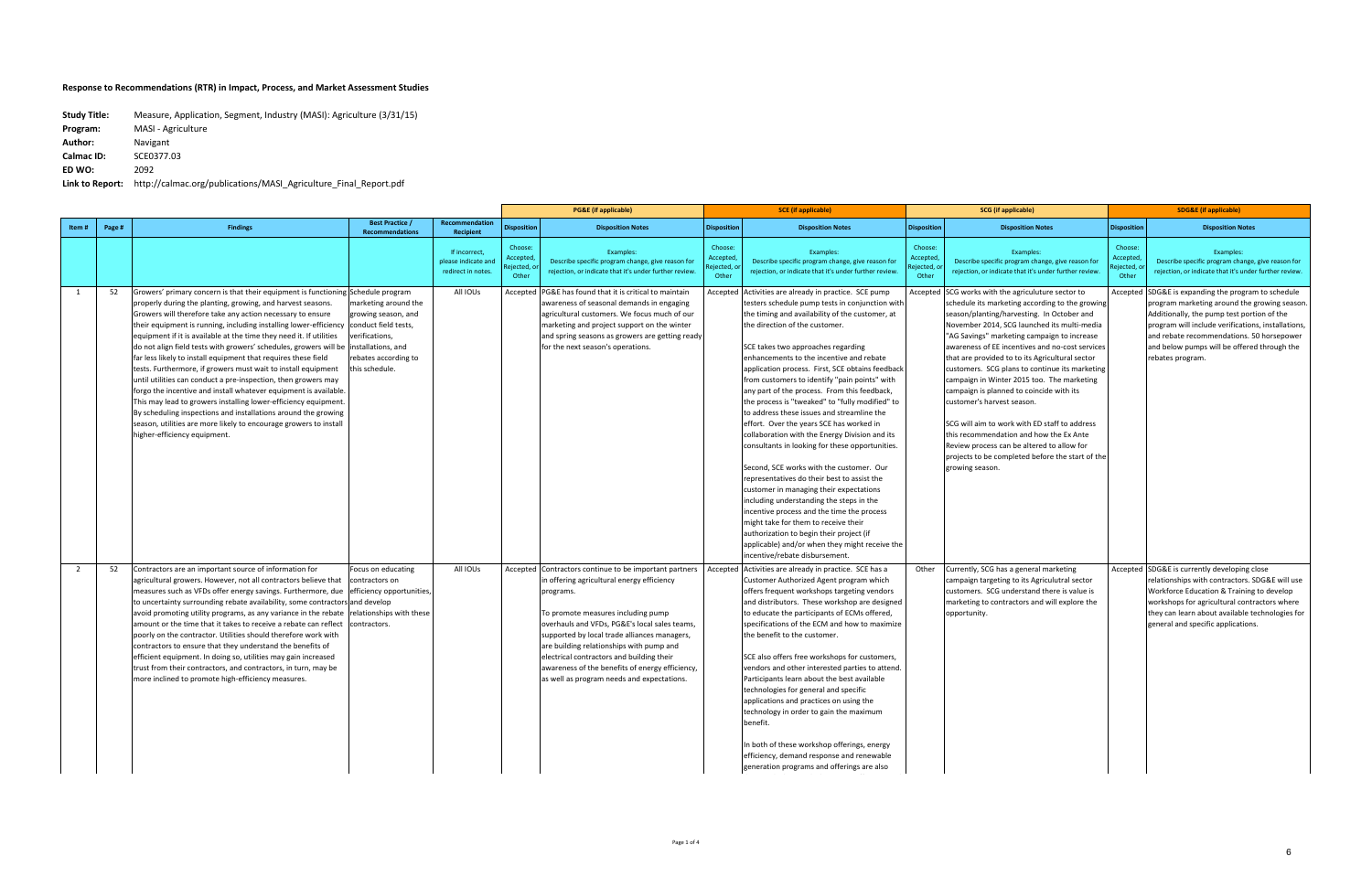|                                                                                                                                                                                                                                                                                                                                                                                                                                                                                                                         |                        | <b>SDG&amp;E</b> (if applicable)                                                                 |  |
|-------------------------------------------------------------------------------------------------------------------------------------------------------------------------------------------------------------------------------------------------------------------------------------------------------------------------------------------------------------------------------------------------------------------------------------------------------------------------------------------------------------------------|------------------------|--------------------------------------------------------------------------------------------------|--|
| <b>Best Practice /</b><br>Recommendation<br><b>Findings</b><br><b>Disposition Notes</b><br><b>Disposition</b><br><b>Disposition Notes</b><br><b>Disposition</b><br><b>Disposition Notes</b><br>Page #<br><b>Disposition</b><br>Item#                                                                                                                                                                                                                                                                                    | <b>Disposition</b>     | <b>Disposition Notes</b>                                                                         |  |
| <b>Recommendations</b><br><b>Recipient</b>                                                                                                                                                                                                                                                                                                                                                                                                                                                                              |                        |                                                                                                  |  |
| Choose:<br>Choose:<br>Choose:<br>If incorrect,<br>Examples:<br>Examples:<br>Examples:                                                                                                                                                                                                                                                                                                                                                                                                                                   | Choose:                | Examples:                                                                                        |  |
| Accepted<br>Acceptec<br>Accepted<br>please indicate and<br>Describe specific program change, give reason for<br>Describe specific program change, give reason for<br>Describe specific program change, give reason for<br>ejected,<br>የejected,<br>Rejected, c                                                                                                                                                                                                                                                          | Accepted<br>ejected, o | Describe specific program change, give reason for                                                |  |
| rejection, or indicate that it's under further review.<br>rejection, or indicate that it's under further review.<br>ejection, or indicate that it's under further review.<br>redirect in notes.<br>Other<br>Other<br>Other                                                                                                                                                                                                                                                                                              | Other                  | rejection, or indicate that it's under further review.                                           |  |
| discussed, along with changes to offerings, such                                                                                                                                                                                                                                                                                                                                                                                                                                                                        |                        |                                                                                                  |  |
| as technologies that have been added or                                                                                                                                                                                                                                                                                                                                                                                                                                                                                 |                        |                                                                                                  |  |
| removed, increases and decreases in                                                                                                                                                                                                                                                                                                                                                                                                                                                                                     |                        |                                                                                                  |  |
| incentive/rebate amounts, and the "how to"<br>apply                                                                                                                                                                                                                                                                                                                                                                                                                                                                     |                        |                                                                                                  |  |
| SCE would be willing to partner with the other<br>52<br>All IOUs<br>Other<br>Other<br>SCG will work with ED and other IOUs to<br>3<br>Other                                                                                                                                                                                                                                                                                                                                                                             |                        |                                                                                                  |  |
| Most irrigated agriculture respondents stated that they use the Incorporate system<br>PG&E is concerned that pump efficiency testers<br>have a very specific skill set and an optimized<br>IOUs and ED to look into this recommendation<br>operating pressures from the original system design. However,<br>optimization services<br>incorporate system optimization into our                                                                                                                                           | Other                  | SDG&E needs to investigate how many<br>customers own their own water pumps. The                  |  |
| process; adding broader system pressure<br>portfolio for cold water reduction/drought<br>both utility staff and SMEs expressed concern over the original<br>into program offerings<br>further. Barriers to over come: cost required to                                                                                                                                                                                                                                                                                  |                        | water pump efficiency test would include a                                                       |  |
| evaluation, while beneficial, may be better<br>designs. Respondents suggested that designers might<br>in addition to pump<br>analysis and redesign irrigation systems;<br>reasons. SCG is researching ways to co-                                                                                                                                                                                                                                                                                                       |                        | system optimization service and recommend                                                        |  |
| overestimate the operating pressures to compensate for error, efficiency testing.<br>suited to a stand-alone program.<br>identify the potential cost-effectiveness value<br>promote energy and water programs.                                                                                                                                                                                                                                                                                                          |                        | program offerings.                                                                               |  |
| to the customer to install; identify the technical<br>Resolution to the Greenhouse moritium will<br>which would unnecessarily increase energy use. Furthermore,                                                                                                                                                                                                                                                                                                                                                         |                        |                                                                                                  |  |
| and experiential knowledge a pump tester must<br>help speed up the process. Also, having a<br>settings may naturally alter with the operation of the system<br>PG&E has taken the first steps to test such a                                                                                                                                                                                                                                                                                                            |                        |                                                                                                  |  |
| over time. Utilities should take a systemic approach to ensure<br>program model, including an ET study and<br>have to perform system evaluations and<br>resolution to the water energy nexus                                                                                                                                                                                                                                                                                                                            |                        |                                                                                                  |  |
| that all components of a growers' irrigation system are working<br>designs, and most importantly, would such a<br>proceeding should expedite the program<br>attempts to develop customized retrofit<br>measure fall outside of REA definitions.<br>retoolment.                                                                                                                                                                                                                                                          |                        |                                                                                                  |  |
| synergistically and efficiently. This may be more relevant for<br>projects, but echoes SCE's questions about RCX<br>larger farms than for smaller farms; however, utilities should<br>or REA measure eligibility rules.                                                                                                                                                                                                                                                                                                 |                        |                                                                                                  |  |
| explore potential savings in each. Utilities could provide these                                                                                                                                                                                                                                                                                                                                                                                                                                                        |                        |                                                                                                  |  |
| services to both irrigated agriculture and greenhouse                                                                                                                                                                                                                                                                                                                                                                                                                                                                   |                        |                                                                                                  |  |
| customers as an extension of their pump efficiency program. By                                                                                                                                                                                                                                                                                                                                                                                                                                                          |                        |                                                                                                  |  |
| offering system optimization services, utilities could achieve                                                                                                                                                                                                                                                                                                                                                                                                                                                          |                        |                                                                                                  |  |
| increased savings from the system as a whole, as well as gain a                                                                                                                                                                                                                                                                                                                                                                                                                                                         |                        |                                                                                                  |  |
| better understanding of how growers are designing their                                                                                                                                                                                                                                                                                                                                                                                                                                                                 |                        |                                                                                                  |  |
| systems                                                                                                                                                                                                                                                                                                                                                                                                                                                                                                                 |                        |                                                                                                  |  |
| 52-53<br>Responses from the interviews in this MASI suggest that the<br>All IOUs<br>Accepted   PG&E has tested information-based<br>Accepted SCE currently has integrated information<br>SCG will work with ED and other IOUs to<br>Consider incentivizing<br>Other<br>$\overline{4}$<br>technologies through the ET program, and has<br>moisture sensors and                                                                                                                                                           |                        | Accepted SDG&E evaluate the market potential for<br>moisture sensors and other information-based |  |
| market already may be moving toward incorporating<br>regarding irrigation controls and the beneficial<br>incorporate system optimization into our<br>computerized controls or information systems into their<br>other information-<br>requested permission from CPUC via an<br>use of moisture sensors for energy and water<br>portfolio for cold water reduction/drought                                                                                                                                               |                        | technologies. A work paper would need to be                                                      |  |
| irrigation planning and systems operation. This is true both of<br>based technologies.<br>ideation proposal to create an expanded pilot<br>conservation reasons into the SW AG Test<br>reasons. SCG is researching ways to co-promote                                                                                                                                                                                                                                                                                   |                        | developed. These technologies are currently                                                      |  |
| irrigated agriculture and of greenhouse operators. However,<br>to evaluate the savings of these technologies.<br>Strategic Approach presentation. SCE will<br>energy and water programs. Resolution to the                                                                                                                                                                                                                                                                                                              |                        | eligible throught the incentives program.                                                        |  |
| because of cost constraints, some farmers who are interested<br>continue to expand and update information<br>Greenhouse moritium will help speed up the                                                                                                                                                                                                                                                                                                                                                                 |                        |                                                                                                  |  |
| related to controls and the use of moisture<br>process. Also, having a resolution to the water<br>in these technologies are having trouble incorporating moisture                                                                                                                                                                                                                                                                                                                                                       |                        |                                                                                                  |  |
| sensors and other technologies across their operations,<br>sensors in future workshops when applicable.<br>energy nexus proceeding should expedite the                                                                                                                                                                                                                                                                                                                                                                  |                        |                                                                                                  |  |
| particularly for irrigated agriculture farmers. Incentives from<br>program retoolment.<br>Precision irrigation should result in higher                                                                                                                                                                                                                                                                                                                                                                                  |                        |                                                                                                  |  |
| utilities could help farmers invest further in this equipment,<br>yields, more product per unit of energy. If yield<br>which could result in both energy and water conservation.                                                                                                                                                                                                                                                                                                                                        |                        |                                                                                                  |  |
| However, while these systems typically can monitor factors<br>was a considered factor than other precision                                                                                                                                                                                                                                                                                                                                                                                                              |                        |                                                                                                  |  |
| irrigation measures along with soil moisture<br>such as energy and water use, growers must account for other                                                                                                                                                                                                                                                                                                                                                                                                            |                        |                                                                                                  |  |
| sensors, such as changing from flood to micro<br>factors such as fertilization, weather, and other environmental                                                                                                                                                                                                                                                                                                                                                                                                        |                        |                                                                                                  |  |
| concerns. Therefore, any monitoring system that utilities might<br>drip could be considered energy saving.                                                                                                                                                                                                                                                                                                                                                                                                              |                        |                                                                                                  |  |
| promote to growers would need to incorporate tracking other                                                                                                                                                                                                                                                                                                                                                                                                                                                             |                        |                                                                                                  |  |
| key factors in addition to energy and water usage.                                                                                                                                                                                                                                                                                                                                                                                                                                                                      |                        |                                                                                                  |  |
| While there are obvious savings available in targeting efficiency Look at small- and<br>All IOUs<br>5<br>53<br>Accepted PG&E has launched new deemed measures for<br>Other<br>SCE understand the value to reaching out to<br>Accepted SCG looks at all opportunities, focusing on gas-<br>measures for large pumps, both large and small growers often<br>customers who have both large and small to<br>medium-sized pumps as<br>small pump overhauls and irrigation pump<br>engine driven pumps. SCG markets its pumps |                        | Other 50 horsepower or less pumps are currently<br>offered through the rebates program and 50    |  |
| use smaller pumps, as well. In particular, smaller farms with<br>well as large pumps for<br>VFDs, which are already allowing more small<br>medium pumping systems. One way we are<br>to all agricultural customers. SCG has service                                                                                                                                                                                                                                                                                     |                        | horsepower or more pumps are offered                                                             |  |
| reaching them is my "deeming" pumping<br>technicians who provide field support to<br>smaller irrigated plots may use small to mediums sized pumps<br>efficiency opportunities<br>and medium pumps to participate in our                                                                                                                                                                                                                                                                                                 |                        | through the incentive program for commercial                                                     |  |
| for irrigation. Large farmers also tend to operate plots that can in irrigated agriculture<br>agriculutural customers and audit service/pump<br>measures for pumping systems between 0 and<br>programs.                                                                                                                                                                                                                                                                                                                 |                        | customers. SDG&E will condsider this same                                                        |  |
| be geographically distant from each other, and may therefore<br>50 HP. Creating Express measures will assist in<br>testing. These technicians also will utilize the                                                                                                                                                                                                                                                                                                                                                     |                        | model for agricultural customers.                                                                |  |
| streamlining access to financial incentive for<br>use small- to medium-sized pumps for these plots. By targeting<br>opportunity when providing services to these                                                                                                                                                                                                                                                                                                                                                        |                        |                                                                                                  |  |
| small- to medium-sized pumps as an area for efficiency<br>customers to market the EE programs and<br>pumping customers with small pumps.                                                                                                                                                                                                                                                                                                                                                                                |                        |                                                                                                  |  |
| opportunities, rebates and efficiency information can apply to<br>equipment, as appropriate.                                                                                                                                                                                                                                                                                                                                                                                                                            |                        |                                                                                                  |  |
| farmers of all sizes, rather than simply targeting larger farms.<br>This program offering can increase participation, as it is                                                                                                                                                                                                                                                                                                                                                                                          |                        |                                                                                                  |  |
| relevant to the entire market segment.                                                                                                                                                                                                                                                                                                                                                                                                                                                                                  |                        |                                                                                                  |  |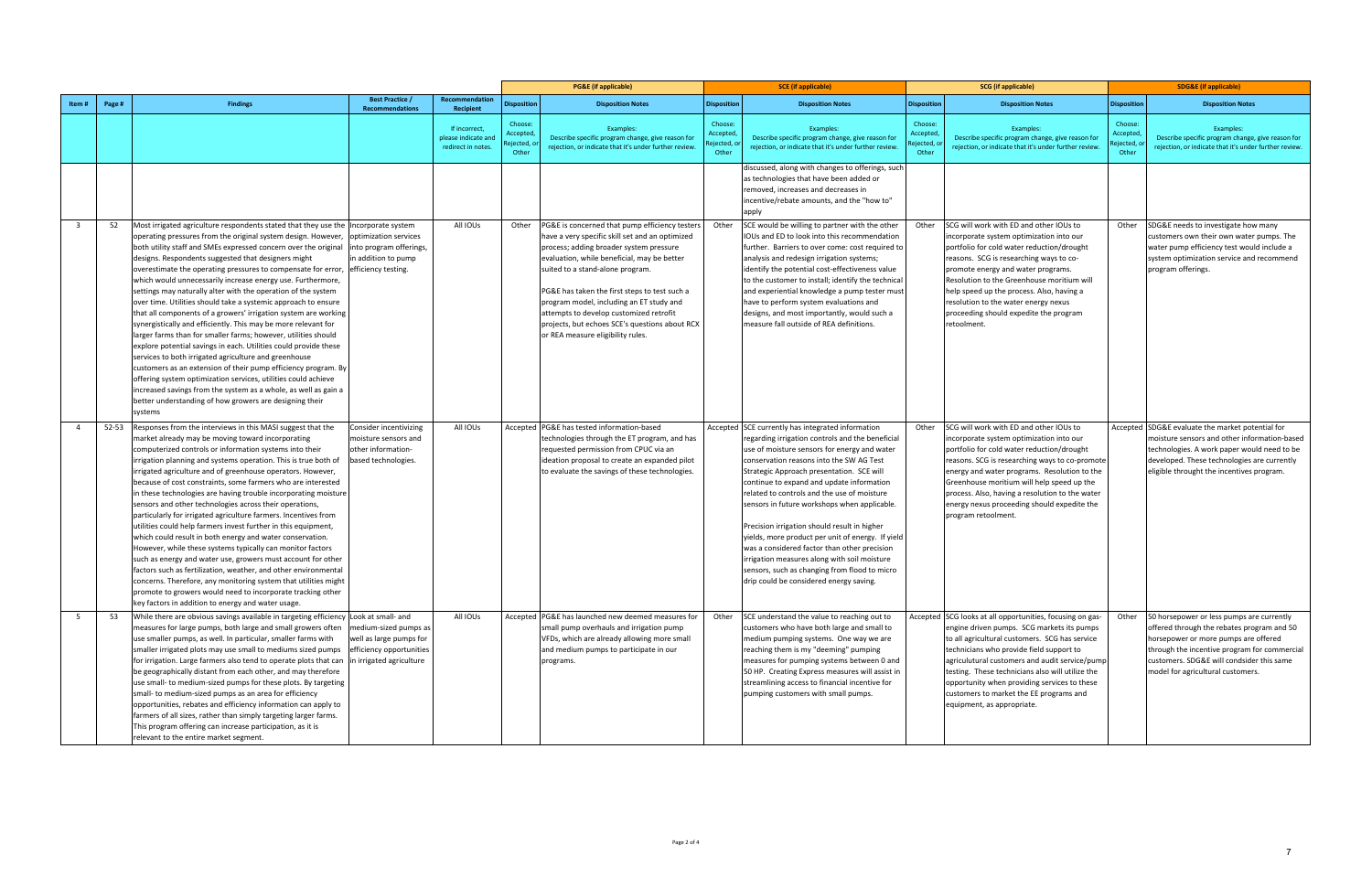|                 |              |                                                                                                                                                                                                                                                                                                                                                                                                                                                                                                                                                                                                                                                                                                                                                                                                                                                                                                                                                                                                               |                                                                                                                                                                                                                |                                                           |                                         | <b>PG&amp;E</b> (if applicable)                                                                                                                                                                                                                                                                                                                                                                                                                                                                                                                                                                              |                                         | <b>SCE</b> (if applicable)                                                                                                                                                                                                                                                                                                                                                                                                                                                                                                                                                                                                                                                                             |                                       | <b>SCG</b> (if applicable)                                                                                                                                                                                                                                                                                                                                                                                                                                       |                              | <b>SDG&amp;E</b> (if applicable)                                                                                                                                                                                  |
|-----------------|--------------|---------------------------------------------------------------------------------------------------------------------------------------------------------------------------------------------------------------------------------------------------------------------------------------------------------------------------------------------------------------------------------------------------------------------------------------------------------------------------------------------------------------------------------------------------------------------------------------------------------------------------------------------------------------------------------------------------------------------------------------------------------------------------------------------------------------------------------------------------------------------------------------------------------------------------------------------------------------------------------------------------------------|----------------------------------------------------------------------------------------------------------------------------------------------------------------------------------------------------------------|-----------------------------------------------------------|-----------------------------------------|--------------------------------------------------------------------------------------------------------------------------------------------------------------------------------------------------------------------------------------------------------------------------------------------------------------------------------------------------------------------------------------------------------------------------------------------------------------------------------------------------------------------------------------------------------------------------------------------------------------|-----------------------------------------|--------------------------------------------------------------------------------------------------------------------------------------------------------------------------------------------------------------------------------------------------------------------------------------------------------------------------------------------------------------------------------------------------------------------------------------------------------------------------------------------------------------------------------------------------------------------------------------------------------------------------------------------------------------------------------------------------------|---------------------------------------|------------------------------------------------------------------------------------------------------------------------------------------------------------------------------------------------------------------------------------------------------------------------------------------------------------------------------------------------------------------------------------------------------------------------------------------------------------------|------------------------------|-------------------------------------------------------------------------------------------------------------------------------------------------------------------------------------------------------------------|
| Item#           | Page #       | <b>Findings</b>                                                                                                                                                                                                                                                                                                                                                                                                                                                                                                                                                                                                                                                                                                                                                                                                                                                                                                                                                                                               | <b>Best Practice /</b><br><b>Recommendations</b>                                                                                                                                                               | Recommendation<br><b>Recipient</b>                        | Dispositior                             | <b>Disposition Notes</b>                                                                                                                                                                                                                                                                                                                                                                                                                                                                                                                                                                                     | Dispositio                              | <b>Disposition Notes</b>                                                                                                                                                                                                                                                                                                                                                                                                                                                                                                                                                                                                                                                                               | Dispositior                           | <b>Disposition Notes</b>                                                                                                                                                                                                                                                                                                                                                                                                                                         | <b>Disposition</b>           | <b>Disposition Notes</b>                                                                                                                                                                                          |
|                 |              |                                                                                                                                                                                                                                                                                                                                                                                                                                                                                                                                                                                                                                                                                                                                                                                                                                                                                                                                                                                                               |                                                                                                                                                                                                                | If incorrect,<br>please indicate an<br>redirect in notes. | Choose<br>Accepted<br>ejected,<br>Other | Examples:<br>Describe specific program change, give reason for<br>rejection, or indicate that it's under further review.                                                                                                                                                                                                                                                                                                                                                                                                                                                                                     | Choose<br>Accepter<br>ejected,<br>Other | Examples:<br>Describe specific program change, give reason for<br>rejection, or indicate that it's under further review.                                                                                                                                                                                                                                                                                                                                                                                                                                                                                                                                                                               | Choose<br>Accepte<br>ejected<br>Other | Examples:<br>Describe specific program change, give reason for<br>rejection, or indicate that it's under further review.                                                                                                                                                                                                                                                                                                                                         | Choose:<br>Acceptec<br>Other | Examples:<br>Describe specific program change, give reason for<br>rejection, or indicate that it's under further review.                                                                                          |
| 6               | vi           | The source of an operation's irrigation water can also play a<br>large role in growers' equipment decisions, particularly in<br>irrigated agriculture operations. For example, farms with access and information,<br>to a municipal water source or close proximity to a river will<br>have fewer expenses related to water pumping than farms that   the operation's crop<br>require drilling new wells or pumping water long distances.<br>Addressing the market by crop type could help utilities to<br>distinguish between late adopters and farmers who use water<br>intensive systems because their crops require it. Utilities can<br>then address these late adopters directly to identify barriers to<br>technological adoption.                                                                                                                                                                                                                                                                     | When approaching a<br>grower with programs<br>utilities should consider<br>types and water sources<br>rather than categorizing<br>an operation by its<br>acreage, square<br>footage, or energy<br>consumption. | All IOUs                                                  | Other                                   | PG&E agrees that crop type and water sources<br>are very important considerations for customer<br>outreach. Through connections with industry<br>trade associations and presence at local events,<br>PG&E delivers custom messages to industry<br>subsegments. Currently, our sprinkler to drip<br>measure is only applicable to field crop<br>customers for the reasons cited by Navigant.<br>However, PG&E also notes that business size is<br>an important consideration in approaching<br>growers. While business size is not exactly<br>aligned with energy consumption, it is certainly<br>correlated. |                                         | Accepted SCE understands how much Agriculture<br>customer still value "relationships". The better<br>the relationship, the higher level of trust SCE<br>will have with them. Currently, SCE leverages<br>relationships it has developed with certain<br>agricultural customers, but in addition, SCE<br>leverages the relationship which vendors,<br>consultants and assigned SCE customer account<br>representatives, all have with these agricultural<br>customers. This relationship requires that they<br>have specific knowledge about their customer's<br>business. This knowledge includes crop(s),<br>technological areas for energy opportunities,<br>and level of technology sophistication. | Other                                 | SCG supports this idea of crop replacement, but<br>further studies and collaboration with the water<br>agency should be explored first. Some water<br>agencies have started in that path already,<br>MWD has a rebate for stumping avocado trees.<br>Further research should be look into by both<br>water and energy program staff. In addition<br>local universities should be tapped to do these<br>research with the energy/water program<br>administrators. | Other                        | As we develop the program we are going to use<br>the input from the vendor partners, as well as<br>marketing, communication, and outreach to<br>understand the agricultural customers.                            |
| $7\overline{ }$ | viii         | Farmers are increasingly aware of the benefits of VFDs,<br>although VFDs are more common in large farms and on larger<br>pumps. According to grower interviews, small- and medium-<br>sized growers are less likely to have VFDs on their pumps, and<br>are also less likely to see the benefits of VFDs. Educating and<br>offering incentives to smaller farms may therefore present an<br>opportunity for future potential savings. This opportunity will<br>be particularly relevant if the market continues to move away<br>from gravity-based systems and toward pressurized systems<br>such as drip because pressurized systems may require<br>increased pumping.                                                                                                                                                                                                                                                                                                                                       | Utilities should consider<br>conducting targeted<br>research into VFD<br>applications to<br>determine which<br>equipment on small<br>arms is appropriate for<br>VFDs.                                          | All IOUs                                                  | Accepted                                | PG&E's deemed VFD measure is applicable to<br>irrigation pumps of all sizees that supply water<br>to pressurized irrigation systems and hence<br>demand precise flow and pressure regulation<br>PG&E is scoping focused market research on<br>VFD adoption.                                                                                                                                                                                                                                                                                                                                                  |                                         | SCE already recommends the technology in<br>conjunction with demand response<br>opportunities. This helps to reduce the first<br>costs even further. SCE is recommending VFDs<br>for irrigation systems with varying pressure<br>requirements. This would be best suited as a<br>deemed offering. The offering needs to be cost-<br>effective. If the incentive is not substantial<br>enough, the customer will not be influenced to<br>implement. Smaller systems will have smaller<br>energy savings potential.                                                                                                                                                                                      | Other                                 | Not applicable to gas.                                                                                                                                                                                                                                                                                                                                                                                                                                           |                              | Accepted SDG&E would have to conduct more research<br>to undersand the validity of VFD applications in<br>the service territory.                                                                                  |
| 8               | viii         | The industry is trending toward low-flow, pressurized irrigation Utilities may want to<br>systems. However, some utility staff expressed concerns about<br>the exclusion of microsprinklers from the utilities' rebate<br>package. The Pacific Gas and Electric Company (PG&E) recently   technology and<br>removed incentives for microsprinklers for tree crops and<br>vineyards due to ISP concerns, although the incentive is still<br>available for field crops. Utility account executives, however,<br>stated that these estimates failed to take into account certain<br>factors related to usage, and that the utility should continue to<br>include them as an agricultural incentive. According to United<br>States Department of Agriculture (USDA) data, the use of<br>microsprinklers has actually declined since 2008, and therefore<br>there may be energy savings available in this technology.                                                                                              | consider reevaluating<br>potential savings for this<br>reconsider its inclusion<br>n program offerings.                                                                                                        | All IOUs                                                  |                                         | Accepted PG&E sunset the noted measures for a variety<br>of reasons including outdated data. PG&E's<br>products team is considering opportunities for<br>new programs to support high-performance<br>irrigation system design, which could support<br>some drip and micro systems on all crop types<br>in a more targeted way.                                                                                                                                                                                                                                                                               |                                         | SCE still offers these measures in applications<br>which benefit tree crops (Solutions Guide, page<br>57)<br>We plan to consider a yield component as a<br>factor in energy savings. Generally, with more<br>precise irrigation methods, yields improve.<br>When we looked at the energy intensity per<br>unit of product instead of overall energy<br>consumed, we may be able to consider going<br>from flood to a more efficient irrigation system<br>leading to a faster adoption rate of these less<br>water intensive systems such as subsurface and<br>micro-irrigation.                                                                                                                        |                                       | SCG supports the retooling of the program<br>offering for irrigation systems. Currently, SCG is<br>researching the flood to drip measure as a<br>program offering. Although SCG supports these<br>new program offerings, cost sharing should also<br>take place with the respected irrigation water<br>district. This activity will enhance both the<br>energy and water programs' for the territories.                                                          | Other                        | Agricultural customers with pumping systems<br>are currently eligible for low-flow sprinkler and<br>drip irrigation rebates.                                                                                      |
| 9               | $\mathsf{x}$ | Despite individual reports that various groups have conducted<br>over the years, the agricultural industry still lacks a<br>comprehensive database of individual producers in the market, to establish a database<br>and their respective on-farm equipment components. The lack<br>of a comprehensive database makes it difficult to establish<br>baselines, to identify market trends, and to maintain<br>communication with growers. Utilities and the California<br>agriculture industry, as a whole, could benefit from an<br>agricultural saturation study similar to California's Residential<br>Appliance Saturation Study (RASS) or Commercial End-Use<br>Survey (CEUS). California's IOUs should work with the CPUC,<br>municipal and irrigation district utilities, agricultural extensions,<br>and trade associations to establish a framework for a study<br>such as this, taking into account the need for granularity at a<br>region and crop-specific level. This would require a significant | Work with other utilities<br>and agricultural entities<br>of system designs by<br>crop and region.                                                                                                             | All IOUs                                                  | Other                                   | PG&E agrees that a comprehensive database of<br>water sources, irrigation system types, crop<br>types, and location could be beneficial to<br>program design.<br>However, we would want to carefully consider<br>the costs, accuracy, and confidentiality<br>implications of this proposal.                                                                                                                                                                                                                                                                                                                  | Other                                   | Consistent with customer confidentiality rules<br>and requirements, SCE is open to exploring<br>evaluating the feasibility to implement this<br>database initiative recommendation with the<br>other IOUs, CPUC and agricultural entities.                                                                                                                                                                                                                                                                                                                                                                                                                                                             | Other                                 | SCG understands that there is a need for the<br>agriculture saturation study, but coordination<br>with water agencies' program adminstrator<br>must take place before any studies should be<br>started. The water energy nexus is a good place<br>to start the conversation. about co-funding an<br>agriculture saturation study.                                                                                                                                | Other                        | SDG&E is open to evaluating the feasibility of<br>implementing a database with the other IOUs,<br>CPUC and agricultural entities. The database<br>would have to maintain the requirements of<br>customer privacy. |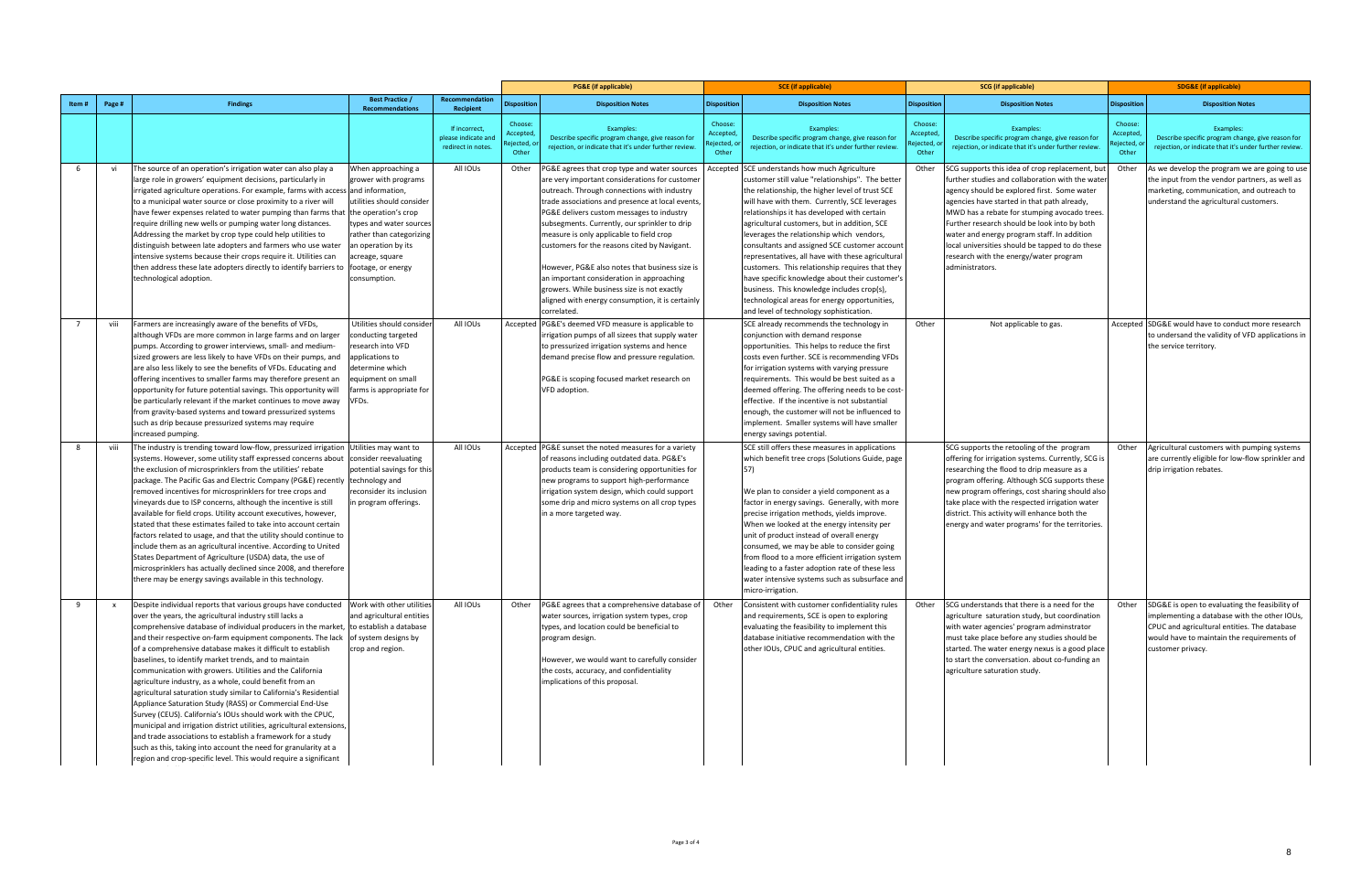|       |        |                                                                                                                                                                                                                                                                                                                                                                                                                                                                                                                                                                                                                                                                                                                                                                                                                                                                                                                                                                                                                                                                                                                                                                                                                                                                                                                                         |                                                                                                                                                                                                         |                                                            |                                          | <b>PG&amp;E</b> (if applicable)                                                                                                                                                       |                                           | <b>SCE</b> (if applicable)                                                                                                                                                                                                                                                                                                                                                                                                                                                                                                                                                                                                                                                            |                                             | <b>SCG</b> (if applicable)                                                                                                                                                                                                                                |                                            | <b>SDG&amp;E</b> (if applicable)                                                                                                                                                                                                                                  |
|-------|--------|-----------------------------------------------------------------------------------------------------------------------------------------------------------------------------------------------------------------------------------------------------------------------------------------------------------------------------------------------------------------------------------------------------------------------------------------------------------------------------------------------------------------------------------------------------------------------------------------------------------------------------------------------------------------------------------------------------------------------------------------------------------------------------------------------------------------------------------------------------------------------------------------------------------------------------------------------------------------------------------------------------------------------------------------------------------------------------------------------------------------------------------------------------------------------------------------------------------------------------------------------------------------------------------------------------------------------------------------|---------------------------------------------------------------------------------------------------------------------------------------------------------------------------------------------------------|------------------------------------------------------------|------------------------------------------|---------------------------------------------------------------------------------------------------------------------------------------------------------------------------------------|-------------------------------------------|---------------------------------------------------------------------------------------------------------------------------------------------------------------------------------------------------------------------------------------------------------------------------------------------------------------------------------------------------------------------------------------------------------------------------------------------------------------------------------------------------------------------------------------------------------------------------------------------------------------------------------------------------------------------------------------|---------------------------------------------|-----------------------------------------------------------------------------------------------------------------------------------------------------------------------------------------------------------------------------------------------------------|--------------------------------------------|-------------------------------------------------------------------------------------------------------------------------------------------------------------------------------------------------------------------------------------------------------------------|
| Item# | Page # | <b>Findings</b>                                                                                                                                                                                                                                                                                                                                                                                                                                                                                                                                                                                                                                                                                                                                                                                                                                                                                                                                                                                                                                                                                                                                                                                                                                                                                                                         | <b>Best Practice /</b><br><b>Recommendations</b>                                                                                                                                                        | Recommendation<br>Recipient                                | <b>Disposition</b>                       | <b>Disposition Notes</b>                                                                                                                                                              | <b>Disposition</b>                        | <b>Disposition Notes</b>                                                                                                                                                                                                                                                                                                                                                                                                                                                                                                                                                                                                                                                              | <b>Disposition</b>                          | <b>Disposition Notes</b>                                                                                                                                                                                                                                  | <b>Disposition</b>                         | <b>Disposition Notes</b>                                                                                                                                                                                                                                          |
|       |        |                                                                                                                                                                                                                                                                                                                                                                                                                                                                                                                                                                                                                                                                                                                                                                                                                                                                                                                                                                                                                                                                                                                                                                                                                                                                                                                                         |                                                                                                                                                                                                         | If incorrect,<br>please indicate and<br>redirect in notes. | Choose:<br>Accepted<br>ejected,<br>Other | Examples:<br>Describe specific program change, give reason for<br>rejection, or indicate that it's under further review.                                                              | Choose:<br>Accepted<br>Rejected,<br>Other | Examples:<br>Describe specific program change, give reason for<br>reiection, or indicate that it's under further review.                                                                                                                                                                                                                                                                                                                                                                                                                                                                                                                                                              | Choose:<br>Accepted<br>Rejected, o<br>Other | Examples:<br>Describe specific program change, give reason for<br>rejection, or indicate that it's under further review.                                                                                                                                  | Choose:<br>Accepted,<br>jected, o<br>Other | Examples:<br>Describe specific program change, give reason for<br>reiection, or indicate that it's under further review.                                                                                                                                          |
|       |        | amount of effort at the beginning of the process. However,<br>once the utilities have created a framework and completed the<br>first round of data collection efforts, regular updates would<br>allow utilities and other market actors to gain a clearer<br>understanding of equipment baselines and practices in the<br>market.                                                                                                                                                                                                                                                                                                                                                                                                                                                                                                                                                                                                                                                                                                                                                                                                                                                                                                                                                                                                       |                                                                                                                                                                                                         |                                                            |                                          |                                                                                                                                                                                       |                                           |                                                                                                                                                                                                                                                                                                                                                                                                                                                                                                                                                                                                                                                                                       |                                             |                                                                                                                                                                                                                                                           |                                            |                                                                                                                                                                                                                                                                   |
| 10    | 19     | One greenhouse builder explained that it is difficult to convince Navigant recommends<br>growers to install higher efficiency materials because growers<br>are unsure of the payback. This builder stated that most of his<br>customers would not install higher-efficiency materials if a<br>rebate were unavailable, and that even though his customers<br>are often impressed with the savings, they would still revert<br>back to single-layer polyethylene if there were no rebate<br>available the next time. According to this builder, greenhouse<br>growers are so cost-conscious that they will occasionally buy<br>used materials from a neighboring greenhouse if the other<br>greenhouse is retrofitting their buildings. One large grower<br>confirmed this, stating that if there is no rebate available for<br>upgrading his greenhouse material, he will "scavenge" walls<br>from another area in his greenhouse that require less heat.<br>Navigant's interviews revealed that five greenhouse growers<br>used double-layer polyethylene, which suggests that there may<br>be some greenhouse growers who are moving toward slightly<br>higher-efficiency shell materials without the aid of incentives.<br>However, the cost of materials may inhibit other growers from<br>installing higher-efficiency insulation. | that utilities continue to<br>offer incentives for<br>higher-efficiency shell<br>insulation retrofits.                                                                                                  | All IOUs                                                   | Other                                    | PG&E is working with CPUC staff to determine<br>the future of the greenhouse programs in the<br>context of the segment moratorium.                                                    | Other                                     | SCE is willing to explore this option with the<br>other IOUs, Energy Division and other<br>appropriate entities. The first objective is to<br>identify if this measure is already an "industry<br>standard". With the awareness level apparently<br>so high, acknowledging the testimony<br>presented, it would be worthwhile to explore if<br>there are "drivers" other than financial which<br>will enable more greenhouse owners to<br>increase their insulation values.                                                                                                                                                                                                           | Other                                       | CPUC has requested that an industry practice<br>study be conducted to determine the<br>appropriate baseline for shell insulation<br>measures. This study would need to be<br>completed before SCG considers incentive<br>changes.                         |                                            | Other SDG&E will consider the recommendation to<br>continue offering incentives for high-efficiency<br>shell insulation. SDG&E will have to work with<br>the other IOUs and the Energy Division to<br>determine if this measure is industry standard<br>practice. |
| 11    | 36     | One SME expressed concerns regarding operating pressures,<br>explaining that even though growers would not change<br>operating pressures without a reason, sometimes system wear<br>can lead to changes in operating pressures. This SME stated<br>that a number of evaluations were conducted in 2014 for a<br>pilot program, which reviewed operating pressures in addition<br>to conducting pump efficiency tests. Although the results from<br>this study were not available at the time of the interview, the<br>SME claimed that those systems that were evaluated were 11<br>percent more efficient than those that were not evaluated<br>regularly.                                                                                                                                                                                                                                                                                                                                                                                                                                                                                                                                                                                                                                                                             | Navigant recommends<br>that utilities perform<br>tests on operating<br>pressures at the time of<br>pump efficiency tests to<br>ensure that the system<br>is running according to<br>its original design | All IOUs                                                   |                                          | Accepted PG&E sponsored the ET study referenced in the<br>recommendation; PG&E will consider ways to<br>transition the findings into programs and<br>measure eligible energy savings. |                                           | Accepted SCE does perform tests at the various operating<br>pressure points at the time of test and when<br>feasible, conduct multiple point tests to<br>evaluate pump performance to design.                                                                                                                                                                                                                                                                                                                                                                                                                                                                                         |                                             | Accepted SCG currently performs tests on operating<br>pressures while conducting the pump testing.                                                                                                                                                        |                                            | Accepted SDG&E will conduct pump tests to evaluate<br>multiple measurements on the pump curves to<br>compare design pressures, existing, pressures,<br>and post retrofit pressures.                                                                               |
| 12    | 24     | Grower and SME interviews showed that there are still a<br>number of greenhouse growers using single layer polyethylene adjusting incentives for<br>film for both existing greenhouses and new construction.<br>According to explanations from both growers and SMEs, it is<br>possible that in the absence of rebates, growers would revert<br>to installing single-layer polyethylene film, particularly as a<br>replacement measure. Polycarbonate is more efficient than<br>polyethylene and has a longer measure life, which would mean<br>that growers do not need to replace it as frequently.                                                                                                                                                                                                                                                                                                                                                                                                                                                                                                                                                                                                                                                                                                                                   | Utilities should consider<br>higher-efficiency<br>materials so that they<br>are more attractive as<br>compared to double-<br>layer polyethylene                                                         | All IOUs                                                   | Other                                    | PG&E is working with CPUC staff to determine<br>the future of the greenhouse programs in the<br>context of the segment moratorium.                                                    | Other                                     | SCE is willing to explore this option with the<br>other IOUs, Energy Division and other<br>appropriate entities. The first objective is to<br>identify if this measure is already an "industry<br>standard". With the awareness level apparently<br>so high, it would be worthwhile to explore if<br>there are "drivers" other than financial which<br>will enable more greenhouse owners to<br>increase their use of higher efficiency materials.<br>Other concerns include what type of electric<br>savings would be available for SCE. Currently<br>there are no greenhouse film measures for SCE,<br>because no HVAC nor lighting savings can be<br>obtained through the measure. |                                             | Other Commission Staff has requested that an<br>industry practice study be conducted to<br>determine the appropriate baseline for heat<br>curtains and infrared film. This study would<br>need to be completed before SCG considers<br>incentive changes. |                                            | SDG&E will explore incentivizing higher-<br>efficiency materials. Additionally, SDG&E will<br>need to conduct research to see if this material<br>is feasible within the service territory.                                                                       |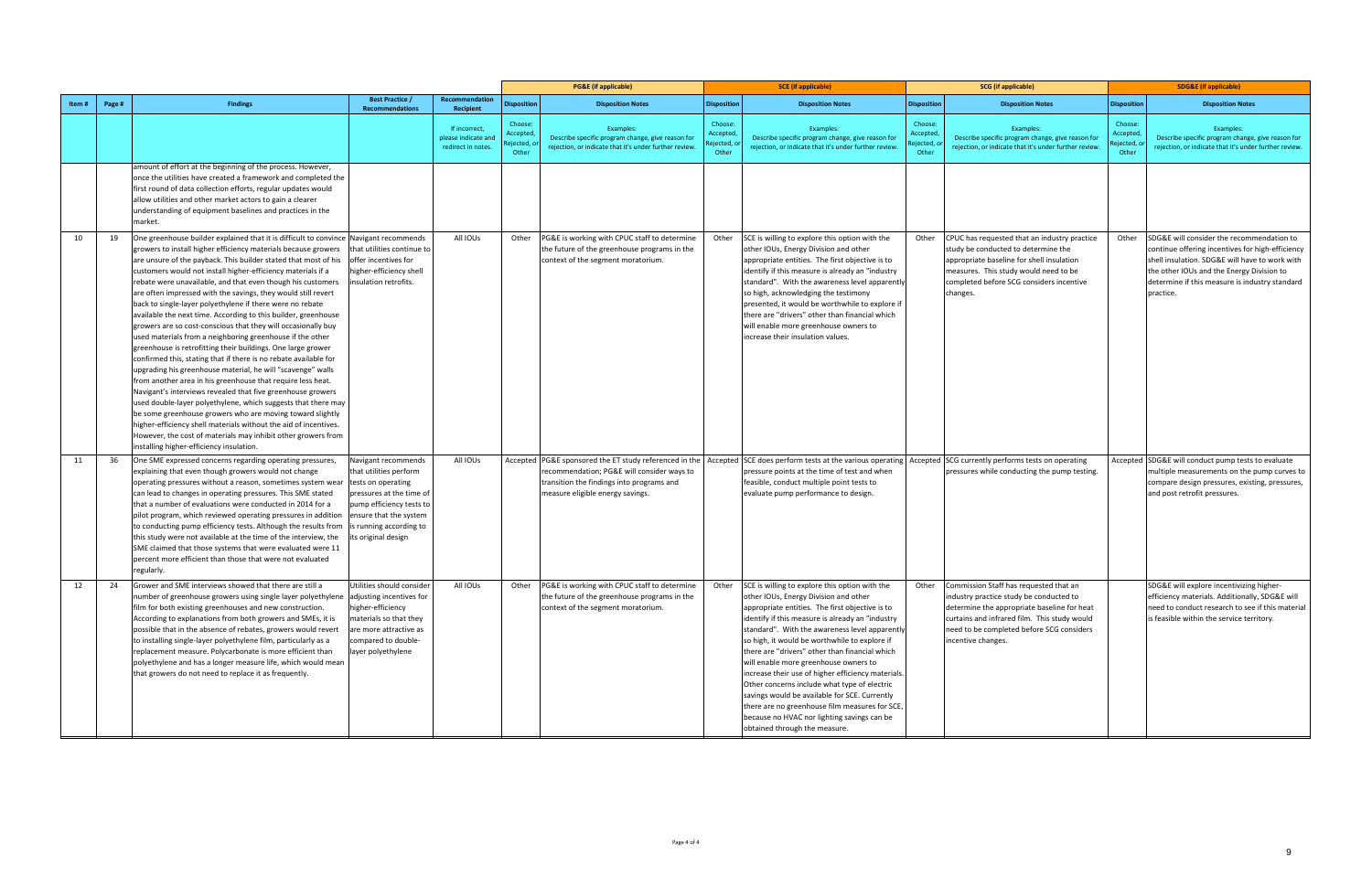|       |        |                                                                                                                                                                                               |                                                  |                                                            |                                             | <b>PG&amp;E</b> (if applicable)                                                                                             |                                           | <b>SCE</b> (if applicable)                                                                                                  | <b>SCG</b> (if applicable)                  |                                                                                                                             |                                            | <b>SDG&amp;E</b> (if applicable)                                                                                            |
|-------|--------|-----------------------------------------------------------------------------------------------------------------------------------------------------------------------------------------------|--------------------------------------------------|------------------------------------------------------------|---------------------------------------------|-----------------------------------------------------------------------------------------------------------------------------|-------------------------------------------|-----------------------------------------------------------------------------------------------------------------------------|---------------------------------------------|-----------------------------------------------------------------------------------------------------------------------------|--------------------------------------------|-----------------------------------------------------------------------------------------------------------------------------|
| Item# | Page # | <b>Findings</b>                                                                                                                                                                               | <b>Best Practice /</b><br><b>Recommendations</b> | <b>Recommendation</b><br>Recipient                         | <b>Disposition</b>                          | <b>Disposition Notes</b>                                                                                                    | <b>Disposition</b>                        | <b>Disposition Notes</b>                                                                                                    | <b>Disposition</b>                          | <b>Disposition Notes</b>                                                                                                    | <b>Disposition</b>                         | <b>Disposition Notes</b>                                                                                                    |
|       |        |                                                                                                                                                                                               |                                                  | If incorrect,<br>please indicate and<br>redirect in notes. | Choose:<br>Accepted<br>lejected, o<br>Other | Examples:<br>Describe specific program change, give<br>reason for rejection, or indicate that it's<br>under further review. | Choose:<br>Accepted<br>Rejected,<br>Other | Examples:<br>Describe specific program change, give<br>reason for rejection, or indicate that it's<br>under further review. | Choose:<br>Accepte<br>Rejected, oı<br>Other | Examples:<br>Describe specific program change, give<br>reason for rejection, or indicate that it's<br>under further review. | Choose:<br>Accepted<br>eiected, o<br>Other | Examples:<br>Describe specific program change, give<br>reason for rejection, or indicate that it's<br>under further review. |
|       | 23     | Firstly, utilities could increase the likelihood of chains implementing energy efficiency measures by Synchronize Rebate                                                                      |                                                  | All IOUs                                                   | Accepted                                    | PG&E has also recognized the                                                                                                | Other                                     | There is no specific Chain Account                                                                                          |                                             | Accepted SCG Account Executives work closely                                                                                |                                            | Accepted SDG&E offers rebates for standard                                                                                  |
|       |        | developing prescriptive rebates earlier in the year. Within chain operations, energy efficiency                                                                                               | <b>Application Process</b>                       |                                                            |                                             | importance of designing programs to                                                                                         |                                           | program, therefore prescriptive                                                                                             |                                             | with their Chain Operations                                                                                                 |                                            | type equipment which can be                                                                                                 |
|       |        | projects are competing with other priorities at the corporate level for capital funding, and the                                                                                              | with Corporate Timelines.                        |                                                            |                                             | align with corporate budgeting                                                                                              |                                           | measures will be developed as                                                                                               |                                             | customers to ensure that its EE                                                                                             |                                            | leveraged by our chain operation                                                                                            |
|       |        | presence of rebates can make energy efficiency projects more economically favorable and more                                                                                                  |                                                  |                                                            |                                             | timelines. This was also evident in the                                                                                     |                                           | technologies are available; as work                                                                                         |                                             | application is synchronize with the                                                                                         |                                            | customers and we welcome                                                                                                    |
|       |        | likely to get approved during the budgeting process for capital projects. One retail chain stated                                                                                             |                                                  |                                                            |                                             | 2015 market research conducted by                                                                                           |                                           | paper development is completed and                                                                                          |                                             | Chain's timeline. Currently, SCG                                                                                            |                                            | recommendations for other standard                                                                                          |
|       |        | that they would prefer to know the following year's available prescriptive rebates in June or July                                                                                            |                                                  |                                                            |                                             | Greenberg on the Large Business                                                                                             |                                           | as work papers are ED approved.                                                                                             |                                             | provides rebates information on a                                                                                           |                                            | type equipment which may allow for                                                                                          |
|       |        | of the previous year in order to secure internal capital funding for prospective projects.                                                                                                    |                                                  |                                                            |                                             | Customer Journey. As such, PG&E                                                                                             |                                           | Custom measures are accepted in the                                                                                         |                                             | program cycle basis so the                                                                                                  |                                            | more rebates in our catalog.                                                                                                |
|       |        |                                                                                                                                                                                               |                                                  |                                                            |                                             | redesigned the Matrix Furniture                                                                                             |                                           | program at any time.                                                                                                        |                                             | information would be the same for                                                                                           |                                            |                                                                                                                             |
|       |        | Likewise, utilities can be more flexible in working with customers wishing to implement custom                                                                                                |                                                  |                                                            |                                             | program to focus on retail chains.                                                                                          |                                           |                                                                                                                             |                                             | the entire cycle. SCG updates its                                                                                           |                                            |                                                                                                                             |
|       |        | rebates as well. One grocery store interviewee found it difficult to obtain an estimate of a                                                                                                  |                                                  |                                                            |                                             | Similarly, PG&E redesigned the                                                                                              |                                           | While SCE agrees that the process for                                                                                       |                                             | website and application, as needed.                                                                                         |                                            |                                                                                                                             |
|       |        | potential custom rebate from the utilities, which prevented her team from being able to calculate                                                                                             |                                                  |                                                            |                                             | Lodging Savers program to focus on                                                                                          |                                           | incentive approval should be fast,                                                                                          |                                             | For Chain Operations customers, SCG                                                                                         |                                            |                                                                                                                             |
|       |        | ROI and develop a schedule for rolling out the equipment upgrade. The resistance from the utility                                                                                             |                                                  |                                                            |                                             | Hospitality customers, including                                                                                            |                                           | speed must not compromise quality.                                                                                          |                                             | offers faster rate of rebate processing                                                                                     |                                            |                                                                                                                             |
|       |        | stemmed from the fact that they had not yet developed a rollout schedule, which led to a chicken-                                                                                             |                                                  |                                                            |                                             | corporately owned chain operations.                                                                                         |                                           | In the custom program, a focus on                                                                                           |                                             | by the ability to process it in batches.                                                                                    |                                            |                                                                                                                             |
|       |        | first-or-egg-first issue. With more willingness on the utility's part to give estimates, chains may be                                                                                        |                                                  |                                                            |                                             | These are two examples of how PG&E                                                                                          |                                           | quality is paramount to secure and                                                                                          |                                             |                                                                                                                             |                                            |                                                                                                                             |
|       |        | able to better plan out energy efficiency rollouts.                                                                                                                                           |                                                  |                                                            |                                             | has shifted program focus to more                                                                                           |                                           | validate savings and incentives to be                                                                                       |                                             |                                                                                                                             |                                            |                                                                                                                             |
|       |        |                                                                                                                                                                                               |                                                  |                                                            |                                             | effectively meet a customer where                                                                                           |                                           | paid.                                                                                                                       |                                             |                                                                                                                             |                                            |                                                                                                                             |
|       |        | Finally, utilities could better address the time-sensitive needs of chain operations by speeding up                                                                                           |                                                  |                                                            |                                             | they arein their energy management                                                                                          |                                           |                                                                                                                             |                                             |                                                                                                                             |                                            |                                                                                                                             |
|       |        | the rate of rebate processing. While it is understandable that each utility has large volumes of                                                                                              |                                                  |                                                            |                                             | journey. PG&E will continue to use                                                                                          |                                           |                                                                                                                             |                                             |                                                                                                                             |                                            |                                                                                                                             |
|       |        | rebates to process, multi-month waiting periods for rebate approvals do not match the fast-paced                                                                                              |                                                  |                                                            |                                             | this in shaping our business plans.                                                                                         |                                           |                                                                                                                             |                                             |                                                                                                                             |                                            |                                                                                                                             |
|       |        | business timelines that chain operations work with, particularly for ROB measures. Having to wait<br>months for rebate approval could easily push a chain to purchase cheaper but inefficient |                                                  |                                                            |                                             | Regarding custom rebates, PG&E is                                                                                           |                                           |                                                                                                                             |                                             |                                                                                                                             |                                            |                                                                                                                             |
|       |        | equipment, especially if the chain has little leeway for downtime                                                                                                                             |                                                  |                                                            |                                             | hopeful that the Custom Pipeline                                                                                            |                                           |                                                                                                                             |                                             |                                                                                                                             |                                            |                                                                                                                             |
|       |        |                                                                                                                                                                                               |                                                  |                                                            |                                             | Cleanup conducted in 2015 and                                                                                               |                                           |                                                                                                                             |                                             |                                                                                                                             |                                            |                                                                                                                             |
|       |        |                                                                                                                                                                                               |                                                  |                                                            |                                             | Custom Training offered in 2016 will                                                                                        |                                           |                                                                                                                             |                                             |                                                                                                                             |                                            |                                                                                                                             |
|       |        |                                                                                                                                                                                               |                                                  |                                                            |                                             | provide more clarity on eligible                                                                                            |                                           |                                                                                                                             |                                             |                                                                                                                             |                                            |                                                                                                                             |
|       |        |                                                                                                                                                                                               |                                                  |                                                            |                                             | projects and program rules. With this,                                                                                      |                                           |                                                                                                                             |                                             |                                                                                                                             |                                            |                                                                                                                             |
|       |        |                                                                                                                                                                                               |                                                  |                                                            |                                             | PG&E hopes to streamline the                                                                                                |                                           |                                                                                                                             |                                             |                                                                                                                             |                                            |                                                                                                                             |
|       |        |                                                                                                                                                                                               |                                                  |                                                            |                                             | delivery of accurate custom rebate                                                                                          |                                           |                                                                                                                             |                                             |                                                                                                                             |                                            |                                                                                                                             |
|       |        |                                                                                                                                                                                               |                                                  |                                                            |                                             | amounts and quality projects to help                                                                                        |                                           |                                                                                                                             |                                             |                                                                                                                             |                                            |                                                                                                                             |
|       |        |                                                                                                                                                                                               |                                                  |                                                            |                                             | improve the customer experience and                                                                                         |                                           |                                                                                                                             |                                             |                                                                                                                             |                                            |                                                                                                                             |
|       |        |                                                                                                                                                                                               |                                                  |                                                            |                                             | to avoid unneccesary delays.                                                                                                |                                           |                                                                                                                             |                                             |                                                                                                                             |                                            |                                                                                                                             |

| <b>Study Title:</b> | Measure, Application, Segment, Industry (MASI): Chain Operations (2/9/15) |
|---------------------|---------------------------------------------------------------------------|
| Program:            | <b>MASI</b> - Chain Operations                                            |
| Author:             | Navigant                                                                  |
| <b>Calmac ID:</b>   | SCE0377.04                                                                |
| ED WO:              | 2092                                                                      |
| Link to Report:     | http://calmac.org/publications/MASI Chain Operations Final Report.pdf     |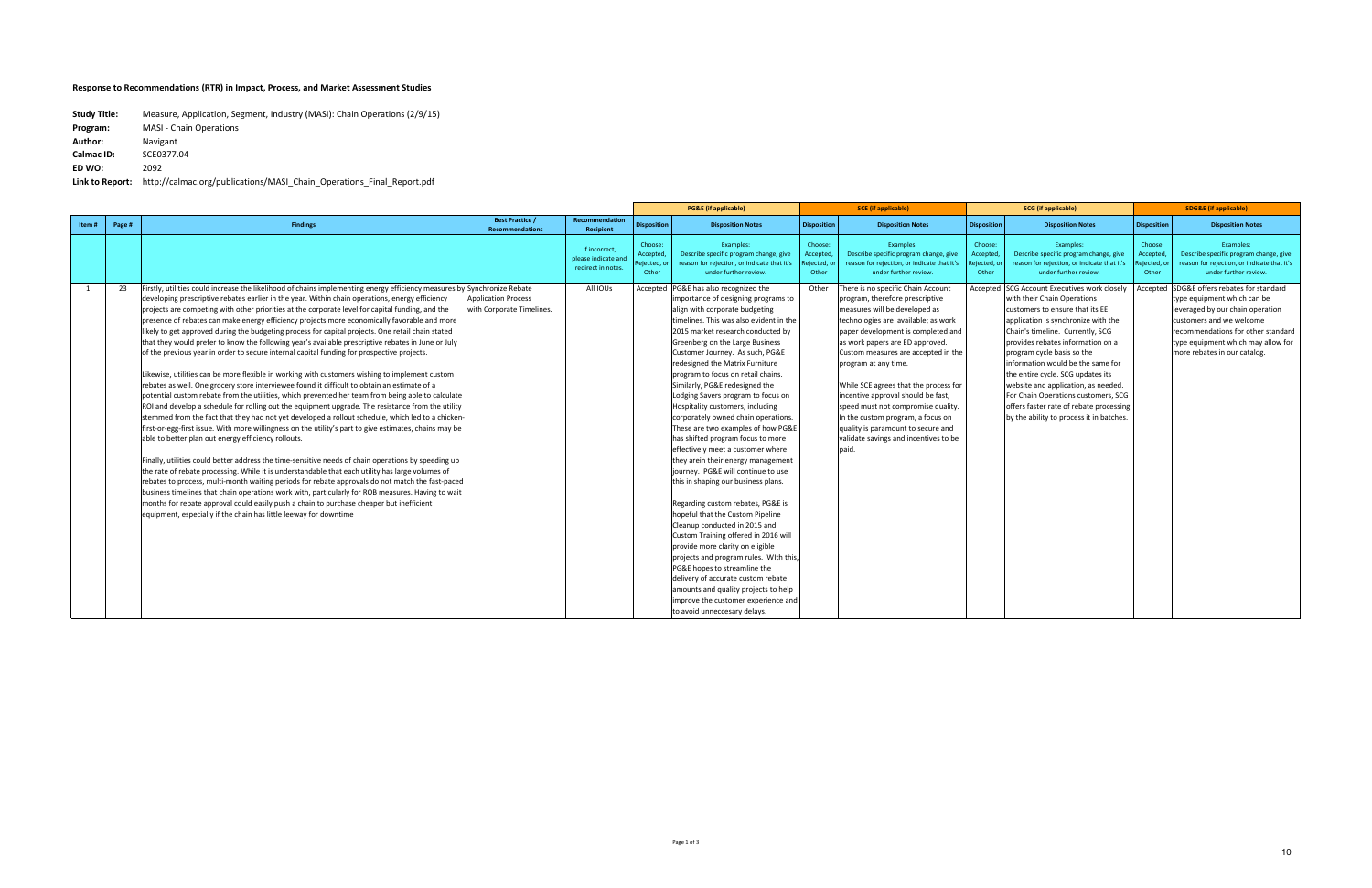|                         |        |                                                                                                                                                                                                                                                                                                                                                                                                                                                                                                                                                                                                                                                                                                                                                                                                                                                                                                                                                                                                                                                                                                                                                                                                                                                                                                                                                                                                                                                                                                                                                                                                                                                                                                                                                                                                                                                                             |                                                                                                                                                                                 |                                                            |                                            | <b>PG&amp;E</b> (if applicable)                                                                                                                                                                                                                                                                                                                                                                                                                                                                                                                                                                                                                     | <b>SCE</b> (if applicable)                |                                                                                                                                                                                                                                                                                                                                                                                                                                                                              |                                           | <b>SCG</b> (if applicable)                                                                                                                                                                                                                                         |                                               | <b>SDG&amp;E (if applicable)</b>                                                                                                                                                                                                                                                                                                                                                     |
|-------------------------|--------|-----------------------------------------------------------------------------------------------------------------------------------------------------------------------------------------------------------------------------------------------------------------------------------------------------------------------------------------------------------------------------------------------------------------------------------------------------------------------------------------------------------------------------------------------------------------------------------------------------------------------------------------------------------------------------------------------------------------------------------------------------------------------------------------------------------------------------------------------------------------------------------------------------------------------------------------------------------------------------------------------------------------------------------------------------------------------------------------------------------------------------------------------------------------------------------------------------------------------------------------------------------------------------------------------------------------------------------------------------------------------------------------------------------------------------------------------------------------------------------------------------------------------------------------------------------------------------------------------------------------------------------------------------------------------------------------------------------------------------------------------------------------------------------------------------------------------------------------------------------------------------|---------------------------------------------------------------------------------------------------------------------------------------------------------------------------------|------------------------------------------------------------|--------------------------------------------|-----------------------------------------------------------------------------------------------------------------------------------------------------------------------------------------------------------------------------------------------------------------------------------------------------------------------------------------------------------------------------------------------------------------------------------------------------------------------------------------------------------------------------------------------------------------------------------------------------------------------------------------------------|-------------------------------------------|------------------------------------------------------------------------------------------------------------------------------------------------------------------------------------------------------------------------------------------------------------------------------------------------------------------------------------------------------------------------------------------------------------------------------------------------------------------------------|-------------------------------------------|--------------------------------------------------------------------------------------------------------------------------------------------------------------------------------------------------------------------------------------------------------------------|-----------------------------------------------|--------------------------------------------------------------------------------------------------------------------------------------------------------------------------------------------------------------------------------------------------------------------------------------------------------------------------------------------------------------------------------------|
| Item#                   | Page # | <b>Findings</b>                                                                                                                                                                                                                                                                                                                                                                                                                                                                                                                                                                                                                                                                                                                                                                                                                                                                                                                                                                                                                                                                                                                                                                                                                                                                                                                                                                                                                                                                                                                                                                                                                                                                                                                                                                                                                                                             | <b>Best Practice /</b><br><b>Recommendations</b>                                                                                                                                | Recommendation<br>Recipient                                | <b>Disposition</b>                         | <b>Disposition Notes</b>                                                                                                                                                                                                                                                                                                                                                                                                                                                                                                                                                                                                                            | <b>Disposition</b>                        | <b>Disposition Notes</b>                                                                                                                                                                                                                                                                                                                                                                                                                                                     | <b>Disposition</b>                        | <b>Disposition Notes</b>                                                                                                                                                                                                                                           | <b>Disposition</b>                            | <b>Disposition Notes</b>                                                                                                                                                                                                                                                                                                                                                             |
|                         |        |                                                                                                                                                                                                                                                                                                                                                                                                                                                                                                                                                                                                                                                                                                                                                                                                                                                                                                                                                                                                                                                                                                                                                                                                                                                                                                                                                                                                                                                                                                                                                                                                                                                                                                                                                                                                                                                                             |                                                                                                                                                                                 | If incorrect,<br>please indicate and<br>redirect in notes. | Choose:<br>Accepted<br>ejected, o<br>Other | Examples:<br>Describe specific program change, give<br>reason for rejection, or indicate that it's<br>under further review.                                                                                                                                                                                                                                                                                                                                                                                                                                                                                                                         | Choose:<br>Accepted<br>Rejected,<br>Other | Examples:<br>Describe specific program change, give<br>reason for rejection, or indicate that it's<br>under further review.                                                                                                                                                                                                                                                                                                                                                  | Choose:<br>Accepted<br>Rejected,<br>Other | Examples:<br>Describe specific program change, give<br>reason for rejection, or indicate that it's<br>under further review.                                                                                                                                        | Choose:<br>Accepted,<br>Rejected, or<br>Other | Examples:<br>Describe specific program change, give<br>reason for rejection, or indicate that it's<br>under further review.                                                                                                                                                                                                                                                          |
| 2                       |        | 23-24 It is important for utilities to understand what the baseline energy consumption is for custom<br>rebate calculations, and this is typically accomplished through pre-inspection. However, the<br>California IOUs have the opportunity to streamline the pre-inspection process by developing a<br>simpler inspection process for chains with many similar or identical establishments. This is<br>particularly applicable to chain restaurants, which differ very little in terms of menu choices and<br>consequently, equipment choices and energy consumption. We suggest that chain businesses<br>could qualify for custom rebates through reinspection of a random sample of establishments,<br>instead of every establishment having to be preinspected. Furthermore, as chains do not plan the<br>design of their establishments based on utility territories, locations are generally similar across<br>California. To reduce the costs and lengthiness of the pre-inspection process, utilities could<br>increase their willingness to share the results of their inspections with the other California IOUs.<br>Sampling 15 stores across California instead of 15 in each of three different territories would save<br>money and time for all parties involved, especially if the establishments targeted for custom<br>rebates are similar in design, operation, and energy consumption across the different utilities.<br>The pre-inspection process should also treat franchisees as similar to corporately owned<br>establishments. Franchisees often must adhere to corporate policies that include menu choices<br>and design that make them similar in nature to corporately owned locations. As a result, pre-<br>inspection could also apply to franchisees who wish to qualify for the same "bulk" rebates as<br>corporate-owned establishments. | <b>Explore Simplifying the Pre-</b><br>nspection Process and<br>nclude Franchisees.                                                                                             | All IOUs                                                   |                                            | Accepted PG&E looks forward to working with<br>Commission Staff on this initiaitve. In<br>addition, PG&E will seek implementer<br>input on this feedback and will<br>consider this in program redesign<br>efforts going forward (e.g. program<br>updates, business plans). Streamlining<br>pre-inspection and pre-qualification<br>processes could be an effective way to<br>increase savings goal attainment and<br>improve customer satisfaction.                                                                                                                                                                                                 |                                           | Accepted SCE has simplified the pre-inspection<br>process for chain accounts that apply<br>at the same time. For franchisees, if<br>they apply at the same time and they<br>notify SCE they are part of the chain<br>account* project, pre-inspection<br>sampling can be considered.<br>' chain accounts that are corporate<br>owned are easy to identify, many<br>franchisees are identified by the<br>service account owner which will not<br>be the corporate chain name. | Other                                     | Not applicable. SCG does not perform   Accepted   SDGE does perform custom pre-<br>pre-inspection for the rebate<br>processes that relate to the Chain<br>Operations account. Also, SCG treats<br>its franchisees customers as it does its<br>corporate customers. |                                               | inspections targeting a sample size of<br>chain projects which are designed in a<br>similar fashion and then applies the<br>sample size energy savings results to<br>the remaining similar remaining<br>projects.                                                                                                                                                                    |
| $\overline{\mathbf{3}}$ | 24     | California utilities should continue to be both proactive and responsive in their communications<br>with chain operations. As discussed in sections 4.2.2 and 4.2.4, a consistent theme across many of<br>the energy managers interviewed was that frequent communication from dedicated account<br>executives and thirdparty program managers was one of the largest drivers of reducing energy<br>usage in their various stores.<br>It is clear that chains' energy managers are increasingly responsible for coordinating with<br>numerous utilities across multiple states, if not the entire nation. Utilities should continue to<br>encourage account executives to be as proactive as possible in reaching out to chains, while also<br>taking care of as much of the technical calculations and paperwork as possible. In the words of<br>one third-party program manager, chain operations overwhelmingly prefer a one-stop shop for<br>their rebates and energy efficiency initiatives. Sector-specific third-party implementers can also<br>perform this role effectively.                                                                                                                                                                                                                                                                                                                                                                                                                                                                                                                                                                                                                                                                                                                                                                                       | Continue Long-Term<br><b>Relationship Development</b><br>from Account Executives and<br>Third-Party Program<br>Managers.                                                        | All IOUs                                                   |                                            | Accepted Business Energy Solutions (BES)<br>Account Reps and Programs teams are<br>currently coordinating closely to<br>ensure optimal long-term customer<br>relationship development with chain<br>customers. In November 2015, the<br>BES Account Rep organization was re-<br>organized by customer segment and<br>PG&E is confident that this will help<br>provide more consistent support for<br>chain customers.                                                                                                                                                                                                                               |                                           | Accepted SCE Account Executives continue to<br>develop and strengthen their long-<br>term relationship with its Chain<br>Operations customers.                                                                                                                                                                                                                                                                                                                               |                                           | Accepted SCG Account Executives continue to<br>develop and strengthen their long-<br>term relationship with its Chain<br>Operations customers. SCG does not<br>have third-party programs that<br>targets Chain Operations customers.                               |                                               | Accepted To support our chain customers we<br>will continue to encourage our<br>internal account executives and our<br>third-party implementers to engage<br>early on with chain customers to<br>support the adoption of their projects<br>within our custom programs.                                                                                                               |
| $\overline{4}$          | 24     | As discussed in section 4.3.5, one grocery chain felt that the rebates provided to upstream<br>manufacturers in California were not being reflected in the sale price to that grocery chain. For<br>that chain, this had a notable, negative effect on the number of HVAC systems purchased as costs<br>remained prohibitive for many stores within that retail chain. While the Upstream HVAC<br>Equipment Distributor Incentive was designed as a market transformation program, the<br>interviewee's response indicates that perhaps not all customers recognize the aim of the program, and determine the impact of<br>which could lead to frustration with upstream sellers or the utility. Steps that utilities could take if upstream rebates upon<br>not yet already done include the following:<br>Communicate with chain energy managers and their staff to understand the purpose of upstream systems.<br>rebate programs, which is to encourage a wider market transformation toward more efficient<br>equipment<br>Determine the extent to which manufacturers or upstream sellers are (or are not) pricing in<br>upstream rebates, ascertain knowledge about the resulting prices and its effect on end customer<br>adoption and if necessary, realign incentives and conditions for receiving upstream rebates                                                                                                                                                                                                                                                                                                                                                                                                                                                                                                                                               | Better Understand the<br><b>Effects of Upstream Rebates</b><br>Ne recommend that utilities<br>attempt to better understand<br>downstream participants,<br>particularly for HVAC | All IOUs                                                   |                                            | Accepted PG&E agrees with this finding and will Accepted SCE Account Executives educate<br>work to better communicate the<br>purpose and value of the upstream<br>programs across internal PG&E<br>stakeholders. PG&E will continue to<br>update the account reps through the<br>internal newsletter. This will help<br>ensure the account representatives<br>are clear of the purpose of the<br>programs and that they can clearly<br>articulate the behavior PG&E is trying<br>to influence with upstream programs<br>PG&E willl also work on external /<br>customer facing talking points that<br>communicate how the upstream<br>programs work. |                                           | customers about the purpose of the<br>upstream program                                                                                                                                                                                                                                                                                                                                                                                                                       |                                           | Accepted In 2015, SCG transformed its<br>upstream program to a mid-stream<br>approach. In its mid-stream program,<br>SCG requires the manufacturer-<br>distributor to pass down the<br>rebate/savings to the customer.                                             | Other                                         | SDG&E offers a hybrid upstream<br>(distributor)/downstream (customer)<br>incentive program that offers<br>customers an opportunity to reserve<br>incentives in the planning stage of<br>their HVAC system installation.<br>Currently, downstream HVAC<br>incentives have priority over<br>upstream incentives as long as their<br>reservation is submitted prior to<br>installation. |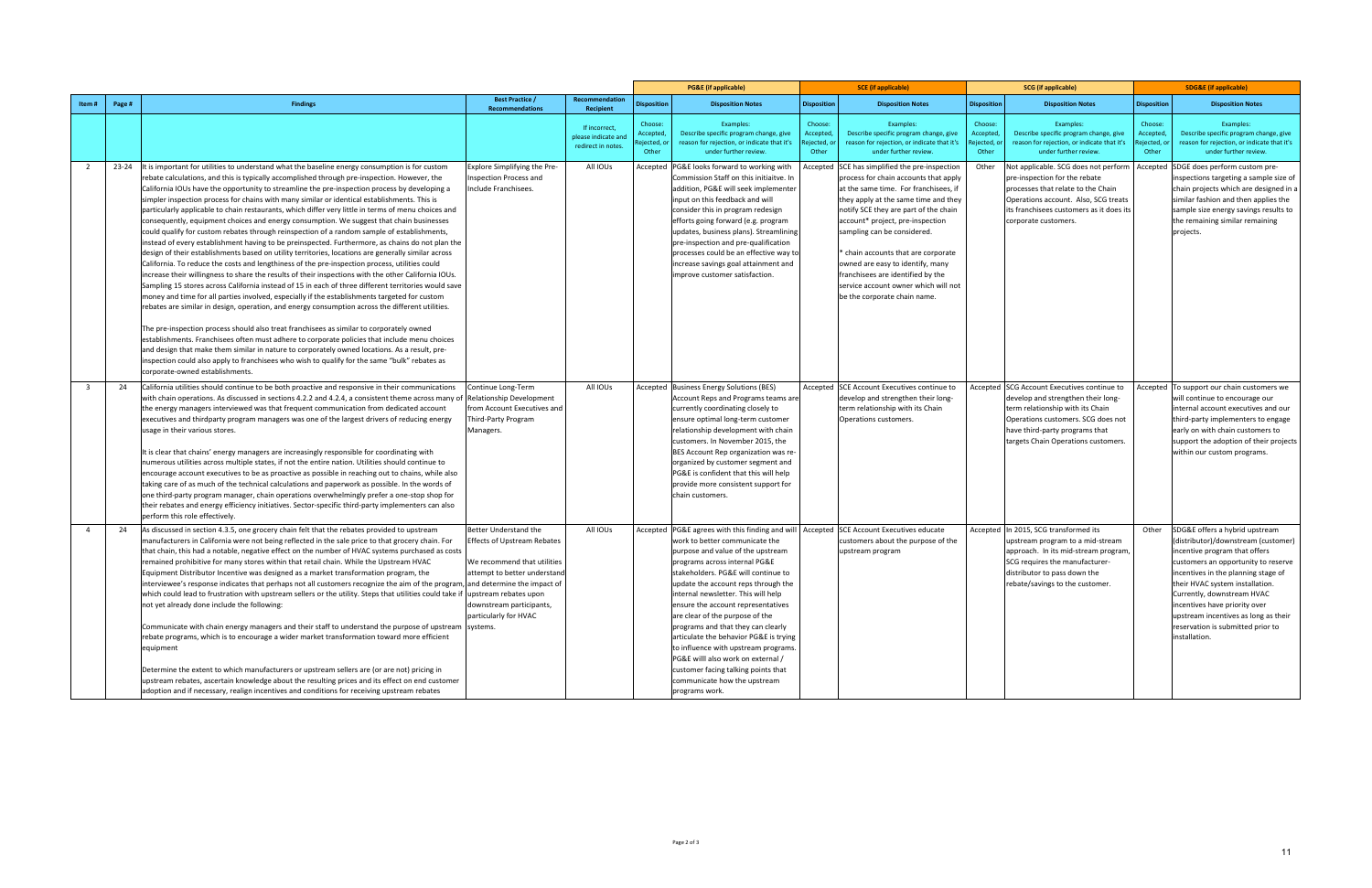|                |                                                                                                                                                                                                                                                                                                                                                                                                                                                                                                                                                                                                                                                                                                                                                                                                                                                                                                                                                                                                                                                                                                                                                                                                                                                                                                           |                                                                                                                                                                                                                                                                                                                                                |                                                            |                                             | <b>PG&amp;E</b> (if applicable)                                                                                                                                                                                                                                                                                                                                                                             |                                             | <b>SCE</b> (if applicable)                                                                                                                                                                                                                                                                                                        |                                           | <b>SCG</b> (if applicable)                                                                                                                                                                                                                                                                                                                                                                             |                                              | <b>SDG&amp;E</b> (if applicable)                                                                                                                                                                                                                                         |
|----------------|-----------------------------------------------------------------------------------------------------------------------------------------------------------------------------------------------------------------------------------------------------------------------------------------------------------------------------------------------------------------------------------------------------------------------------------------------------------------------------------------------------------------------------------------------------------------------------------------------------------------------------------------------------------------------------------------------------------------------------------------------------------------------------------------------------------------------------------------------------------------------------------------------------------------------------------------------------------------------------------------------------------------------------------------------------------------------------------------------------------------------------------------------------------------------------------------------------------------------------------------------------------------------------------------------------------|------------------------------------------------------------------------------------------------------------------------------------------------------------------------------------------------------------------------------------------------------------------------------------------------------------------------------------------------|------------------------------------------------------------|---------------------------------------------|-------------------------------------------------------------------------------------------------------------------------------------------------------------------------------------------------------------------------------------------------------------------------------------------------------------------------------------------------------------------------------------------------------------|---------------------------------------------|-----------------------------------------------------------------------------------------------------------------------------------------------------------------------------------------------------------------------------------------------------------------------------------------------------------------------------------|-------------------------------------------|--------------------------------------------------------------------------------------------------------------------------------------------------------------------------------------------------------------------------------------------------------------------------------------------------------------------------------------------------------------------------------------------------------|----------------------------------------------|--------------------------------------------------------------------------------------------------------------------------------------------------------------------------------------------------------------------------------------------------------------------------|
| Item#          | Page #<br><b>Findings</b>                                                                                                                                                                                                                                                                                                                                                                                                                                                                                                                                                                                                                                                                                                                                                                                                                                                                                                                                                                                                                                                                                                                                                                                                                                                                                 | <b>Best Practice /</b><br><b>Recommendations</b>                                                                                                                                                                                                                                                                                               | Recommendation<br>Recipient                                | <b>Disposition</b>                          | <b>Disposition Notes</b>                                                                                                                                                                                                                                                                                                                                                                                    | <b>Disposition</b>                          | <b>Disposition Notes</b>                                                                                                                                                                                                                                                                                                          | <b>Disposition</b>                        | <b>Disposition Notes</b>                                                                                                                                                                                                                                                                                                                                                                               | <b>Disposition</b>                           | <b>Disposition Notes</b>                                                                                                                                                                                                                                                 |
|                |                                                                                                                                                                                                                                                                                                                                                                                                                                                                                                                                                                                                                                                                                                                                                                                                                                                                                                                                                                                                                                                                                                                                                                                                                                                                                                           |                                                                                                                                                                                                                                                                                                                                                | If incorrect,<br>please indicate and<br>redirect in notes. | Choose:<br>Accepted<br>Rejected, o<br>Other | Examples:<br>Describe specific program change, give<br>reason for rejection, or indicate that it's<br>under further review.                                                                                                                                                                                                                                                                                 | Choose:<br>Accepted,<br>ejected, o<br>Other | Examples:<br>Describe specific program change, give<br>reason for rejection, or indicate that it's<br>under further review.                                                                                                                                                                                                       | Choose:<br>Accepted<br>Rejected,<br>Other | Examples:<br>Describe specific program change, give<br>reason for rejection, or indicate that it's<br>under further review.                                                                                                                                                                                                                                                                            | Choose:<br>Accepted,<br>Rejected, o<br>Other | Examples:<br>Describe specific program change, give<br>reason for rejection, or indicate that it's<br>under further review.                                                                                                                                              |
| 5              | One third-party program manager has been approached by multiple grocery chains for help in<br>25<br>Southern California Edison Company and SDG&E territories, and some customers have gone as far Programs in Southern<br>as to directly contract with the third-party implementer to conduct direct energy audits. This<br>shows that there is a potential demand for a targeted grocery program within those utility<br>territories. Coupled with the fact that multiple third-party program managers have anecdotally<br>touted the success of the EnergySmart Grocer program in northern and central California, means<br>that the southern California IOUs could explore a dedicated energy efficiency program for<br>groceries and supermarkets that could possibly benefit the numerous chain groceries in the<br>region. Southern California IOUs could evaluate the potential by taking the following steps:<br>Reach out to grocery chains with both northern and southern California locations who have<br>participated in PG&E's EnergySmart Grocer program<br>Survey other chain grocery stores that have locations in southern California to gauge interest<br>and/or need for dedicated grocery programs<br>Discuss rollout strategies with potential internal or third-party implementers | <b>Explore Potential Grocery</b><br>California (SCE/SDG&E).<br>Navigant recommends that<br>utilities in southern Californi<br>explore the possibility of<br>developing a<br>program similar to that of<br>PG&E's EnergySmart Grocer<br>program.                                                                                                | Multiple IOUs<br>(specified in<br>'ecommendation'          | Other                                       | Not applicable                                                                                                                                                                                                                                                                                                                                                                                              |                                             | Rejected SCE attempted a program during the<br>2006-2008 program cycle. It had<br>limited success. Most measures that<br>would be included in the third party<br>program are currently offered<br>through the statewide programs. A<br>third party program is not required<br>and may be a burden towards cost-<br>effectiveness. | Other                                     | Not applicable.                                                                                                                                                                                                                                                                                                                                                                                        | Other                                        | SDG&E currently offers the Business<br>Energy Solutions program (formerly<br>Direct Install) which satifies the needs<br>of grocery chains within the service<br>territory.                                                                                              |
|                | Although many chain businesses use in-house financing of energy efficiency projects due to the<br>25<br>presence of capital funds, some customers do not have enough up-front cash to implement such<br>projects and would benefit from on-bill financing through the utilities. This is shown in the<br>overwhelming 91% positive response in surveyed participants in an evaluation of California on-bill<br>financing programs when participants were asked if they thought that repaying a loan through a<br>utility bill was a valuable feature.13 Particularly as chains with more technical sophistication<br>embark on increasingly complex projects, with longer payback periods, on-bill financing can be a<br>strategy for such projects to continue to compete with other priorities in the company's budget.<br>On-bill financing may also be useful to franchisees that may not have the same access to capital as chain businesses to finance<br>a corporate-owned establishment.                                                                                                                                                                                                                                                                                                          | Promote On-Bill Financing as<br>an Alternative to Capital<br>Expenditure.<br>We recommend that utilities<br>continue to promote on-bill<br>inancing and on-bill<br>epayment as a way for<br>nergy efficiency projects                                                                                                                          | All IOUs                                                   |                                             | Accepted   PG&E agrees taht chain customers can<br>benefit from On-Bill Financineg. Since<br>2012, the EnergySmartGrocer<br>program has provided \$9M in OBF<br>loans to grocery chain customers. The<br>Programs team is currently working<br>with the program implementer and<br>account reps to identify ways to<br>further expand the adoption of OBF<br>for additional chain (and other)<br>customers. |                                             | Accepted SCE offers OBF to all customers and<br>continues to promote this offering.                                                                                                                                                                                                                                               |                                           | Accepted SCG Account Executives are aware of<br>the benefits of OBF as an alternative<br>to capital expenditures. They<br>promote OBF and OBR as appropriate<br>for the customers.                                                                                                                                                                                                                     |                                              | Accepted On-Bill Financing has a maximum loan<br>term (or payback period) of five years.<br>Financial institutions are expected to<br>offer longer loan terms with On-Bill<br>Repayment.                                                                                 |
| $\overline{7}$ | $25 - 26$<br>Interview evidence suggests that opportunities for saving energy continue to increase in<br>complexity; for example, more and more chain operations are implementing energy management and Advice on EMS,<br>systems where equipment at individual establishments is controlled from a centralized location.<br>On the other hand, chain businesses sometimes have difficulty identifying and implementing<br>energy-saving measures due to a lack of technical expertise, particularly with respect to personnel<br>at the locations who would be responsible for maintaining such equipment. Research centers,<br>similar to the Food Service Equipment Center and the Food Service Technology Center, can act as<br>technical resources for chain operations.                                                                                                                                                                                                                                                                                                                                                                                                                                                                                                                             | <b>Provide Technical Assistance</b><br><b>Advanced Measures.</b><br>We recommend that utilities<br>continue to be a resource for:<br>information sharing and<br>training with respect to<br>energy efficiency measures,<br>from the chain's corporate<br>leadership down to staff on-<br>site such as operations and<br>maintenance personnel. | All IOUs                                                   | Accepted                                    | PG&E agrees that expanded technical<br>assistance on identifying and<br>implementing energy savings<br>measures is an important tool in<br>driving energy savings goal attainment<br>and improving customer satisfaction.<br>We will consider this in program<br>redesign efforts going forward (e.g.<br>program updates, business plans).                                                                  |                                             | Accepted SCE has a Food Technology Center<br>that serves as technical resources to<br>all commercial equipment users.                                                                                                                                                                                                             |                                           | Accepted SCG Account Executives continues to<br>be a resource to its Chain Operation<br>customers. They provide technicial<br>assistance and advice as appropriate<br>for the customers. SCG also<br>participates in a statewide effort to<br>provide another resource for its<br>customers, the Foodservice<br>Technology Center (FSTC) online at<br>http://www.fishnick.com/saveenergy/<br>rebates/. |                                              | Accepted SDG&E's energy innovation center<br>(EIC) provides classes covering a<br>variety of energy efficiency measures.<br>Additionally, the EIC contains a<br>lending library of equipment that can<br>be used to aid in the evaluation of<br>energy savings projects. |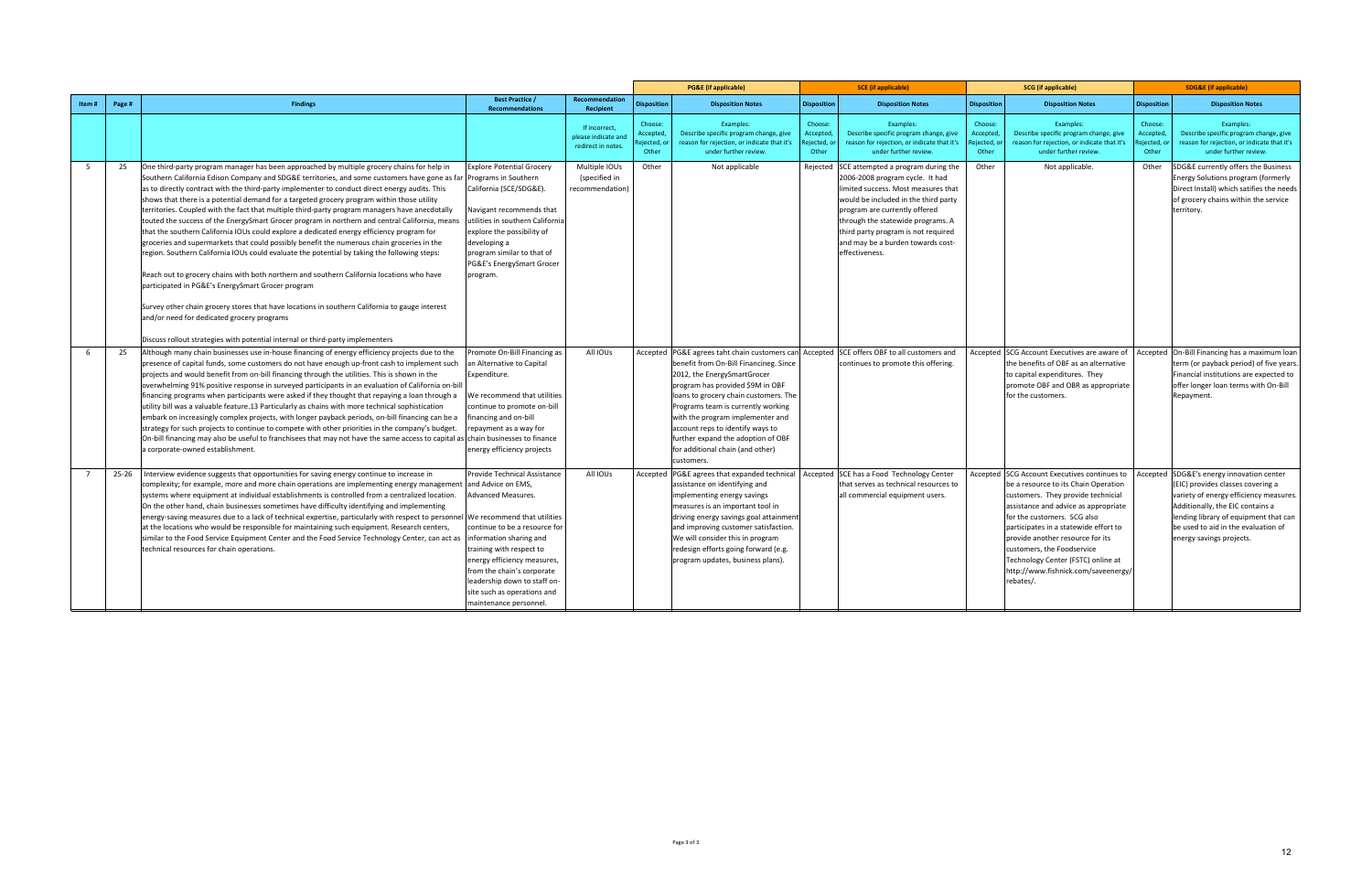|                                  |                                                                                                                                                                                                                                                                                                                                                                                                                                                                                                                                                                                                                                                                                                                                                                                                                                                                                                                                                                                                                                                                                                                                                                                                                                                                                                                                                                                                                                                                                                                                                                                                                                                                                                                                                                                         |                                                                                                                                                                                                           |                                                            |                                               | <b>PG&amp;E</b> (if applicable)                                                                                                                                  |                                               | <b>SCE</b> (if applicable)                                                                                                                  |                                              | <b>SCG</b> (if applicable)                                                                                                                                                                                           |                                               | <b>SDG&amp;E</b> (if applicable)                                                                                                                                                                                                                                                                                                                        |
|----------------------------------|-----------------------------------------------------------------------------------------------------------------------------------------------------------------------------------------------------------------------------------------------------------------------------------------------------------------------------------------------------------------------------------------------------------------------------------------------------------------------------------------------------------------------------------------------------------------------------------------------------------------------------------------------------------------------------------------------------------------------------------------------------------------------------------------------------------------------------------------------------------------------------------------------------------------------------------------------------------------------------------------------------------------------------------------------------------------------------------------------------------------------------------------------------------------------------------------------------------------------------------------------------------------------------------------------------------------------------------------------------------------------------------------------------------------------------------------------------------------------------------------------------------------------------------------------------------------------------------------------------------------------------------------------------------------------------------------------------------------------------------------------------------------------------------------|-----------------------------------------------------------------------------------------------------------------------------------------------------------------------------------------------------------|------------------------------------------------------------|-----------------------------------------------|------------------------------------------------------------------------------------------------------------------------------------------------------------------|-----------------------------------------------|---------------------------------------------------------------------------------------------------------------------------------------------|----------------------------------------------|----------------------------------------------------------------------------------------------------------------------------------------------------------------------------------------------------------------------|-----------------------------------------------|---------------------------------------------------------------------------------------------------------------------------------------------------------------------------------------------------------------------------------------------------------------------------------------------------------------------------------------------------------|
| Page #<br>Item#                  | <b>Findings</b>                                                                                                                                                                                                                                                                                                                                                                                                                                                                                                                                                                                                                                                                                                                                                                                                                                                                                                                                                                                                                                                                                                                                                                                                                                                                                                                                                                                                                                                                                                                                                                                                                                                                                                                                                                         | <b>Best Practice /</b><br><b>Recommendations</b>                                                                                                                                                          | Recommendation<br>Recipient                                | <b>Disposition</b>                            | <b>Disposition Notes</b>                                                                                                                                         | <b>Disposition</b>                            | <b>Disposition Notes</b>                                                                                                                    | <b>Disposition</b>                           | <b>Disposition Notes</b>                                                                                                                                                                                             | <b>Disposition</b>                            | <b>Disposition Notes</b>                                                                                                                                                                                                                                                                                                                                |
|                                  |                                                                                                                                                                                                                                                                                                                                                                                                                                                                                                                                                                                                                                                                                                                                                                                                                                                                                                                                                                                                                                                                                                                                                                                                                                                                                                                                                                                                                                                                                                                                                                                                                                                                                                                                                                                         |                                                                                                                                                                                                           | If incorrect,<br>please indicate and<br>redirect in notes. | Choose:<br>Accepted,<br>Rejected, or<br>Other | Examples:<br>Describe specific program change, give<br>eason for rejection, or indicate that it<br>under further review.                                         | Choose:<br>Accepted,<br>Rejected, or<br>Other | Examples:<br>Describe specific program change, give<br>eason for rejection, or indicate that it<br>under further review.                    | Choose:<br>Accepted<br>Rejected, or<br>Other | Examples:<br>Describe specific program change, give<br>eason for rejection, or indicate that it'<br>under further review.                                                                                            | Choose:<br>Accepted,<br>Rejected, or<br>Other | Examples:<br>Describe specific program change, give<br>reason for rejection, or indicate that it's<br>under further review.                                                                                                                                                                                                                             |
| 1<br>32                          | Small facilities and large facilities are vastly different in their energy intensities, budgeting<br>processes, priorities, and needs; for these reasons, future studies should consider them as<br>separate categories. Of the 250 plants in California, 80% treat less than 10 MGD on average, and<br>these plants are far different from the larger plants that can treat up to hundreds of MGD.<br>Large plants tend to be highly sophisticated and can operate on economies of scale that justify the<br>implementation of expensive but advanced EE projects. Because many have already picked the<br>lowhanging fruit of EE such as VFD pumps, advanced blowers, and methane or biogas recovery,<br>they are looking for the next frontier of energy savings. Utilities can help by being a resource for<br>information on the most advanced features, continuing to fund pilot studies of emerging<br>technologies, and generally helping these plants come up with customized solutions for their<br>needs.<br>Small plants, on the other hand, are not as sophisticated and many, because of their size, do not<br>have the revenues or budget to invest in advanced technologies. Some proven technologies such<br>as VFD pumps have penetrated this market to some degree, but other more complex measures<br>like biogas recovery are not highly utilized or not utilized at all for plants that do not have<br>activated sludge. On the other hand, the interviewees at the two small plants that we spoke with<br>were invested in saving energy. More study needs to be done on EE measures that would be<br>appropriate for smaller plants, as well as the expected energy savings, keeping in mind that the<br>savings would be aggregated across hundreds of plants. | Consider the Size of the<br>Wastewater Treatment Plant                                                                                                                                                    | All IOUs                                                   | Accepted                                      | PGE has conducted Large<br>ntegrated Audits and explores<br>emerging technologies in the<br>WWT sector.                                                          | Accepted                                      | ok                                                                                                                                          | Accepted                                     | SCG's customers in wastewater<br>treatment facilities are large<br>industrial customers.                                                                                                                             | Accepted                                      | We agree that further study is<br>required to understand which EE<br>measures would be better suited<br>for smaller plants to promote<br>improved energy efficency for<br>these customers.                                                                                                                                                              |
| 32<br>$\overline{2}$             | AQMD rules restrict emissions from biogas-using equipment such as ICEs, so in a seemingly non-<br>intuitive outcome, many plants are flaring the gas instead of using it beneficially. Utilities may not<br>be able to affect the regulations, but should adapt their incentives to the fact that the barrier is no<br>longer to the production of biogas but to making that biogas usable. For example, utilities could<br>incentivize or rebate the cleaning technologies that would allow treatment plants to use the<br>biogas. Utilities could potentially also incentivize process-enhancing technologies that enhance<br>biogas production, thus making the treatment more cost-effective.                                                                                                                                                                                                                                                                                                                                                                                                                                                                                                                                                                                                                                                                                                                                                                                                                                                                                                                                                                                                                                                                                       | <b>Help Customers Handle</b><br>Competing Regulations.<br>Utilities should try to help<br>their customers save energy<br>even in the presence of<br>competing regulations from<br>the AQMDs in California | All IOUs                                                   | Accepted                                      | Incentives are allowed through<br>Third Party and Customized<br>programs for capturing bio-gas to<br>be used as on-site fuel which<br>reduces natural gas usage. | Other                                         | SCE provides customers with<br>opportunities to save energy<br>however it is unable to claim<br>savings from regulation driven<br>projects. | Accepted                                     | <b>SCG's Environomental Services</b><br>provides permit assistance to help<br>customers handle their permitting<br>issues. SCG EE programs helps the<br>customers go above and beyond<br>what is currently mandated. | Accepted                                      | Although SDG&E encourages its<br>customers to fully comply with<br>any applicable regulation, it<br>agrees that programs that either<br>clean biogas to make it usable, or<br>increase biogas production,<br>making cleaning technologies<br>more cost-effective, could help<br>avoid scenarios where biogas is<br>flared instead of used beneficially. |
| $\overline{\mathbf{3}}$<br>32-33 | Beyond the low-hanging fruit, the logical next step in EE for some plants could be redesigning the<br>process altogether. This should also account for energy use beyond the treatment process itself.<br>For example, advancements that reduce the amount of sludge produced also reduce the energy<br>use of transporting the sludge. Likewise, water recycling at the source would reduce the total<br>amount of water a treatment plant has to treat, thus lowering energy use.                                                                                                                                                                                                                                                                                                                                                                                                                                                                                                                                                                                                                                                                                                                                                                                                                                                                                                                                                                                                                                                                                                                                                                                                                                                                                                     | Focus on Process as well as<br>echnology.<br>Utilities should look beyond<br>specific technologies to<br>consider how the treatment<br>process itself can be made<br>more efficient.                      | All IOUs                                                   | Accepted                                      | PGE has specific Third Party<br>programs that can assist WWT<br>plants to optimize their process.                                                                | Accepted                                      | SCE provides customers with<br>opportunities to save energy from<br>new technologies and process<br>optimization through it's<br>programs   | Accepted                                     | SCG assists its customers to<br>consistently improve their<br>processes. Additionally, SCG<br>collaborates with the Water<br>Agencies to provide technical<br>assistance.                                            | Accepted                                      | We are currently doing this with<br>the WISE program reviewing the<br>plant as a whole and with regard<br>to custom programs we will<br>address measure as they apply.                                                                                                                                                                                  |

| <b>Study Title:</b> | Measure, Application, Segment, Industry (MASI): Wastewater Treatment Facilities (3/13/15) |
|---------------------|-------------------------------------------------------------------------------------------|
| Program:            | <b>MASI</b> - Wastewater Treatment Facilities                                             |
| Author:             | Navigant                                                                                  |
| <b>Calmac ID:</b>   | SCE0377.05                                                                                |
| ED WO:              | 2092                                                                                      |
| Link to Report:     | http://calmac.org/publications/MASI Wastewater Treatment Plants Final Report.pdf          |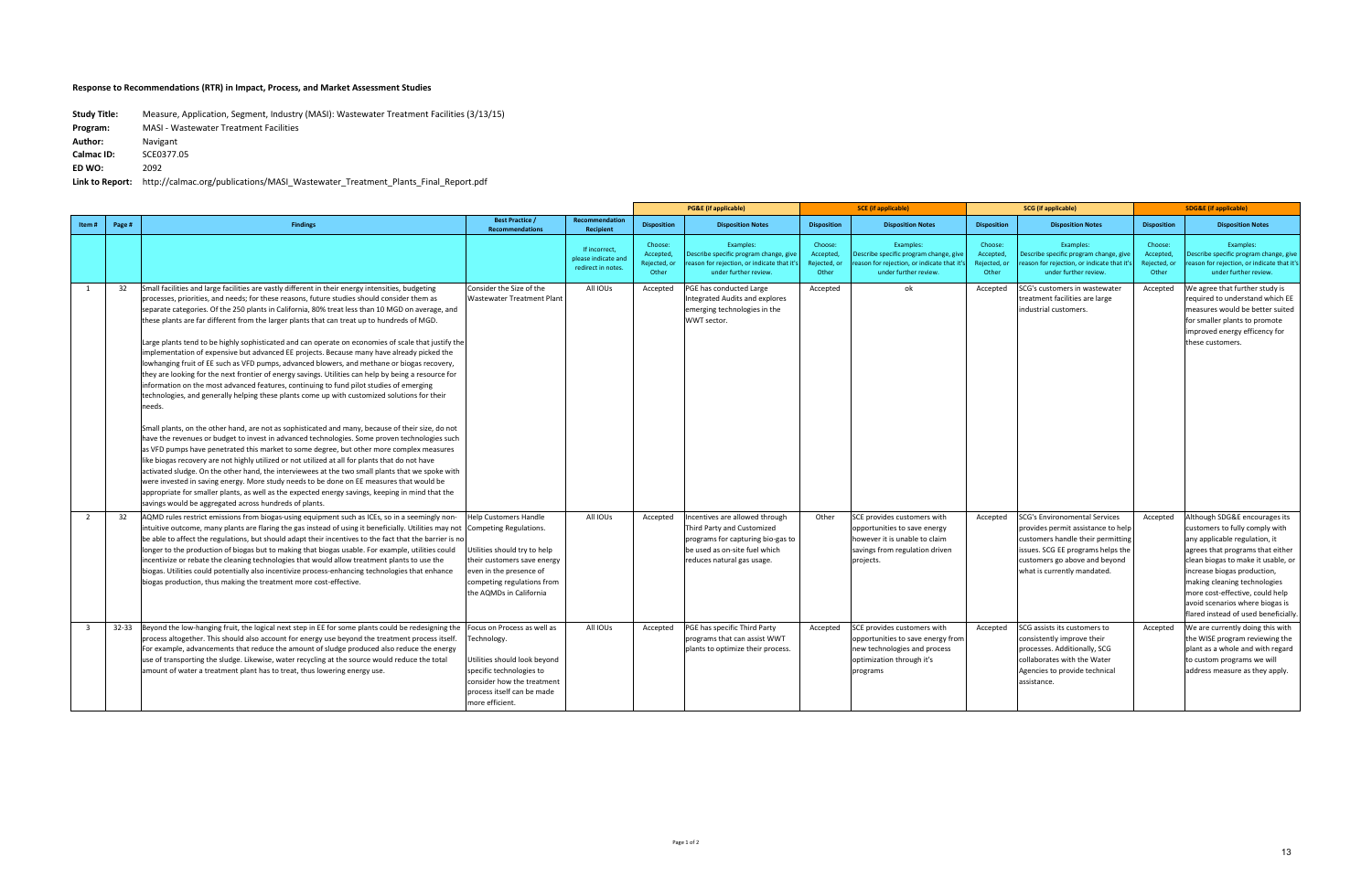|       |        |                                                                                                                                                                                                                                                                                                                                                                                                                                                                                                                        |                                                                                                                                                                                                                                                                             |                                                           |                                               | <b>PG&amp;E</b> (if applicable)                                                                                                                                                                                                                                              |                                               | <b>SCE</b> (if applicable)                                                                                                                                                                               |                                               | <b>SCG</b> (if applicable)                                                                                                 |                                               | <b>SDG&amp;E</b> (if applicable)                                                                                                                          |
|-------|--------|------------------------------------------------------------------------------------------------------------------------------------------------------------------------------------------------------------------------------------------------------------------------------------------------------------------------------------------------------------------------------------------------------------------------------------------------------------------------------------------------------------------------|-----------------------------------------------------------------------------------------------------------------------------------------------------------------------------------------------------------------------------------------------------------------------------|-----------------------------------------------------------|-----------------------------------------------|------------------------------------------------------------------------------------------------------------------------------------------------------------------------------------------------------------------------------------------------------------------------------|-----------------------------------------------|----------------------------------------------------------------------------------------------------------------------------------------------------------------------------------------------------------|-----------------------------------------------|----------------------------------------------------------------------------------------------------------------------------|-----------------------------------------------|-----------------------------------------------------------------------------------------------------------------------------------------------------------|
| Item# | Page # | <b>Findings</b>                                                                                                                                                                                                                                                                                                                                                                                                                                                                                                        | <b>Best Practice /</b><br><b>Recommendations</b>                                                                                                                                                                                                                            | <b>Recommendation</b><br>Recipient                        | <b>Disposition</b>                            | <b>Disposition Notes</b>                                                                                                                                                                                                                                                     | <b>Disposition</b>                            | <b>Disposition Notes</b>                                                                                                                                                                                 | <b>Disposition</b>                            | <b>Disposition Notes</b>                                                                                                   | <b>Disposition</b>                            | <b>Disposition Notes</b>                                                                                                                                  |
|       |        |                                                                                                                                                                                                                                                                                                                                                                                                                                                                                                                        |                                                                                                                                                                                                                                                                             | If incorrect<br>please indicate and<br>redirect in notes. | Choose:<br>Accepted,<br>Rejected, or<br>Other | Examples:<br>Describe specific program change, give<br>eason for rejection, or indicate that it<br>under further review.                                                                                                                                                     | Choose:<br>Accepted,<br>Rejected, or<br>Other | Examples:<br>Describe specific program change, give<br>reason for rejection, or indicate that it's<br>under further review.                                                                              | Choose:<br>Accepted,<br>Rejected, or<br>Other | Examples:<br>Describe specific program change, give<br>eason for rejection, or indicate that it's<br>under further review. | Choose:<br>Accepted,<br>Rejected, or<br>Other | Examples:<br>Describe specific program change, give<br>reason for rejection, or indicate that it's<br>under further review.                               |
|       | 33     | Regardless of the facility managers' sometimes critical opinions of the IOUs' policies, they<br>consistently saw their relationship with their utility account managers as positive. Account<br>managers help treatment plant operators feel that they are in a partnership with the utility, and<br>the utilities should continue to support this environment of trust to maintain credibility with<br>customers. Additionally, every plant is different, and a single point of contact helps with custom<br>projects | Continue Long-Term<br><b>Relationship Development</b><br>through Account Managers.<br>California utilities should<br>continue to be both<br>proactive and responsive in<br>their communications with<br>WWTPs.                                                              | All IOUs                                                  | Accepted                                      | PGE has assigned account<br>managers to the WWT plants.                                                                                                                                                                                                                      | Accepted                                      | Ok, SCE will continue to support<br>these and all customers.                                                                                                                                             | Accepted                                      | SCG has multiple account<br>executives assigned to WWTPs.                                                                  | Accepted                                      | <b>SDG&amp;E Account Managers will</b><br>continue to develop relationships<br>with WWTPs and be proactive<br>with understanding their business<br>needs. |
|       | 33     | Since WWTPs generally do not compete with each other, they are willing to share their knowledge Continue to Share Industry<br>among themselves—several interviewees attended industry conferences and/or said they were<br>members of industry organizations like SCAP. Utilities must be willing and able to both share<br>knowledge with treatment plants and learn from them in order to continue to promote energy<br>savings in the industry.                                                                     | Knowledge.<br>Given the sophistication of<br>many treatment plants and<br>the deep level of knowledge<br>among plant operators,<br>utilities should stay educated<br>and up-to-date on the latest<br>information on advanced<br>technologies and energy-<br>saving measures | All IOUs                                                  | Accepted                                      | PGE assigned account managers<br>build relationships with WWTP<br>facility managers which allows for<br>easy knowledge sharing. PGE has<br>an internal forum for the account<br>mangers to share knowledge with<br>leach other, which intern is<br>brought to the customers. | Accepted                                      | SCE engages with customers<br>directly as well as trade<br>associations and other market<br>actors in order to provide<br>opportunities to share best<br>practices and develop energy<br>saving projects | Accepted                                      | SCG strives to be up-to-date<br>through education through<br>industry conferences and<br>seminars.                         | Accepted                                      | SDG&E is willing to explore further<br>education through Workforce<br><b>Education &amp; Training</b>                                                     |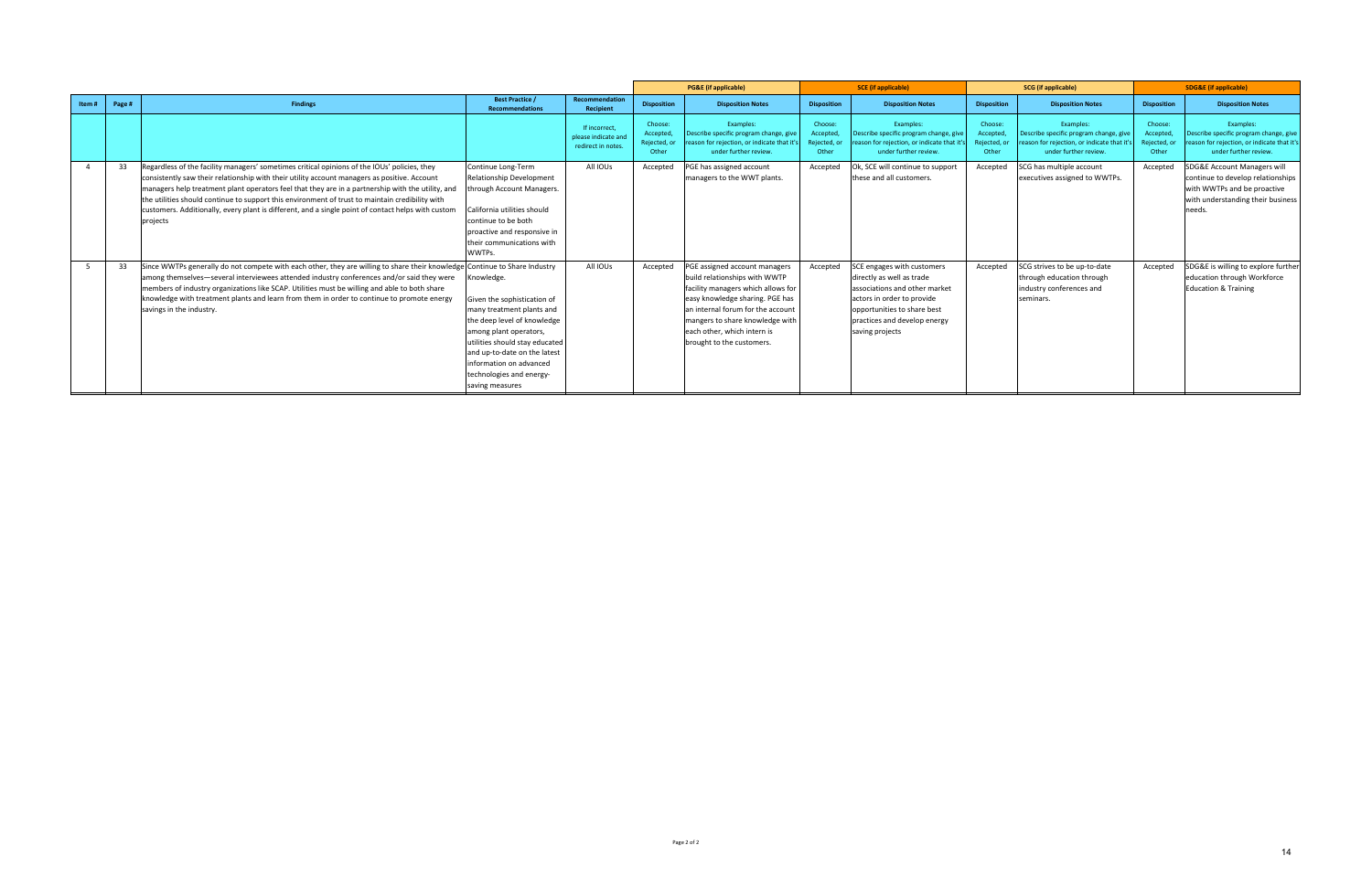|                |        |                                                                                                                                                                                                                                                                                                                                                                                                                                                                                                                                                                                                                                                                                                                                                                                                                                                                                                                                                                                                                                                                                                                                                                                                                                                                                                                                                                                                                                                                                                                                                                                                                                                                                                                             |                                                                                                                                                                                                                                                                                                                                                                                                                                                                                                                                                                                                 |                                                            |                                               | <b>PG&amp;E</b> (if applicable)                                                                                                                                                                                                                                                                                                                                               | <b>SCE</b> (if applicable)<br><b>SCG</b> (if applicable) |                                                                                                                                                          | <b>SDG&amp;E</b> (if applicable)              |                                                                                                                                                                                                                                                                                                                         |                                               |                                                                                                                                                                                                                                                                                                                                                                                                                                                         |
|----------------|--------|-----------------------------------------------------------------------------------------------------------------------------------------------------------------------------------------------------------------------------------------------------------------------------------------------------------------------------------------------------------------------------------------------------------------------------------------------------------------------------------------------------------------------------------------------------------------------------------------------------------------------------------------------------------------------------------------------------------------------------------------------------------------------------------------------------------------------------------------------------------------------------------------------------------------------------------------------------------------------------------------------------------------------------------------------------------------------------------------------------------------------------------------------------------------------------------------------------------------------------------------------------------------------------------------------------------------------------------------------------------------------------------------------------------------------------------------------------------------------------------------------------------------------------------------------------------------------------------------------------------------------------------------------------------------------------------------------------------------------------|-------------------------------------------------------------------------------------------------------------------------------------------------------------------------------------------------------------------------------------------------------------------------------------------------------------------------------------------------------------------------------------------------------------------------------------------------------------------------------------------------------------------------------------------------------------------------------------------------|------------------------------------------------------------|-----------------------------------------------|-------------------------------------------------------------------------------------------------------------------------------------------------------------------------------------------------------------------------------------------------------------------------------------------------------------------------------------------------------------------------------|----------------------------------------------------------|----------------------------------------------------------------------------------------------------------------------------------------------------------|-----------------------------------------------|-------------------------------------------------------------------------------------------------------------------------------------------------------------------------------------------------------------------------------------------------------------------------------------------------------------------------|-----------------------------------------------|---------------------------------------------------------------------------------------------------------------------------------------------------------------------------------------------------------------------------------------------------------------------------------------------------------------------------------------------------------------------------------------------------------------------------------------------------------|
| Item#          | Page # | <b>Findings</b>                                                                                                                                                                                                                                                                                                                                                                                                                                                                                                                                                                                                                                                                                                                                                                                                                                                                                                                                                                                                                                                                                                                                                                                                                                                                                                                                                                                                                                                                                                                                                                                                                                                                                                             | <b>Best Practice / Recommendations</b>                                                                                                                                                                                                                                                                                                                                                                                                                                                                                                                                                          | Recommendation<br>Recipient                                | <b>Disposition</b>                            | <b>Disposition Notes</b>                                                                                                                                                                                                                                                                                                                                                      | <b>Disposition</b>                                       | <b>Disposition Notes</b>                                                                                                                                 | <b>Disposition</b>                            | <b>Disposition Notes</b>                                                                                                                                                                                                                                                                                                | <b>Disposition</b>                            | <b>Disposition Notes</b>                                                                                                                                                                                                                                                                                                                                                                                                                                |
|                |        |                                                                                                                                                                                                                                                                                                                                                                                                                                                                                                                                                                                                                                                                                                                                                                                                                                                                                                                                                                                                                                                                                                                                                                                                                                                                                                                                                                                                                                                                                                                                                                                                                                                                                                                             |                                                                                                                                                                                                                                                                                                                                                                                                                                                                                                                                                                                                 | If incorrect,<br>please indicate and<br>redirect in notes. | Choose:<br>Accepted,<br>Rejected, or<br>Other | Examples:<br>Describe specific program change, give<br>eason for rejection, or indicate that it':<br>under further review.                                                                                                                                                                                                                                                    | Choose:<br>Accepted,<br>Rejected, or<br>Other            | Examples:<br>Describe specific program change, give<br>eason for rejection, or indicate that it's<br>under further review.                               | Choose:<br>Accepted,<br>Rejected, or<br>Other | Examples:<br>Describe specific program change, give<br>eason for rejection, or indicate that it's<br>under further review.                                                                                                                                                                                              | Choose:<br>Accepted,<br>Rejected, or<br>Other | Examples:<br>Describe specific program change, give<br>reason for rejection, or indicate that it's<br>under further review.                                                                                                                                                                                                                                                                                                                             |
| -1             | 28-29  | Two of the four wineries interviewed specifically mentioned that they would strongly<br>benefit from rebates for energy management and measurement tools. Both wineries<br>indicated that the energy consumption information that they received from utilities was<br>too high-level. The wineries want more information on how much energy is consumed<br>within different operational sections (i.e. within bottling or crushing), including<br>information for specific pieces of equipment.<br>Wineries were not the only facilities interested in more in-depth energy measurement;<br>two of the cheese manufacturers were particularly interested in understanding the<br>energy consumption of key equipment. Additionally, the state regulatory analyst subject management systems or energy<br>matter expert directly stated that facilities "can't improve on what they can't measure."                                                                                                                                                                                                                                                                                                                                                                                                                                                                                                                                                                                                                                                                                                                                                                                                                          | Research and provide Energy<br>Management equipment and software.<br>his could be accomplished by<br>mplementing the following<br>recommendations:<br>Utilities could focus on programs<br>that offer rebates for energy<br>measurement equipment.<br>2. California Utilities like PG&E, SCE<br>and SDG&E all have tool lending<br>libraries where home owners and<br>businesses can borrow tools for short<br>periods of time to measure energy at<br>equipment level. These libraries can be<br>advertised to the facility managers<br>who are currently unaware of these<br>available tools. | Multiple IOUs<br>(specified in<br>ecommendation)           | Other                                         | PG&E would like to find<br>innovative ways to support energy<br>management equipment and<br>software through programs, but is<br>challenged by the need to<br>demonstrate energy savings and<br>cost-effectiveness.                                                                                                                                                           | Accepted                                                 | Please refer to current offerings in<br>the Customized program that<br>include EMS for all customers. The<br>lending library may be further<br>promoted. | Accepted                                      | SCG offers incentives through its<br>Calculated Program for qualifying<br>energy management systems.<br>SCG does not have a tool lending<br>library. SCG provides the service<br>of measuring energy at<br>equipment level through its Audit<br>and assessment Program.                                                 | Other                                         | SDG&E's Energy Innovation Center<br>(EIC) contains a lending library of<br>equipment that can be used to<br>monitor energy consumption for<br>various types of processes. We<br>will work with the food service<br>team to increase awareness of<br>this offering. Incentives are<br>currently available through the<br>calculated program for energy<br>management sysytems in<br>conjunction with specific energy<br>savings strategies and hardware. |
| $\overline{2}$ | 29     | Many facility managers mentioned that they would highly appreciate opportunities to<br>learn more about energy-efficiency opportunities and management. As the majority of<br>food processing companies that we interviewed had no dedicated energy personnel,<br>operations staff and facility managers are responsible for energy management.<br>These personnel could be trained through the development of a dedicated energy<br>training center for food processors. This center could be responsible for providing<br>regular training sessions (either in person or in webinars) on focused topics such as the<br>following:<br>Upcoming regulations: demand charges, renewable portfolio standards, greenhouse gas<br>credits, Utility energy-efficiency programs: demand response, ISPs, new or discontinued<br>incentive programs, New technologies and best practices: energy management systems,<br>new energy-efficiency measures.<br>California Utilities have established training centers which can be leveraged for the<br>purpose of educating the facility managers. Advertising these available resources to the<br>facilities can be beneficial for their education of energy use.<br>These training sessions could also serve as conduits for information exchange and<br>networking among different food processors. By using the following, utilities can<br>increase the efficiency of this process:<br>Collaborating with trade associations and industry organizations to tailor trainings to the<br>needs of their constituents. Developing case studies for successful installations of energy<br>saving measures, promoting measures that are currently being implemented in the<br>industry. | nvest in Better Training for Non-<br>Energy Personnel.                                                                                                                                                                                                                                                                                                                                                                                                                                                                                                                                          | All IOUs                                                   | Accepted                                      | PG&E agrees with the<br>recommendation. Training<br>programs are critical, and two key<br>channels are (1) via the CEI<br>program, which supports facility<br>operations staff developing<br>energy expertise, and (2)<br>marketing efforts to disseminate<br>information, including a planned<br>collaborative workshop with the<br>California League of Food<br>Processors. | Other                                                    | SCE has an energy education<br>center that provides numerous<br>classes for non-energy personnel<br>and energy savvy personnel                           | Accepted                                      | SCG offers a wide variety of<br>training, ranging from basic<br>combustion training to<br>Department of Energy courses on<br>steam and process heat analysis,<br>and food service equipment<br>training, to the public including<br>non-energy personnel through its<br>courses at the Energy Resource<br>Center (ERC). | Accepted                                      | SDG&E's Energy Innovation Center<br>(EIC) offers a variety of courses for<br>non-energy personnel on a<br>regular basis covering the outlined<br>topics. We will work with the food<br>service team to increase<br>awareness for these offerings.                                                                                                                                                                                                       |

| <b>Study Title:</b> | Measure, Application, Segment, Industry (MASI): New Opportunities in the Food Processing Industry (3/31/15) |
|---------------------|-------------------------------------------------------------------------------------------------------------|
| Program:            | <b>MASI - Food Processing</b>                                                                               |
| Author:             | Navigant                                                                                                    |
| <b>Calmac ID:</b>   | SCE0377.06                                                                                                  |
| ED WO:              | 2092                                                                                                        |
| Link to Report:     | http://calmac.org/publications/MASI Food Processing Final Report.pdf                                        |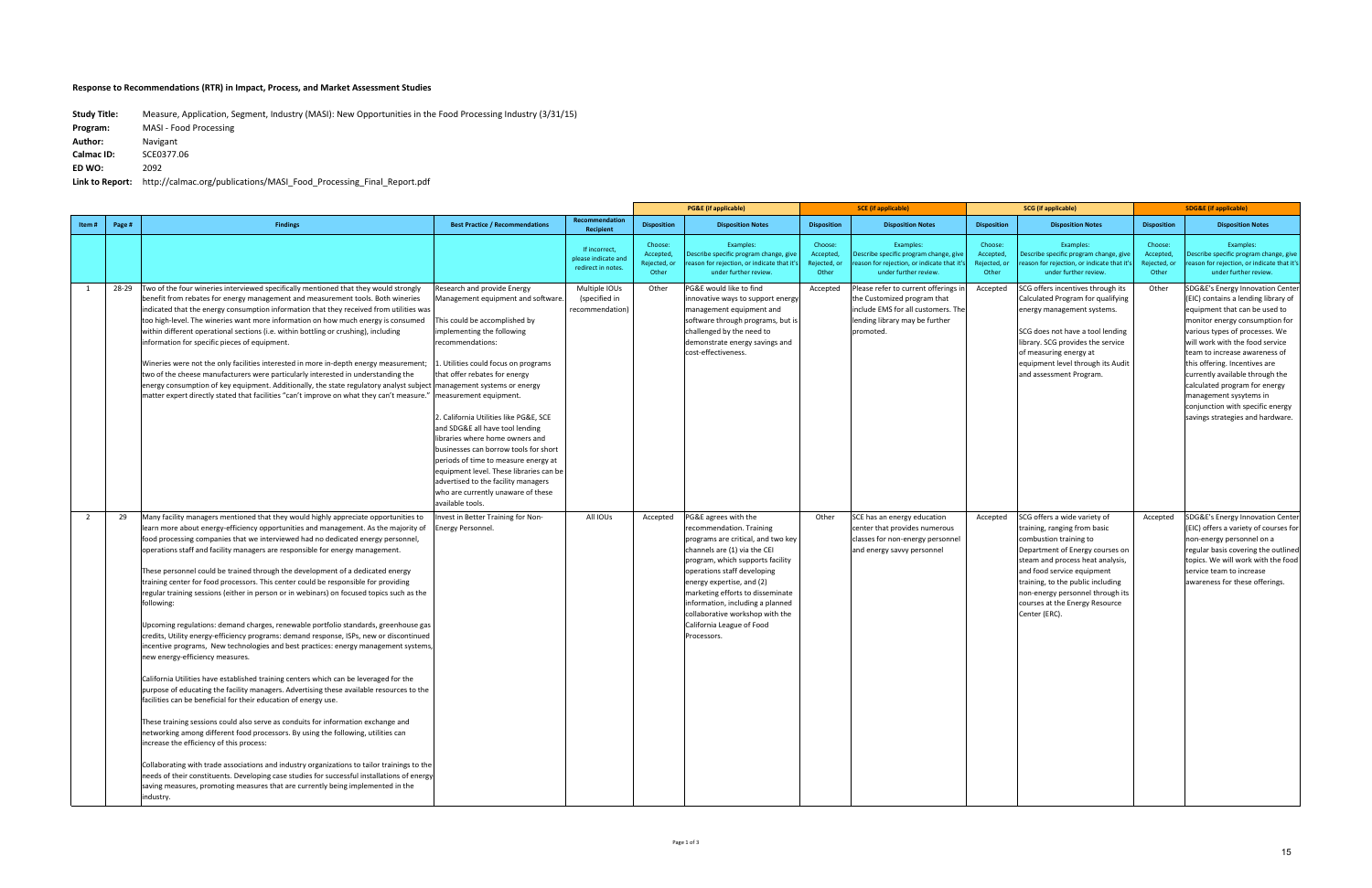|                         |        |                                                                                                                                                                                                                                                                                                                                                                                                                                                                                                                                                                                                                                                                                                                                                                                                                                                                                                                                                                                                                                                                                                                                                                                                                                                                                                                                                                                                                                                                                                                                                                                                                                                                                                                                                                                                                      |                                                                                                                                                                                                |                                                            |                                               | <b>PG&amp;E</b> (if applicable)                                                                                                                                                                                                                                                            | <b>SCE</b> (if applicable)                    |                                                                                                                               | <b>SCG</b> (if applicable)                   |                                                                                                                               | <b>SDG&amp;E</b> (if applicable)              |                                                                                                                                                                                                                                                                                                                                                                                                                                                                                                                           |
|-------------------------|--------|----------------------------------------------------------------------------------------------------------------------------------------------------------------------------------------------------------------------------------------------------------------------------------------------------------------------------------------------------------------------------------------------------------------------------------------------------------------------------------------------------------------------------------------------------------------------------------------------------------------------------------------------------------------------------------------------------------------------------------------------------------------------------------------------------------------------------------------------------------------------------------------------------------------------------------------------------------------------------------------------------------------------------------------------------------------------------------------------------------------------------------------------------------------------------------------------------------------------------------------------------------------------------------------------------------------------------------------------------------------------------------------------------------------------------------------------------------------------------------------------------------------------------------------------------------------------------------------------------------------------------------------------------------------------------------------------------------------------------------------------------------------------------------------------------------------------|------------------------------------------------------------------------------------------------------------------------------------------------------------------------------------------------|------------------------------------------------------------|-----------------------------------------------|--------------------------------------------------------------------------------------------------------------------------------------------------------------------------------------------------------------------------------------------------------------------------------------------|-----------------------------------------------|-------------------------------------------------------------------------------------------------------------------------------|----------------------------------------------|-------------------------------------------------------------------------------------------------------------------------------|-----------------------------------------------|---------------------------------------------------------------------------------------------------------------------------------------------------------------------------------------------------------------------------------------------------------------------------------------------------------------------------------------------------------------------------------------------------------------------------------------------------------------------------------------------------------------------------|
| Item#                   | Page # | <b>Findings</b>                                                                                                                                                                                                                                                                                                                                                                                                                                                                                                                                                                                                                                                                                                                                                                                                                                                                                                                                                                                                                                                                                                                                                                                                                                                                                                                                                                                                                                                                                                                                                                                                                                                                                                                                                                                                      | <b>Best Practice / Recommendations</b>                                                                                                                                                         | <b>Recommendation</b><br><b>Recipient</b>                  | <b>Disposition</b>                            | <b>Disposition Notes</b>                                                                                                                                                                                                                                                                   | <b>Disposition</b>                            | <b>Disposition Notes</b>                                                                                                      | <b>Disposition</b>                           | <b>Disposition Notes</b>                                                                                                      | <b>Disposition</b>                            | <b>Disposition Notes</b>                                                                                                                                                                                                                                                                                                                                                                                                                                                                                                  |
|                         |        |                                                                                                                                                                                                                                                                                                                                                                                                                                                                                                                                                                                                                                                                                                                                                                                                                                                                                                                                                                                                                                                                                                                                                                                                                                                                                                                                                                                                                                                                                                                                                                                                                                                                                                                                                                                                                      |                                                                                                                                                                                                | If incorrect,<br>please indicate and<br>redirect in notes. | Choose:<br>Accepted,<br>Rejected, or<br>Other | Examples:<br>Describe specific program change, give<br>eason for rejection, or indicate that it'<br>under further review.                                                                                                                                                                  | Choose:<br>Accepted,<br>Rejected, or<br>Other | Examples:<br>Describe specific program change, give<br>reason for rejection, or indicate that it'<br>under further review.    | Choose:<br>Accepted<br>Rejected, or<br>Other | Examples:<br>Describe specific program change, give<br>eason for rejection, or indicate that it':<br>under further review.    | Choose:<br>Accepted,<br>Rejected, or<br>Other | Examples:<br>Describe specific program change, give<br>reason for rejection, or indicate that it's<br>under further review.                                                                                                                                                                                                                                                                                                                                                                                               |
| $\overline{\mathbf{3}}$ | 30     | In addition, the BEST Dairy Benchmarking Tool is an educational tool for better<br>understanding facility energy consumption in the dairy industry. The tool was developed Resources.<br>for industrial users to compile data on energy and water usage in their own dairy<br>processing plants, and compare their efficiency levels with state of the art efficient<br>facilities to determine where opportunity exists. Utilities can also promote this tool for<br>wineries, with the LBNL "BEST Winery: Benchmarking and Energy and Water Efficiency<br>Savings Tool." Apart from the tool lending libraries, California utilities also have energy<br>training centers for their respective service territories. These centers, that offer a variety<br>of courses and seminars on a variety of energy topics, can be a great resource for facility<br>managers to learn and understand energy management. Information about these<br>courses can be found on the utility websites.<br>The California League of Food Processors is a great forum to learn, grow and connect<br>with industry experts as well as other facility managers. They have several workshops<br>offered year around as well as an annual Food Processing expo that brings together<br>more than 230 exhibitors from 11 countries with over 2000 attendees, is the largest<br>tradeshow in California devoted exclusively to food processing. These resources can be<br>very beneficial for facility managers to understand, evaluate and learn about their<br>energy use.<br>The CPUC collaborated with the California League of Food Processors conducted an<br>open workshop and outreach to update its knowledge on the energy efficiency and<br>identify opportunities and barriers in the industrial and hence the food processing | Promote Use of Existing Industry<br>Navigant recommends that utilities<br>promote existing industry specific<br>resources.                                                                     | All IOUs                                                   | Accepted                                      | PG&E is partnering with CLFP to<br>offer an IDSM workshop to<br>member food processing<br>customers in Fall 2015.                                                                                                                                                                          | Other                                         | SCE supports customer use of<br>industry resources through the<br>energy education center, BCD<br>interaction, etc.           | Other                                        | SCG will explore existing industry<br>resources that are pertinent to<br>market sectors within the SCG<br>service territory.  | Other                                         | SDG&E will explore existing<br>industry resources that are<br>pertinent to market sectors within<br>the SDG&E service territory.                                                                                                                                                                                                                                                                                                                                                                                          |
|                         |        | sector. There may be more opportunities for the sector to engage in energy efficiency<br>dialogue at the state level as a part of the CPUC Industrial Action Plan.                                                                                                                                                                                                                                                                                                                                                                                                                                                                                                                                                                                                                                                                                                                                                                                                                                                                                                                                                                                                                                                                                                                                                                                                                                                                                                                                                                                                                                                                                                                                                                                                                                                   |                                                                                                                                                                                                |                                                            |                                               |                                                                                                                                                                                                                                                                                            |                                               |                                                                                                                               |                                              |                                                                                                                               |                                               |                                                                                                                                                                                                                                                                                                                                                                                                                                                                                                                           |
| $\overline{4}$          | 30     | The cheese manufacturers interviewed were relatively small facilities. Both the small<br>and medium cheese manufacturer spoken to indicated that having specific measure<br>information and the potential energy savings opportunity would be the most helpful<br>way for utilities to provide support. Two of the cheese manufacturers expressed that<br>they will be expanding their operations facilities over the course of the next couple of<br>years and advice regarding energy-efficient equipment and practices would be much<br>appreciated.                                                                                                                                                                                                                                                                                                                                                                                                                                                                                                                                                                                                                                                                                                                                                                                                                                                                                                                                                                                                                                                                                                                                                                                                                                                              | Cheese Manufacturing: Provide<br>Support in Energy-Efficiency<br>nvestments.                                                                                                                   | All IOUs                                                   | Accepted                                      | PG&E will conduct outreach to<br>cheese manufacturers                                                                                                                                                                                                                                      | Other                                         | SCE provides customer support<br>for all segment customers with<br>audit opportunities and project<br>development assistance  | Other                                        | SCG needs to determine the<br>number of customers in cheese<br>manufacturing by running a query<br>by NAICS code.             | Other                                         | eSource response: Regarding<br>cheese processing, the US Census<br><b>Bureau's Industry Statistics</b><br>Portal's County Business Patterns<br>series did not report any data for<br>the NAICS code 311513 (cheese<br>processing) for the San Diego-<br>Carlsbad metropolitan area. We<br>assume that means there are no<br>establishments reporting with<br>that code, but we are not sure.<br>Rolling up to NAICS code 31151<br>(dairy product except frozen<br>manufacturing), there were 3<br>establishments in 2013. |
| -5                      | 31     | The small cheese manufacturing facility is currently looking into the feasibility of<br>recycling water as they produce 3,500 gallons of wastewater each day or one million<br>gallons annually. According to the California Food Processing Industry Technology<br>Roadmap57, cheese manufactures in California use 600 million gallons of water<br>annually. This recommendation will be useful for other food processing sub-sectors that which could have a dramatic impact on<br>have water-intensive processes such as wineries and the fruits and vegetable canning<br>industries.                                                                                                                                                                                                                                                                                                                                                                                                                                                                                                                                                                                                                                                                                                                                                                                                                                                                                                                                                                                                                                                                                                                                                                                                                            | Within water-intensive process of<br>cheese manufacturing, utilities can<br>explore program options to help<br>facilities recycle industrial wastewater,<br>both water and energy consumption. | All IOUs                                                   | Accepted                                      | PG&E has helped support water<br>savings projects at facility types<br>including canning and wineries,<br>where pumping and heating<br>energy was saved as a result of<br>water conservation. The<br>customized retrofit program also<br>offers opportunities for cheese<br>manufacturers. | Other                                         | SCE provides customer support<br>for all segment customers with<br>audit opportunities and project<br>development assistance. | Other                                        | SCG provides customer support<br>for all segment customers with<br>audit opportunities and project<br>development assistance. | Other                                         | eSource response: Regarding<br>cheese processing, the US Census<br><b>Bureau's Industry Statistics</b><br>Portal's County Business Patterns<br>series did not report any data for<br>the NAICS code 311513 (cheese<br>processing) for the San Diego-<br>Carlsbad metropolitan area. We<br>assume that means there are no<br>establishments reporting with<br>that code, but we are not sure.<br>Rolling up to NAICS code 31151<br>(dairy product except frozen<br>manufacturing), there were 3<br>establishments in 2013. |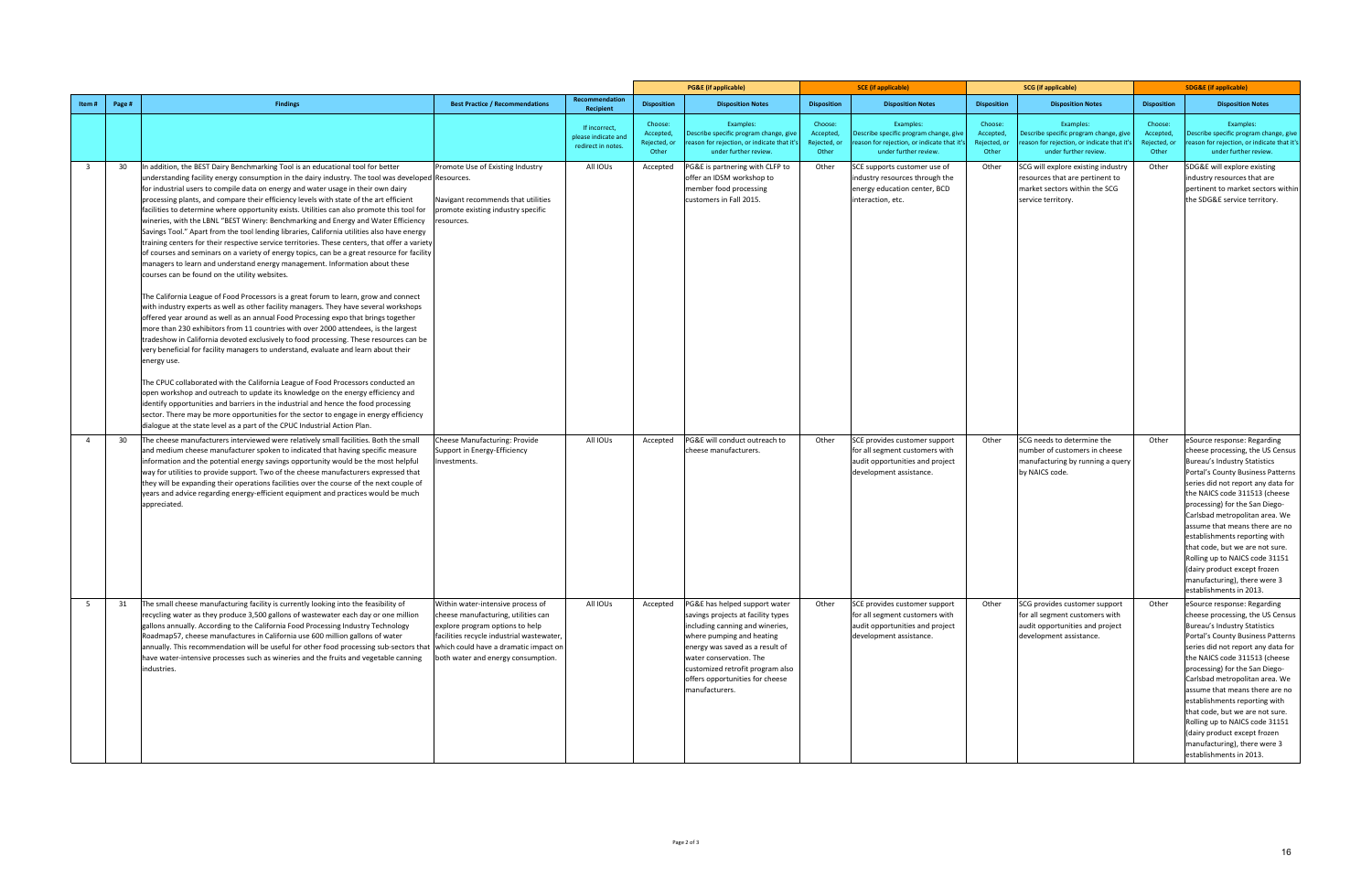|                |        |                                                                                                                                                                                                                                                                                                                                                                                                                                                                                                                                                                                                                                                                                                                                   |                                                                                                                                                                                                                                                                                                                                                                                                                                 |                                                            |                                               | <b>PG&amp;E</b> (if applicable)                                                                                                                                                                                                                      | <b>SCE</b> (if applicable)<br><b>SCG</b> (if applicable) |                                                                                                                                                         |                                               | <b>SDG&amp;E</b> (if applicable)                                                                                                                                                                                |                                               |                                                                                                                                                                                                                                                                                                                                                                     |
|----------------|--------|-----------------------------------------------------------------------------------------------------------------------------------------------------------------------------------------------------------------------------------------------------------------------------------------------------------------------------------------------------------------------------------------------------------------------------------------------------------------------------------------------------------------------------------------------------------------------------------------------------------------------------------------------------------------------------------------------------------------------------------|---------------------------------------------------------------------------------------------------------------------------------------------------------------------------------------------------------------------------------------------------------------------------------------------------------------------------------------------------------------------------------------------------------------------------------|------------------------------------------------------------|-----------------------------------------------|------------------------------------------------------------------------------------------------------------------------------------------------------------------------------------------------------------------------------------------------------|----------------------------------------------------------|---------------------------------------------------------------------------------------------------------------------------------------------------------|-----------------------------------------------|-----------------------------------------------------------------------------------------------------------------------------------------------------------------------------------------------------------------|-----------------------------------------------|---------------------------------------------------------------------------------------------------------------------------------------------------------------------------------------------------------------------------------------------------------------------------------------------------------------------------------------------------------------------|
| Item#          | Page # | <b>Findings</b>                                                                                                                                                                                                                                                                                                                                                                                                                                                                                                                                                                                                                                                                                                                   | <b>Best Practice / Recommendations</b>                                                                                                                                                                                                                                                                                                                                                                                          | Recommendation<br>Recipient                                | <b>Disposition</b>                            | <b>Disposition Notes</b>                                                                                                                                                                                                                             | <b>Disposition</b>                                       | <b>Disposition Notes</b>                                                                                                                                | <b>Disposition</b>                            | <b>Disposition Notes</b>                                                                                                                                                                                        | <b>Disposition</b>                            | <b>Disposition Notes</b>                                                                                                                                                                                                                                                                                                                                            |
|                |        |                                                                                                                                                                                                                                                                                                                                                                                                                                                                                                                                                                                                                                                                                                                                   |                                                                                                                                                                                                                                                                                                                                                                                                                                 | If incorrect,<br>please indicate and<br>redirect in notes. | Choose:<br>Accepted,<br>Rejected, or<br>Other | Examples:<br>Describe specific program change, give<br>eason for rejection, or indicate that it'<br>under further review.                                                                                                                            | Choose:<br>Accepted,<br>Rejected, or<br>Other            | Examples:<br>Describe specific program change, give<br>eason for rejection, or indicate that it<br>under further review.                                | Choose:<br>Accepted,<br>Rejected, or<br>Other | Examples:<br>Describe specific program change, give<br>eason for rejection, or indicate that it'<br>under further review.                                                                                       | Choose:<br>Accepted,<br>Rejected, oı<br>Other | Examples:<br>Describe specific program change, give<br>reason for rejection, or indicate that it's<br>under further review.                                                                                                                                                                                                                                         |
| 6              | 31     | All four of the larger wineries interviewed have been investing in energy efficiency for<br>many years. At this point, they have installed majority of the low hanging fruit measures. Energy Audits.<br>These facilities felt that although they have received some assistance from third-party<br>consultants hired by the utilities for energy audits, the majority of those audits were<br>insufficient to identify measures that are more complex.<br>Utilities may explore helping wineries evaluate opportunities in these highly complex<br>facilities by providing technical expert advice. These experts should have an<br>understanding of the current regulatory framework and utility energy-efficiency<br>programs. | Wineries: Provide Expert Advice in                                                                                                                                                                                                                                                                                                                                                                                              | All IOUs                                                   | Accepted                                      | PG&E offers a dedicated 3P<br>program to deliver technical and<br>industry-specific expert advice,<br>including audits, to wineries.<br>PG&E will consider what<br>additional strategies may be cost-<br>effective for large advanced<br>facilities. | Other                                                    | SCE provides customer support<br>for all segment customers with<br>audit opportunities and project<br>development assistance.                           | Other                                         | SCG is developing a niche for<br>wineries in its exisiting program in<br>collaboration with other utilities.                                                                                                    | Accepted                                      | Further research is required to<br>understand the winery industry<br>within the SDG&E territory.                                                                                                                                                                                                                                                                    |
| $\overline{7}$ | 31     | The fruit and vegetable canning sub-sector had the highest gas consumption of over<br>25% in the food processing sector.                                                                                                                                                                                                                                                                                                                                                                                                                                                                                                                                                                                                          | Fruit and Vegetable Canning: Navigant<br>recommends focusing on this sub-<br>sector for programs with gas measures<br>and conducting further in-field<br>research for the canning sector.                                                                                                                                                                                                                                       | All IOUs                                                   | Accepted                                      | PG&E maintains a close<br>relationship with this industry,<br>and they have been regular<br>participants in gas- and electric-<br>saving programs.                                                                                                   | Other                                                    | N/A                                                                                                                                                     | Other                                         | SCG will consider the canning<br>sector in its future measure<br>offerings.                                                                                                                                     | Other                                         | eSource Response: For the NAICS<br>code 311421 (fruit and vegetable<br>canning), there were 3<br>establishments in 2013.                                                                                                                                                                                                                                            |
| 8              | 31     | One of the biggest barriers while conducting this study was getting participation from<br>the facilities.                                                                                                                                                                                                                                                                                                                                                                                                                                                                                                                                                                                                                         | Navigant strongly suggests that the<br>utilities identify opportunities to<br>increase lines of communication with<br>their customers. This could be done in<br>several ways, such as. Newsletters for<br>the food processing sector, conducting<br>in person/on-line surveys to help<br>customers identify energy savings<br>opportunities, strengthening their ties<br>with the California League of Food<br>Processors, etc. | All IOUs                                                   | Accepted                                      | PG&E aspires to maintain strong<br>lines of communication to market<br>programs and get industry<br>feedback.                                                                                                                                        | Other                                                    | SCE provides customer support<br>for all segment customers with<br>audit opportunities and project<br>development assistance.                           | Accepted                                      | SCG maintains its relationship and<br>lines of communication with its<br>customers.                                                                                                                             | Other                                         | SDG&E utilizes several methods to<br>communicate with customers,<br>such as newsletters. Additionally,<br>Account Executives interact with<br>customers on a one-on-one basis.<br>Further research is required to<br>understand the Food Processor<br>industry within the SDG&E<br>territory.                                                                       |
| 9              |        | 31-32 CHP measures have one of the highest gas consumption within this sector.                                                                                                                                                                                                                                                                                                                                                                                                                                                                                                                                                                                                                                                    | Navigant recommends focusing on the<br>canning sector for programs with gas<br>measures and conducting further in-<br>field research for the canning sector.                                                                                                                                                                                                                                                                    | All IOUs                                                   | Accepted                                      | PG&E maintains a close<br>relationship with this industry,<br>and they have been regular<br>participants in gas- and electric-<br>saving programs.                                                                                                   | Other                                                    | N/A                                                                                                                                                     | Other                                         | SCG will consider the canning<br>sector in its future measure<br>offerings.                                                                                                                                     | Other                                         | SDG&E will leverage our audit<br>programs to reach the (relatively<br>small) SDG&E food processing<br>sector and focus on energy-<br>intensive equipment in these<br>facilities.                                                                                                                                                                                    |
| 10             |        |                                                                                                                                                                                                                                                                                                                                                                                                                                                                                                                                                                                                                                                                                                                                   | Navigant further recommends<br>conducting a CHP study targeting the<br>large gas users.                                                                                                                                                                                                                                                                                                                                         | All IOUs                                                   | Rejected                                      | CHP technologies are ineligible for<br>utility EE programs.                                                                                                                                                                                          | Other                                                    | N/A                                                                                                                                                     | Other                                         | D.14-10-046 authorized SCG to<br>conduct a pilot for bottoming-<br>cycle CHP. SCG will be filing an<br>Advice Letter for this pilot Q4<br>2015.                                                                 |                                               | Further research is required to<br>understand the CHP market<br>within the SDG&E territory.                                                                                                                                                                                                                                                                         |
| 11             | 32     | Refrigeration Operation and Controls showed high savings with the main barrier being<br>lack of knowledge. Contractors that have the knowledge to recognize these<br>opportunities could realize these savings through refrigeration retro-commissioning.                                                                                                                                                                                                                                                                                                                                                                                                                                                                         | Navigant suggests that utilities conduct<br>retro-commissioning pilot studies with<br>large wineries to identify remaining<br>energy efficiency potential in this<br>sector.                                                                                                                                                                                                                                                    | All IOUs                                                   | Other                                         | PG&E is launching a new<br>refrigeration operator coaching<br>project via the CEI subprogram to<br>identify and implement new<br>projects at refrigerated facilities.                                                                                | Other                                                    | As long as retrocommissioning<br>savings are allowed to be claimed,<br>SCE supports pursuing<br>retrocommissioning projects<br>instead of pilot studies | Other                                         | SCG is developing a niche for<br>wineries in its exisiting program in<br>collaboration with other utilities<br>and SCG will consider reto-<br>commissioning pilot studies.<br>Shawn will follow up with Glenda. | Other                                         | SDG&E needs to research the<br>market for large wineries within<br>the service territory before<br>considering retrocommissioning<br>pilot studies to identify remaining<br>energy efficiency potential in this<br>sector. Additionally, IOUs must<br>work with the Energy Division to<br>determine whether<br>retrocommissioning is Industry<br>Standard Practice. |
| 12             | vii    | Two facility managers and the trade association subject matter expert expressed that a<br>thorough energy audit would help them identify potential opportunities in their<br>facilities. Additionally, receiving expert advice during the early stages of construction<br>would allow the facility to implement energy efficient measures at a much lower cost.                                                                                                                                                                                                                                                                                                                                                                   | Provide Expert Advice in Energy Audits<br>or Planning Stages of Construction                                                                                                                                                                                                                                                                                                                                                    | All IOUs                                                   | Accepted                                      | PG&E is often engaged in the<br>early planning of a new facility.<br>PG&E will consider the feasibility<br>of a design audit approach to<br>identifying potential EE strategies.                                                                     | Other                                                    | SCE provides customer support<br>for all segment customers with<br>audit opportunities and project<br>development assistance.                           | Accepted                                      | SCG provides audits through<br>Energy Advisor. In Energy Advisor,<br>recommendations will be<br>provided that will identify<br>potential opportunities.                                                         | Other                                         | SDGE promotes the value of<br>energy audits through it EAS audit<br>program, where we provide a no<br>cost ASHRAE Level II energy audit<br>to thoroughly inform our<br>customers of energy efficiency<br>potential savings at their facility.                                                                                                                       |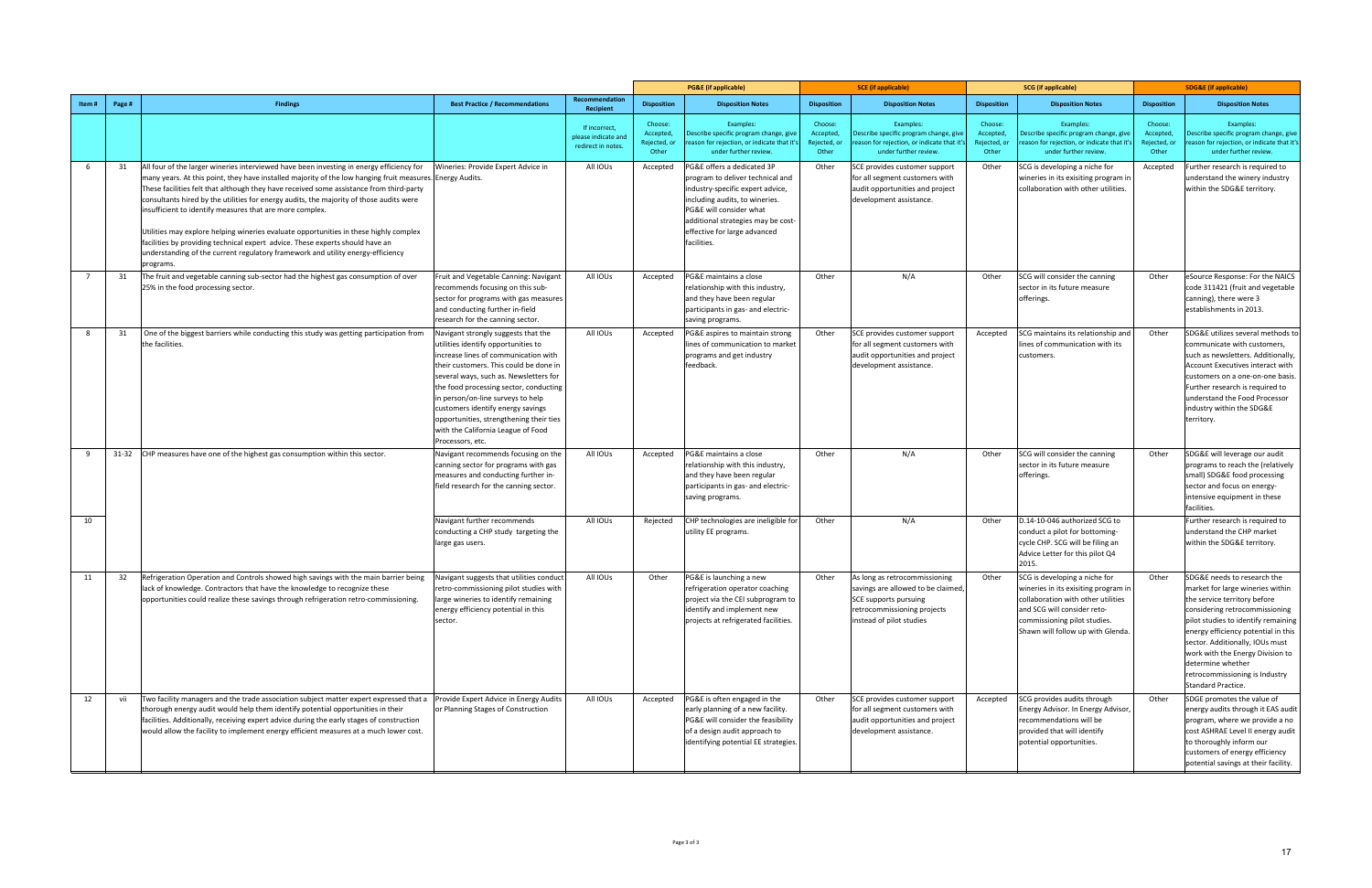**Study Title:**  Measure, Application, Segment, Industry (MASI): New Opportunities for Oil and Gas Extraction and Produced Water Management and Recycling (4/10/15)

|                |        |                                                                                                                                                                                                                                                                                                                                                                                                                                                                                                                                                                                                                                                                                                                                                                                                                                                                                                                                                                                                                                                                                                                                                                                                                                                                                                                                                                                                                                                                                                                                                                                                                                                                   |                                                                                                                                                                                                                                                                                                                                                                                                                                                                                                                                                                                                                                                                                                                                                                                                                     |                                                            |                                               | <b>PG&amp;E</b> (if applicable)                                                                                           |                                               | <b>SCE</b> (if applicable)                                                                                                                                                                                                        | <b>SCG</b> (if applicable)                   |                                                                                                                                                                                                                                                                                                                                                                                                                                                                                                                                                                                                          |                                               | <b>SDG&amp;E</b> (if applicable)                                                                                            |
|----------------|--------|-------------------------------------------------------------------------------------------------------------------------------------------------------------------------------------------------------------------------------------------------------------------------------------------------------------------------------------------------------------------------------------------------------------------------------------------------------------------------------------------------------------------------------------------------------------------------------------------------------------------------------------------------------------------------------------------------------------------------------------------------------------------------------------------------------------------------------------------------------------------------------------------------------------------------------------------------------------------------------------------------------------------------------------------------------------------------------------------------------------------------------------------------------------------------------------------------------------------------------------------------------------------------------------------------------------------------------------------------------------------------------------------------------------------------------------------------------------------------------------------------------------------------------------------------------------------------------------------------------------------------------------------------------------------|---------------------------------------------------------------------------------------------------------------------------------------------------------------------------------------------------------------------------------------------------------------------------------------------------------------------------------------------------------------------------------------------------------------------------------------------------------------------------------------------------------------------------------------------------------------------------------------------------------------------------------------------------------------------------------------------------------------------------------------------------------------------------------------------------------------------|------------------------------------------------------------|-----------------------------------------------|---------------------------------------------------------------------------------------------------------------------------|-----------------------------------------------|-----------------------------------------------------------------------------------------------------------------------------------------------------------------------------------------------------------------------------------|----------------------------------------------|----------------------------------------------------------------------------------------------------------------------------------------------------------------------------------------------------------------------------------------------------------------------------------------------------------------------------------------------------------------------------------------------------------------------------------------------------------------------------------------------------------------------------------------------------------------------------------------------------------|-----------------------------------------------|-----------------------------------------------------------------------------------------------------------------------------|
| Item#          | Page # | <b>Findings</b>                                                                                                                                                                                                                                                                                                                                                                                                                                                                                                                                                                                                                                                                                                                                                                                                                                                                                                                                                                                                                                                                                                                                                                                                                                                                                                                                                                                                                                                                                                                                                                                                                                                   | <b>Best Practice / Recommendations</b>                                                                                                                                                                                                                                                                                                                                                                                                                                                                                                                                                                                                                                                                                                                                                                              | Recommendation<br>Recipient                                | <b>Disposition</b>                            | <b>Disposition Notes</b>                                                                                                  | <b>Disposition</b>                            | <b>Disposition Notes</b>                                                                                                                                                                                                          | <b>Disposition</b>                           | <b>Disposition Notes</b>                                                                                                                                                                                                                                                                                                                                                                                                                                                                                                                                                                                 | <b>Disposition</b>                            | <b>Disposition Notes</b>                                                                                                    |
|                |        |                                                                                                                                                                                                                                                                                                                                                                                                                                                                                                                                                                                                                                                                                                                                                                                                                                                                                                                                                                                                                                                                                                                                                                                                                                                                                                                                                                                                                                                                                                                                                                                                                                                                   |                                                                                                                                                                                                                                                                                                                                                                                                                                                                                                                                                                                                                                                                                                                                                                                                                     | If incorrect,<br>please indicate and<br>redirect in notes. | Choose:<br>Accepted,<br>Rejected, or<br>Other | Examples:<br>Describe specific program change, give<br>eason for rejection, or indicate that it'<br>under further review. | Choose:<br>Accepted,<br>Rejected, or<br>Other | Examples:<br>Describe specific program change, give<br>eason for rejection, or indicate that it's<br>under further review.                                                                                                        | Choose:<br>Accepted<br>Rejected, or<br>Other | Examples:<br>Describe specific program change, give<br>eason for rejection, or indicate that it':<br>under further review.                                                                                                                                                                                                                                                                                                                                                                                                                                                                               | Choose:<br>Accepted,<br>Rejected, or<br>Other | Examples:<br>Describe specific program change, give<br>reason for rejection, or indicate that it's<br>under further review. |
| 1              | 29     | Of the seven oil producers that were interviewed, three are considered major<br>oil producers in California .All three major oil producers uniformly stated that<br>they were actively pursuing all available energy efficiency opportunities that<br>have feasible paybacks; typically the major producers consider feasible<br>payback periods to be within two years. Opportunities with longer payback<br>periods, greater than two years, and in some cases even projects with payback programs since their participation is<br>periods shorter than two years may require incentivizing to get major<br>producers to implement them.<br>Major producers consider energy efficiency an integral component of their<br>operations, primarily due to the size of their operations and the significance of<br>energy costs for oil extraction. They play an indispensable role in developing<br>and proving new energy efficient technologies. Collaborating with the IOUs,<br>major oil producers willingly provide personnel, resources and well sites to<br>develop, evaluate and verify new technologies.<br>Minor producers, who have limited personnel, time and production capacity,<br>are unable to divert valuable resources to test new technologies. They<br>typically look to the major producers to prove new energy efficient<br>technologies and then where economically possible follow the majors lead by<br>adopting new energy efficient technologies or practices. Consequently, as<br>stated earlier, the major producers lead the minor producers by several years<br>in adopting these new energy efficient technologies and practices. | Major Oil Producers Should Continue to Utilize<br><b>Existing Energy Efficiency Programs.</b><br>t is recommended that major oil producers<br>continue to utilize existing energy efficiency<br>indispensable, in both developing new<br>technologies for the industry and improving the<br>economies of scale of energy efficiency<br>opportunities for both major and minor<br>producers.                                                                                                                                                                                                                                                                                                                                                                                                                         | Other                                                      | Accepted                                      | (PGE) Agree with findings and<br>Reccomendations                                                                          | Accepted                                      | As long the new technologies that<br>major oil producers are<br>developing are not considered<br>industry standard practice shortly<br>there after, it makes sense to<br>leverage major producers to drive<br>economies of scale. | Other                                        | Not applicable. Large oil<br>producers are typically on rates<br>which do not pay into G-ppps. For<br>the smaller oil producers with the<br>eligible rates, there are limited<br>opportunities for boilers, heaters,<br>insulation and pollution control<br>(PC).                                                                                                                                                                                                                                                                                                                                        | Other                                         | Not applicable to SDG&E                                                                                                     |
| $\overline{2}$ | 29-30  | All minor oil producers interviewed stated that they have extremely limited<br>resources to pursue energy efficiency opportunities. Due to their small size,<br>they do not have the personnel to research which energy efficiency<br>technologies should be considered or the technical resources to install and<br>operate such technologies. They also have limited financial resources for the<br>upfront investment in new energy efficient equipment and often rely on<br>insight from major producers regarding energy efficient measures and<br>practices worthy of implementation.                                                                                                                                                                                                                                                                                                                                                                                                                                                                                                                                                                                                                                                                                                                                                                                                                                                                                                                                                                                                                                                                       | It is recommended that the IOUs develop energy<br>fficiency programs for minor oil producers since<br>they account for approximately 20 percent of the<br>bil produced in California. For the minor oil<br>producers to upgrade their facilities, for oil and<br>gas extraction, water management and recycling,<br>they need:<br>Education: To learn what energy efficient<br>practices and technologies they should install,<br>particularly in regards to energy efficiency best<br>practices for well expansion Technical<br>Assistance: To implement and operate energy<br>fficient technologies Incentives: To offset the<br>upfront costs of purchasing and installing energy<br>efficient equipment; it is recommended that<br>ncentives be awarded on a case-by-case basis to<br>ensure cost effectiveness | All IOUs                                                   | Accepted                                      | (PGE) Utilizes Third Party Program<br>and in-house oil experts to<br>educate and advise the<br>minor/major oil producers  | Other                                         | Currently SCE has a third party<br>implemented program that offers<br>opportunities to all oil producers.                                                                                                                         | Accepted                                     | SCG continues to work with its<br>refinery customers on identifying<br>EE improvements to their<br>faciliities.<br>SCG provides technical assistance<br>to Refinery customers in the form<br>of surveys, and audits to augment<br>the refinery's pursuit of EE<br>projects. SCG works with Vendors<br>to promote new technologies for<br>EE savings such as improved Tube<br>Seals.<br>SCG's incentives help refinery<br>projects meet or exceed critical<br>funding hurdle rates and improves<br>project economics relative to<br>other non-EE projects competing<br>for the same limited capital pool. | Other                                         | Not applicable to SDG&E                                                                                                     |

| Program:   | MASI - Oil and Gas Opportunities |
|------------|----------------------------------|
| Author:    | Navigant                         |
| Calmac ID: | SCE0377.07                       |
| ED WO:     | 2092                             |

Link to Report: http://calmac.org/publications/MASI\_Oil\_and\_Gas\_Final\_Report.pdf